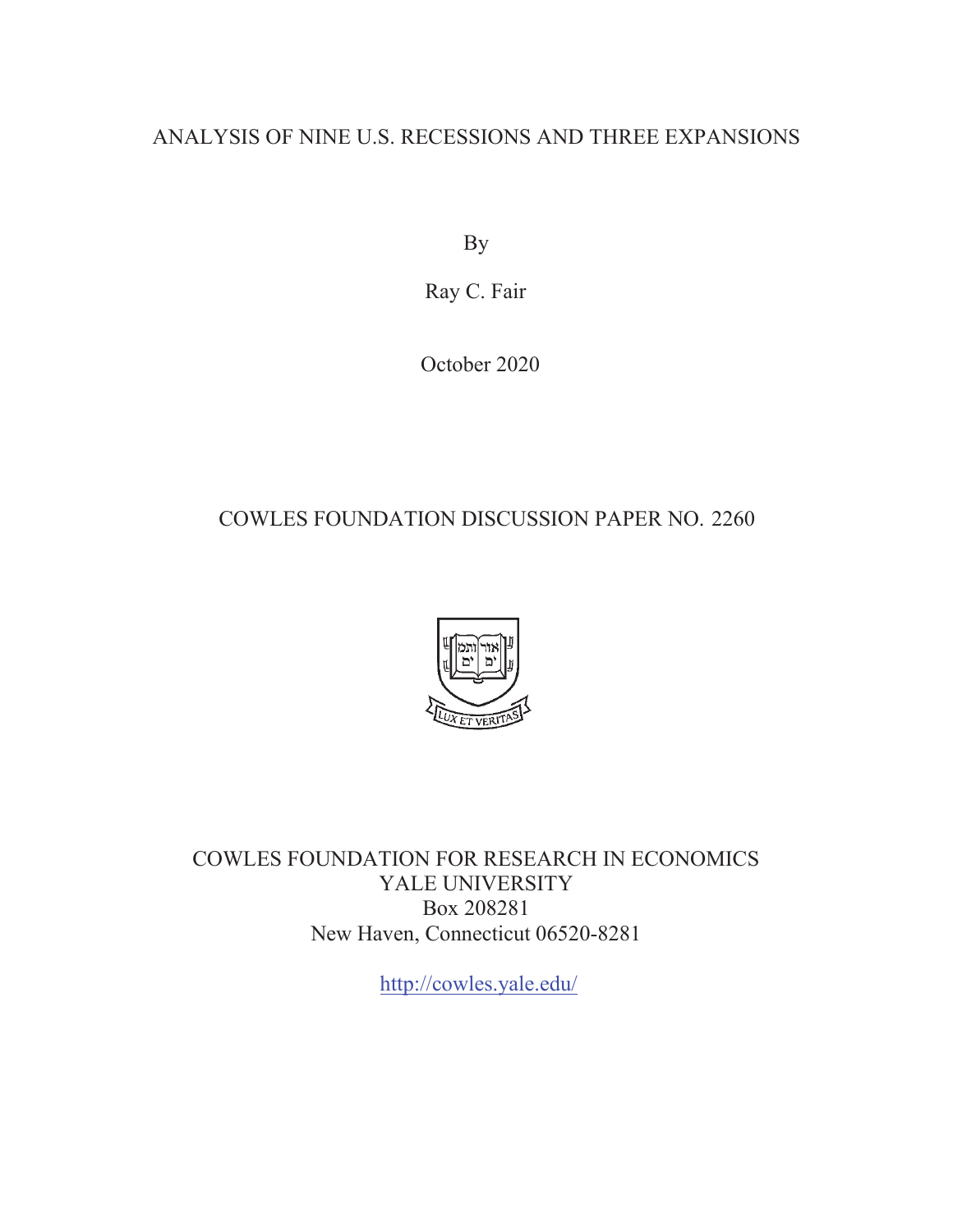# Analysis of Nine U.S. Recessions and Three Expansions

### Ray C. Fair<sup>∗</sup>

#### October 2020

#### Abstract

Nine U.S. recessions and three expansions are analyzed in this paper using a structural macroeconometric model. With two exceptions and one partial exception, the episodes are predicted well by the model, including the 2008- 2009 recession, conditional on the actual values of the exogenous variables. The main exogenous variables are stock prices, housing prices, import prices, exports, and exogenous government policy variables. Monetary policy is endogenous. Fluctuations in stock and housing prices (housing prices after 1995) are important drivers of output fluctuations—large wealth effects on household expenditures.

### 1 Introduction

Since 1954 there have been nine NBER U.S. recessions, not counting the Pandemic recession, and a number of expansions. This paper analyzes the nine recessions and three expansions. A structural macroeconometric model of the United States, denoted the "US model," is used for the analysis. The main question considered is how much of each episode can be explained by the model, conditional on the actual values of the exogenous variables in the model. The amount not explained

<sup>∗</sup>Cowles Foundation, Department of Economics, Yale University, New Haven, CT 06520-8281. e-mail: ray.fair@yale.edu; website: *fairmodel.econ.yale.edu*.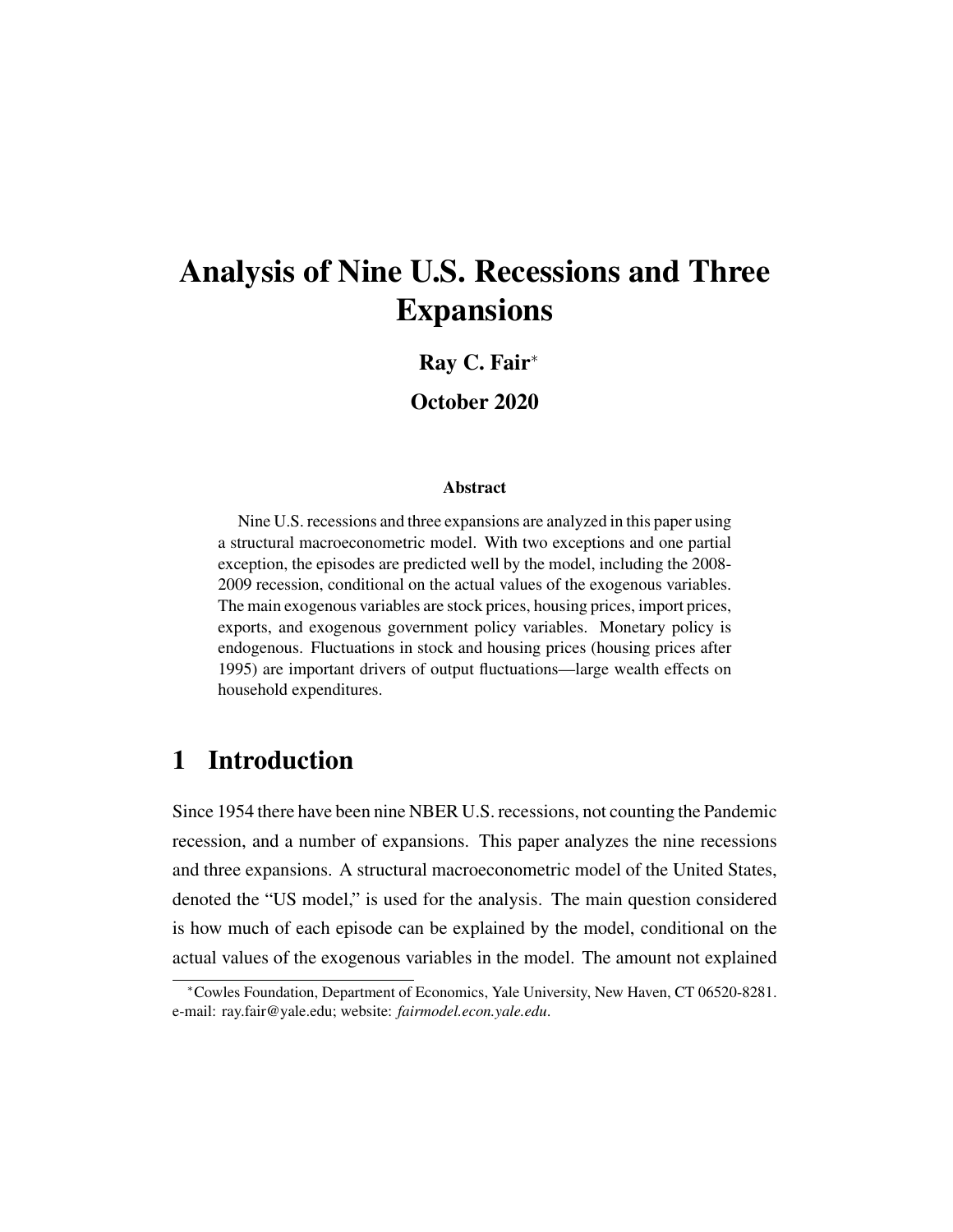is due to shocks to the stochastic equations—the error terms. If a stochastic equation is correctly specified, a shock is random unexplained behavior. If there is misspecification, at least part of the shock is due to the misspecification.

Figures 1-3 plot the episodes of interest. A solid vertical line indicates the quarter before the recession started, and a dotted vertical line indicates the quarter before the expansion started. For Figure 1 the log of real per capita GDP was first regressed on a constant and linear time trend over the 1954.1–2019.4 period. Plotted in Figure 1 are the residuals from this equation. This simply allows one to see better the fluctuations over time. Figure 2 plots the unemployment rate (denoted  $UR$  below), and Figure 3 plots the three-month Treasury bill rate (denoted RS below).

An episode is denoted by the year in which it began, "R" for recession and "E" for expansion. The first two recessions, R1954 and R1960, are not well explained, although R1960 was a very mild recession. R1974 is partly explained. Otherwise, the episodes are mostly driven by fluctuations in the exogenous variables as filtered through the US model. Conditional on using the actual values of the exogenous variables, there are not many puzzles. It will be seen that asset price fluctuations are important drivers of output fluctuations; there are strong wealth effects in the model.

A key question for this analysis is which variables in the model to take as exogenous. Population and age distribution variables are. Government spending on goods and services and government transfer payments are if they are not tied to the state of the economy, such as unemployment benefits. These are standard government exogenous variables. Tax rates are also taken to be exogenous. Changes in asset prices—stock prices and housing prices—are also taken to be exogenous. They are largely unpredictable, and there are no structural equations that can explain them.<sup>1</sup> The two main assets in the US model are net household

<sup>&</sup>lt;sup>1</sup>Each year I give one of my classes an assignment to explain the quarterly log change in the  $S\&P$ 500 index since 1954 using any set of macro variables they want. Nothing sensible is ever found.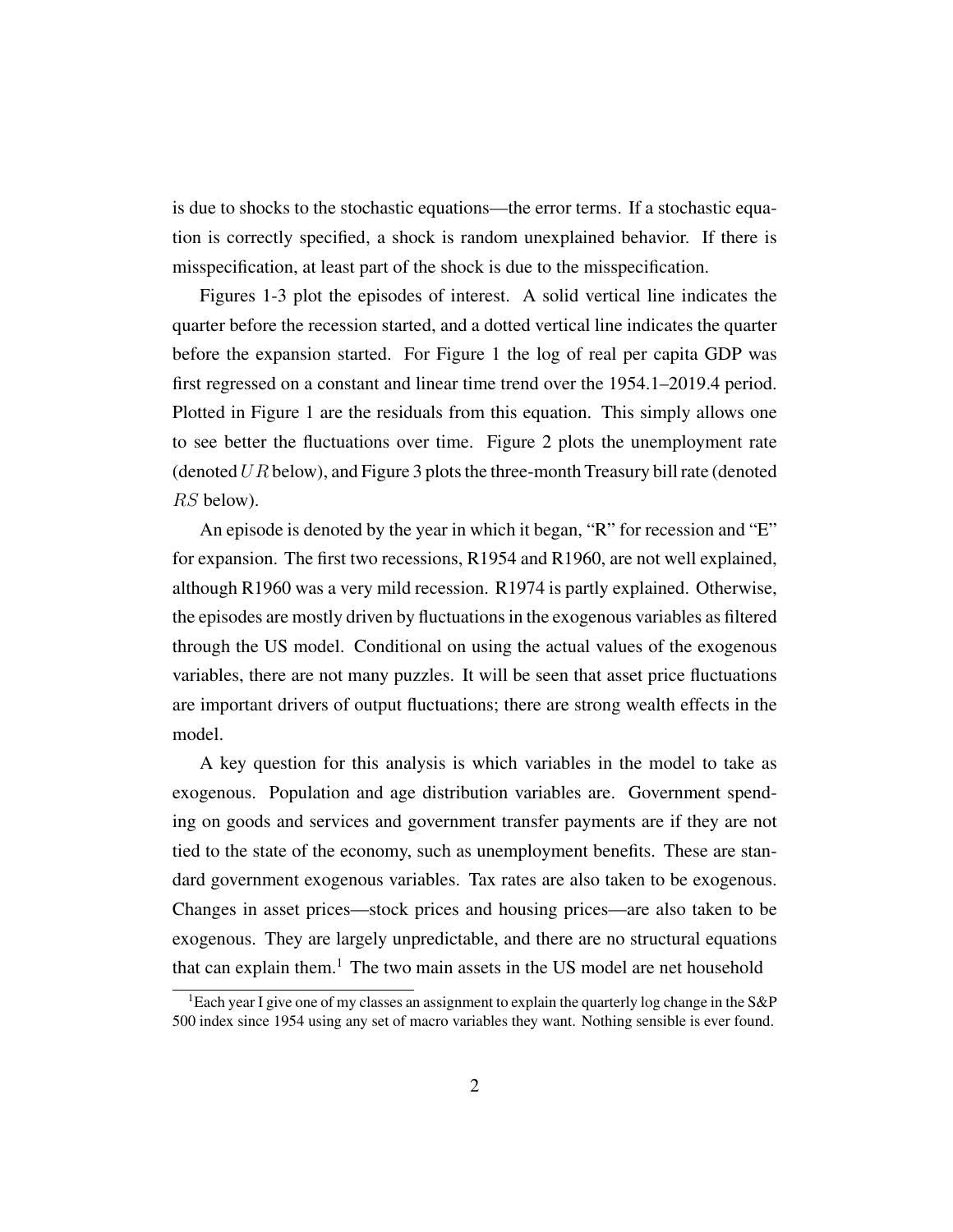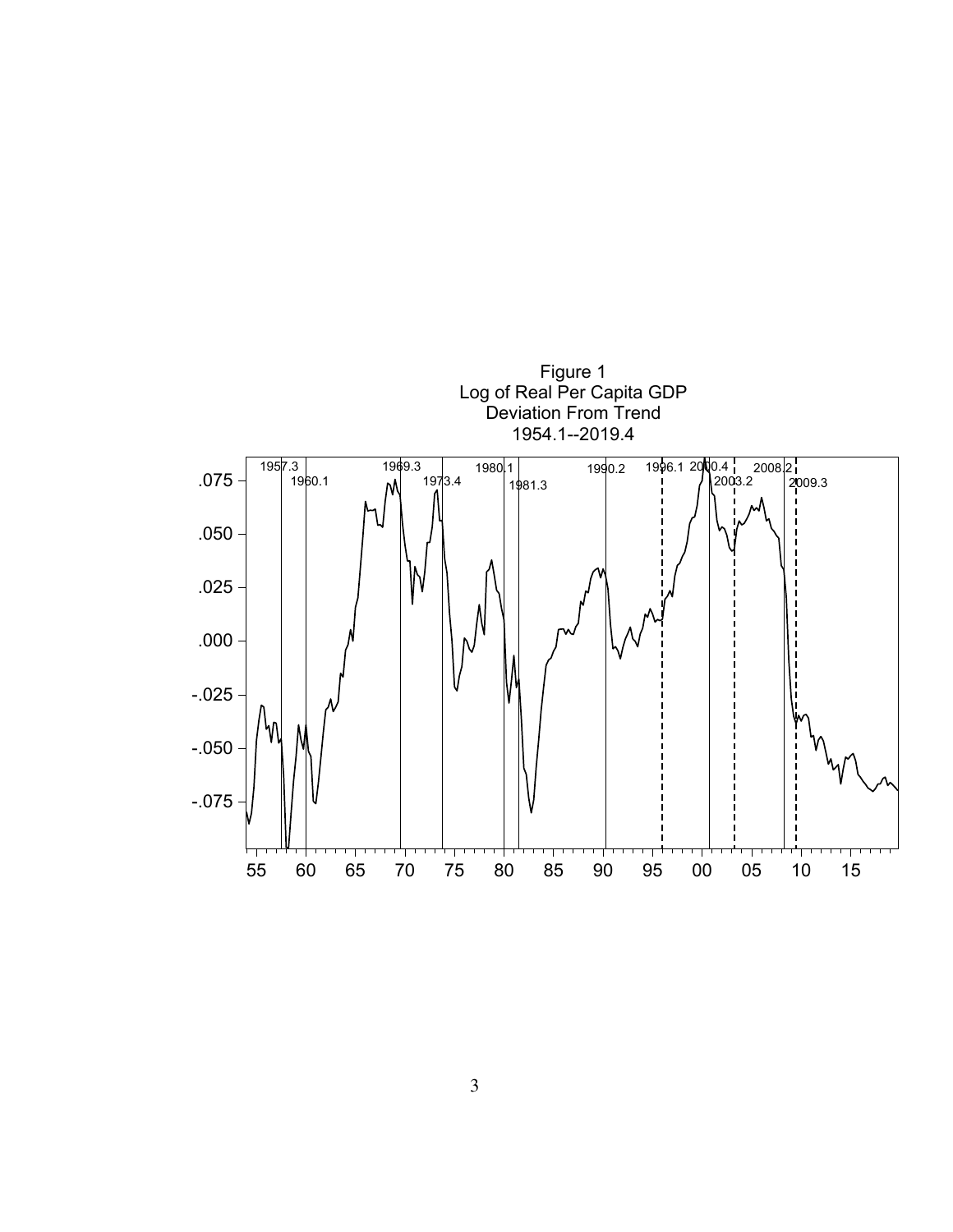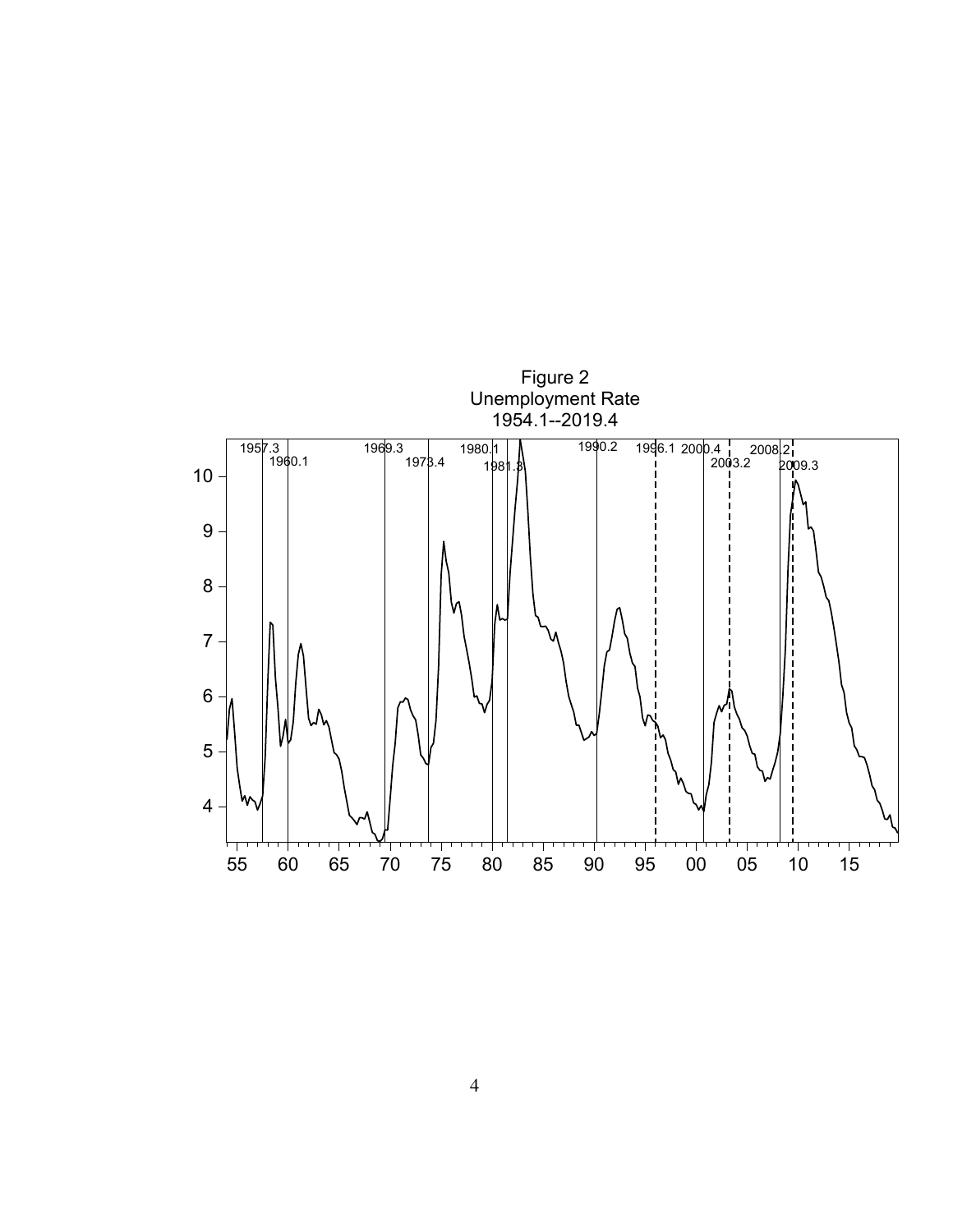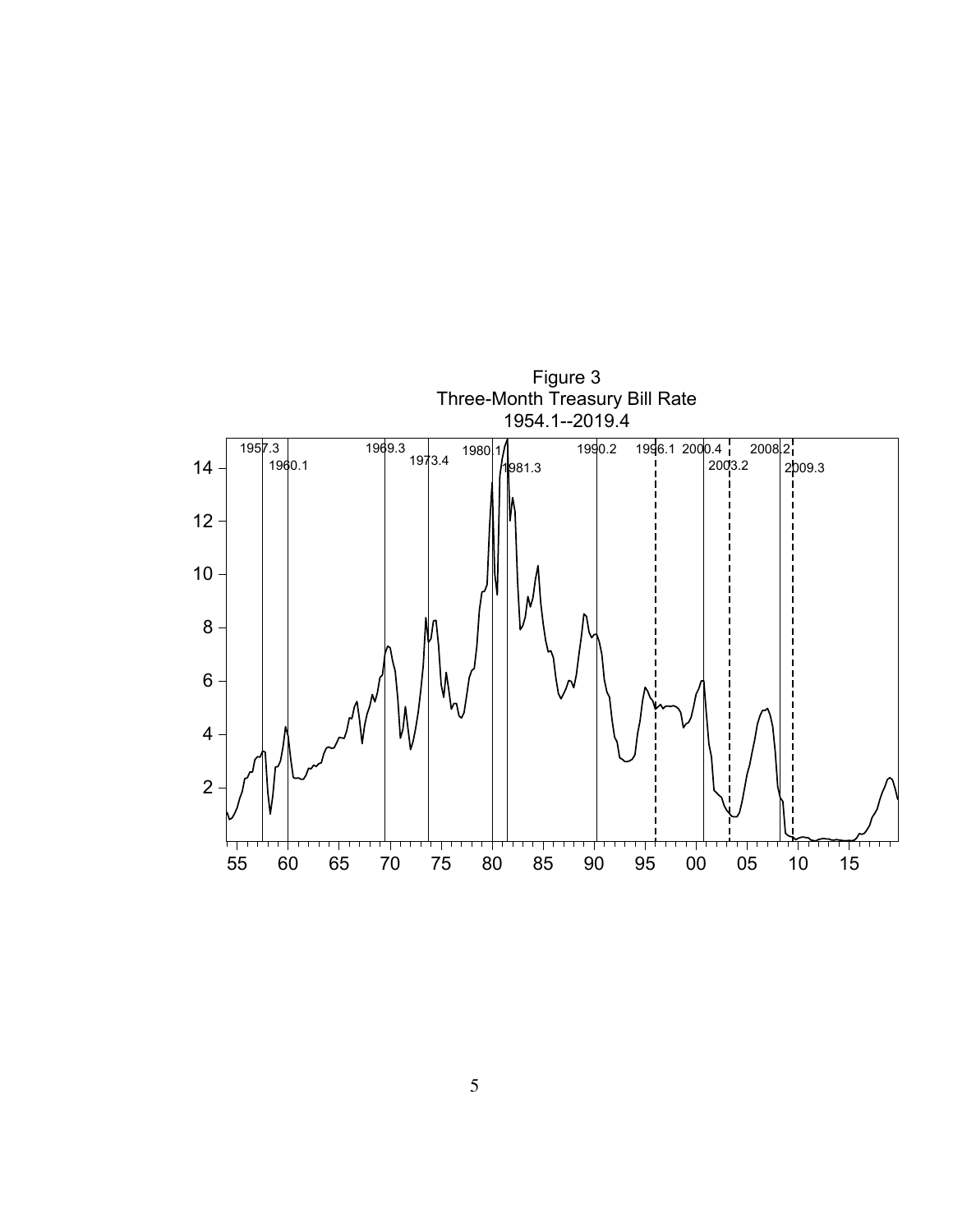financial assets and housing assets. More will be said about asset prices later.

Two other important variables are taken to be exogenous for this exercise, U.S. exports and the U.S. import price deflator. These variables are endogenous in my multicountry econometric (MC) model. U.S. exports depend on other countries' imports, which are endogenous. The import price deflator depends on other countries' export prices, which are endogenous. Both depend on exchange rates, where changes in the rates are largely unpredictable. It is the case, however, that U.S. variables have modest effects on other countries' imports and price of exports. The properties of the US model are not sensitive to whether or not it is imbedded in the MC model. Therefore, as an approximation, U.S. exports and the U.S. import price deflator are taken to be exogenous. They will be denoted  $EX$  and  $PIM$ , respectively.

Monetary policy is endogenous in the model in that it is explained by an estimated interest rate rule of the Fed—a Taylor rule, although a rule that goes back much before Taylor (1993).<sup>2</sup>

The fact that the model does well in predicting the episodes does not mean it can forecast well, since the exogenous variables cannot necessarily be forecast well. The change in asset prices cannot, and even some government variables are not easy to forecast. Nor necessarily are exports and the import price deflator. In earlier work using the MC model, Fair (2012), I have shown that between about 25 and 37 percent of the forecast error variance of output growth over eight quarters is due to asset price changes, which are unpredictable. This paper is not an exercise in forecasting recessions and expansions, but in explaining them conditional on the exogenous variables.

The closest research to this paper is the research examining the effects of oil

<sup>&</sup>lt;sup>2</sup>The first estimated rule that I am aware of is in Dewald and Johnson (1963), who regressed the Treasury bill rate on a constant, the Treasury bill rate lagged once, real GNP, the unemployment rate, the balance-of-payments deficit, and the consumer price index. The next example can be found in Christian (1968), followed by many others. I added an estimated interest rate rule to my model in 1978—Fair (1978).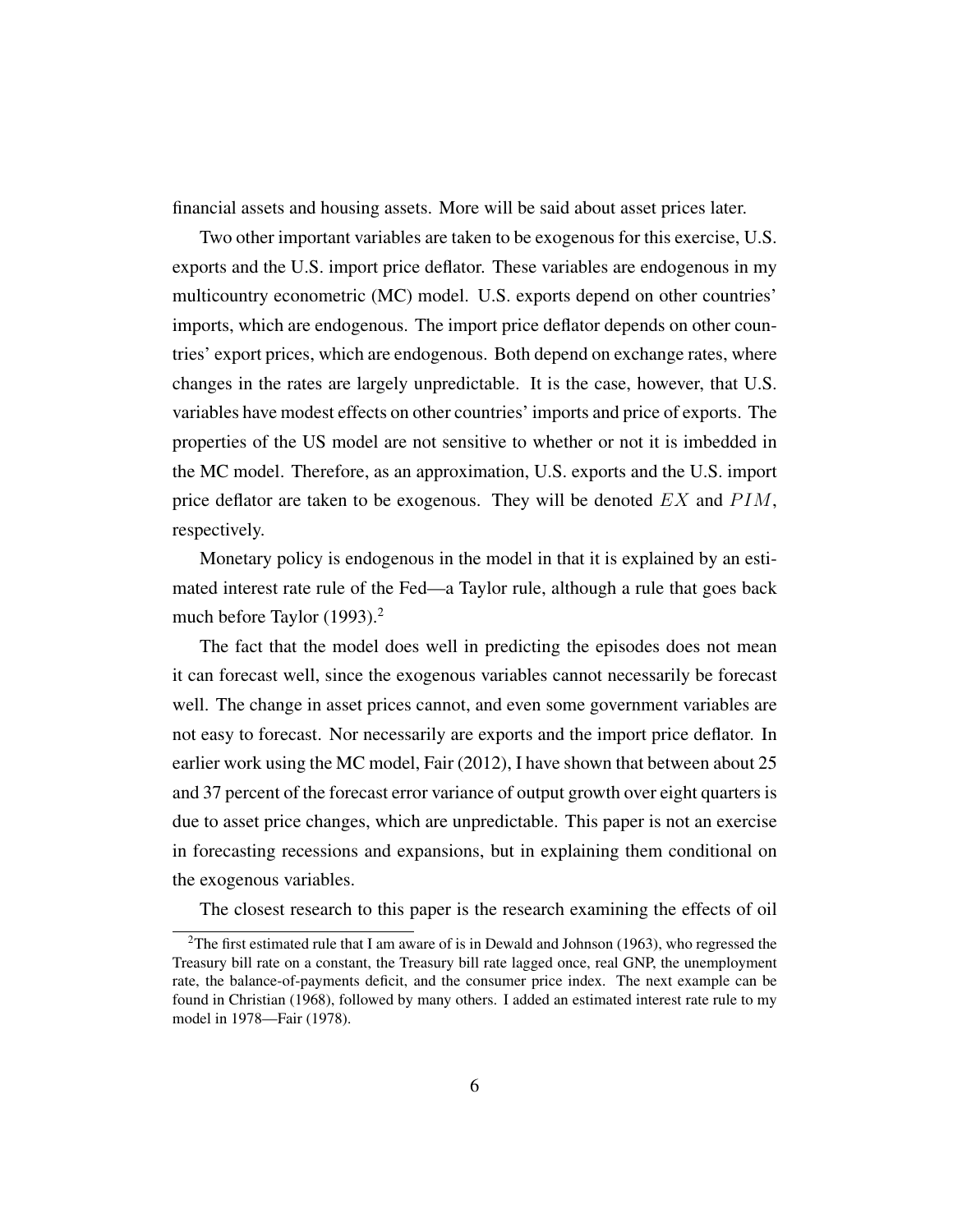prices on the economy. Hamilton (1983) examined the period 1948–1972 and found for all but one of the recessions in this period oil price increases preceded the recession, with a lag of about three quarters. He argues that at least some of this was causal. In a later paper Hamilton (2009) argues that oil price increases contributed to the contraction in 2008. This work does not use structural models; the focus is on whether oil prices help explain output contractions. It will be seen that the US model is consistent with Hamilton's story. Oil prices have a positive effect on  $PIM$ , especially in the first half of the sample period, and an increase in  $P I M$  is contractionary in the model, other things being equal.

Beginning with Mitchell (1927) there is a large literature examining whether contractions are briefer and sharper than expansions. See, for example, McKay and Reis (2008). This paper does not impose any restrictions on recessions and expansions. Each episode is unique, and each is examined separately. A recent paper by Angeletos, Collard, and Dellas (2020) argues for the existence of a main business-cycle driver. They use ten macroeconomic variables in a VAR model. They do not examine individual contractions and expansions, and none of the ten variables are the exogenous variables stressed in this paper. Given Tolstoy's famous quite, their business cycles are like happy families, whereas in this paper each episode is an unhappy family. ("All happy families are alike; each unhappy family is unhappy in its own way.") Given the differences in the episodes outlined in this paper, it does not seem likely that each episode is a happy family.

### 2 The US Model

The US model is described in detail in a document on my website, "Macroeconometric Modeling: 2018," which will be abbreviated "MM". Most of my past macro research, including the empirical results, is in MM. It includes chapters on methodology, econometric techniques, numerical procedures, theory, empirical specifications, testing, and results. The results in my previous macro papers have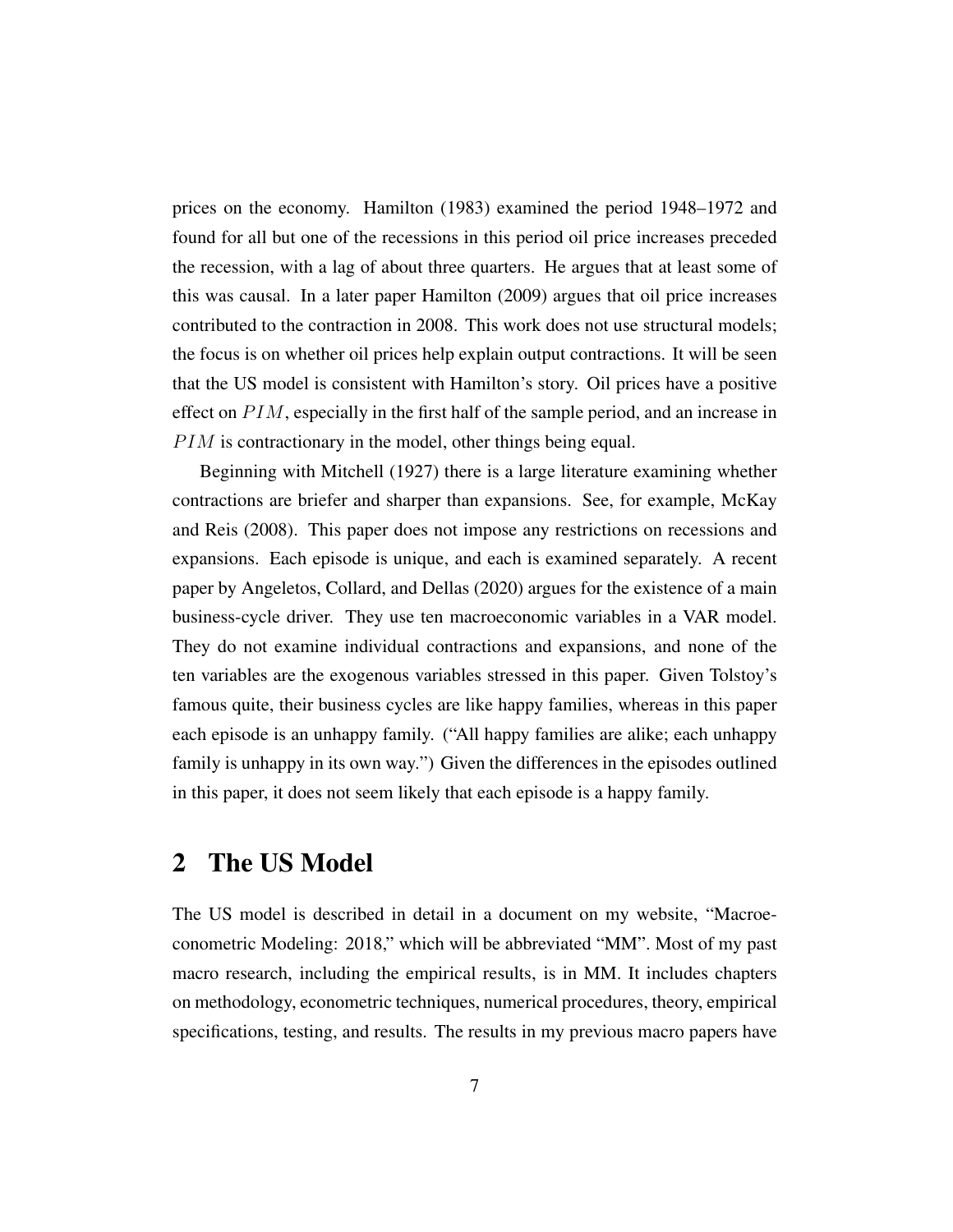been updated through 2017 data, which provides a way of examining the sensitivity of the original results to the use of additional data. It is too much to explain the model in one paper, and I will rely on MM as the reference. Think of MM as the appendix to this paper. In what follows the relevant sections in MM will be put in brackets.

There are 24 stochastic equations and about 100 identities in the US model. The estimation period for the version used here is 1954:1–2019:4 for most equations. The estimation technique is two stage least squares (2SLS) except when there are too few observations to make the technique practical, where ordinary least squares (OLS) is used. The estimation accounts for possible serial correlation of the error terms. The variables used for the first stage regressors are the main exogenous and lagged endogenous variables in the model. Only lagged values of the exogenous variables were used as first stage regressors. This avoids the possibility that what is taken in the model to be an exogenous variable is in fact contemporaneously correlated with the error term in the equation.

Each of the stochastic equations has been subject to a number of tests. Lagged values have been added to test for dynamics. The errors have been tested for serial correlation. A time trend has been added to test for trend effects. Two stability tests have been performed: Andrews (2003) end of sample stability test and Andrews and Ploberger (1994) stability test. The results of the tests are summarized in [MM, 3.6.11, 3.7.3]. Not every equation passes every test, but overall the results seem good. A particular specification is not chosen if it does poorly in the tests.

The equations are estimated under the assumption that all variables are trend stationary. If this assumption is violated, the estimated standard errors will be off. One can examine the accuracy of the estimated standard errors based on the asymptotic formulas using the bootstrap procedure. This is done in Fair (2003), with updated results in [MM, 3.9.1]. The asymptotic formulas reject too often, but the errors are not large. The results suggest that little is lost by using the asymptotic formulas.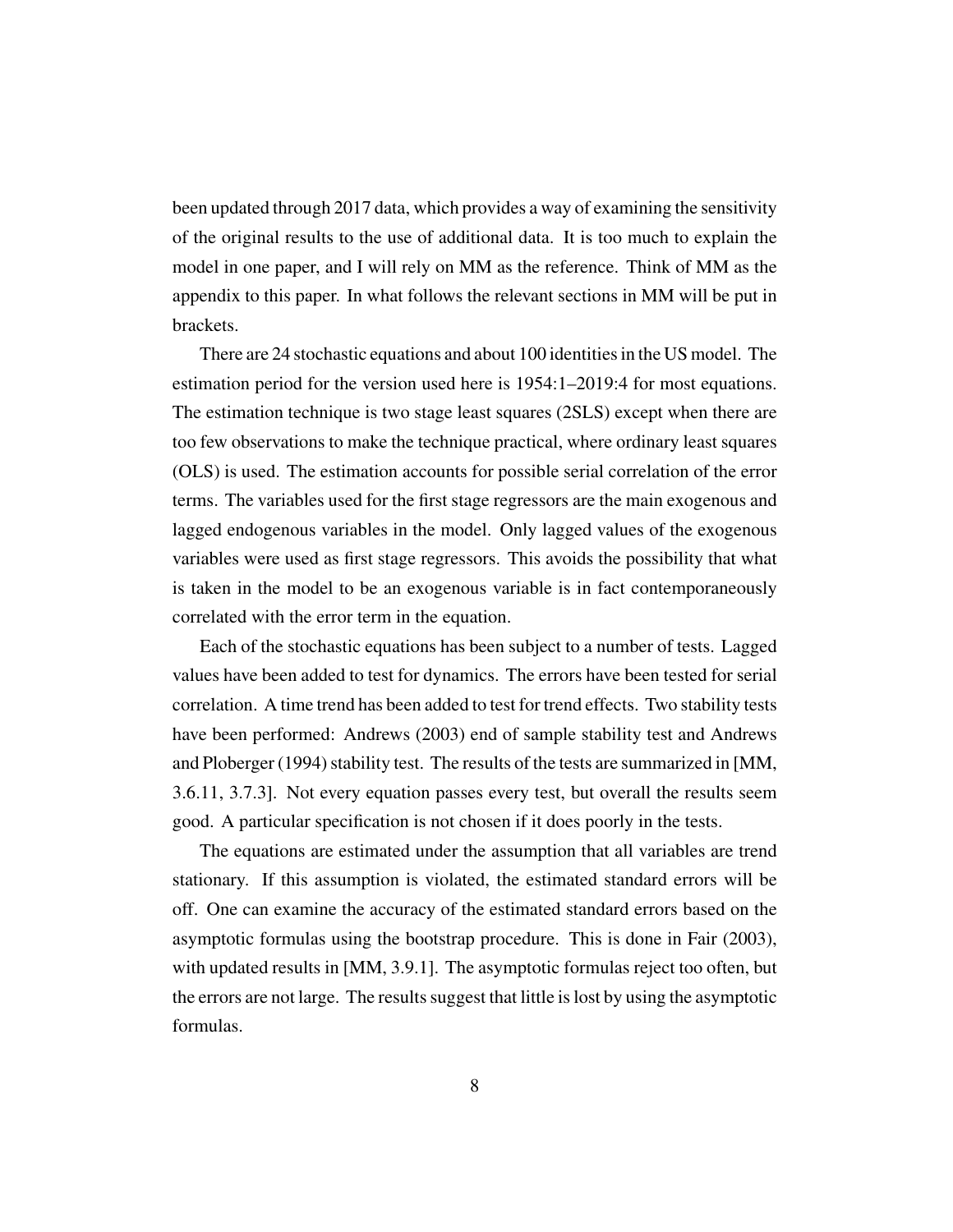The modeling methodology is discussed next, followed by an outline of the model.

#### The Cowles Commission (CC) Approach

The US model follows what I call the Cowles Commission (CC) approach [MM, 1.1]. Theory is used to guide the choice of left-hand-side and right-hand-side variables for the stochastic equations in a model, and the resulting equations are estimated using a consistent estimation technique like 2SLS. Sometimes restrictions are imposed on the coefficients in an equation, and the equation is then estimated with these restrictions imposed. It is generally not the case that all the coefficients in a stochastic equation are chosen ahead of time and thus no estimation done. In this sense the methodology is empirically driven and the data rule. Some argue that models specified using the CC approach are ad hoc, but this is not the case. Behavioral equations of economic agents are postulated and estimated. The CC approach has the advantage of using theory while keeping close to what the data say.

Typical theories for these models are that households behave by maximizing expected utility and that firms behave by maximizing expected profits. The theory that has been used to guide the specification of the US model is discussed in [MM, 3.1]. In the process of using a theory to guide the specification of an equation to be estimated there can be much back and forth movement between specification and estimation. If, for example, a variable or set of variables is not significant or a coefficient estimate is of the wrong expected sign, one may go back to the specification for possible changes. Because of this, there is always a danger of data mining—of finding a statistically significant relationship that is in fact spurious. Testing for misspecification is thus (or should be) an important component of the methodology. There are generally from a theory many exclusion restrictions for each stochastic equation, and so identification is rarely a problem—at least based on the theory used.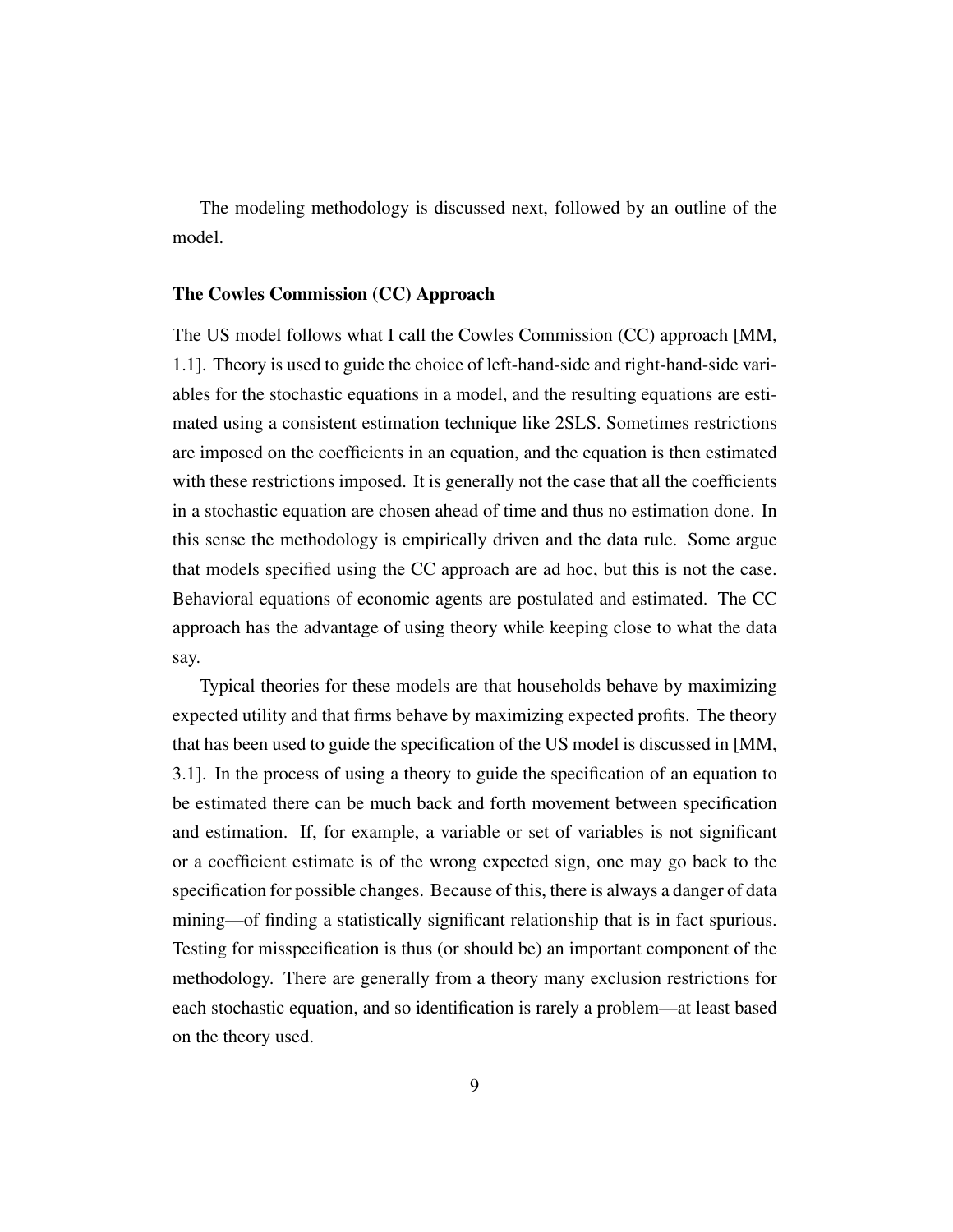The transition from theory to empirical specifications is not always straightforward. The quality of the data is never as good as one might like, so compromises have to be made. Also, extra assumptions usually have to be made for the empirical specifications, in particular about unobserved variables like expectations and about dynamics. There usually is, in other words, considerable "theorizing" involved in this transition process. In many cases future expectations of a variable are assumed to be adaptive—to depend on a few lagged values of the variable itself, and in many cases this is handled by simply adding lagged variables to the equation being estimated. When this is done, it is generally not possible to distinguish partial adjustment effects from expectation effects—both lead to lagged variables being part of the set of explanatory variables [MM, 1.2].

This methodology differs substantially from that behind the specification of DSGE models. For these models the theory is much tighter (more restrictive), rational expectations is assumed, and there is considerable calibration. These differences are discussed in Fair (2019), which also summarizes some of the main results from my macroeconmetric modeling—empirical points that should be taken into account in constructing macro models.

#### The Equations

An outline of the main estimated equations follows. All the expenditure equations are in real terms. The discussion of the explanatory variables ignores possible lagged dependent variables. A complete discussion of the US model, both the theory and the empirical specifications, is in [MM, 3.2, 3.6].

There are four expenditure equations of the household sector—consumption of services, nondurables, and durables, and housing investment—and the key explanatory variables are disposable income, interest rates, lagged wealth, age distribution variables, and lagged stocks for the durables and housing equations. There are four household labor supply equations—the labor force of males 25-54, females 25-54, all others 16+, and the number of people holding more than one job. The key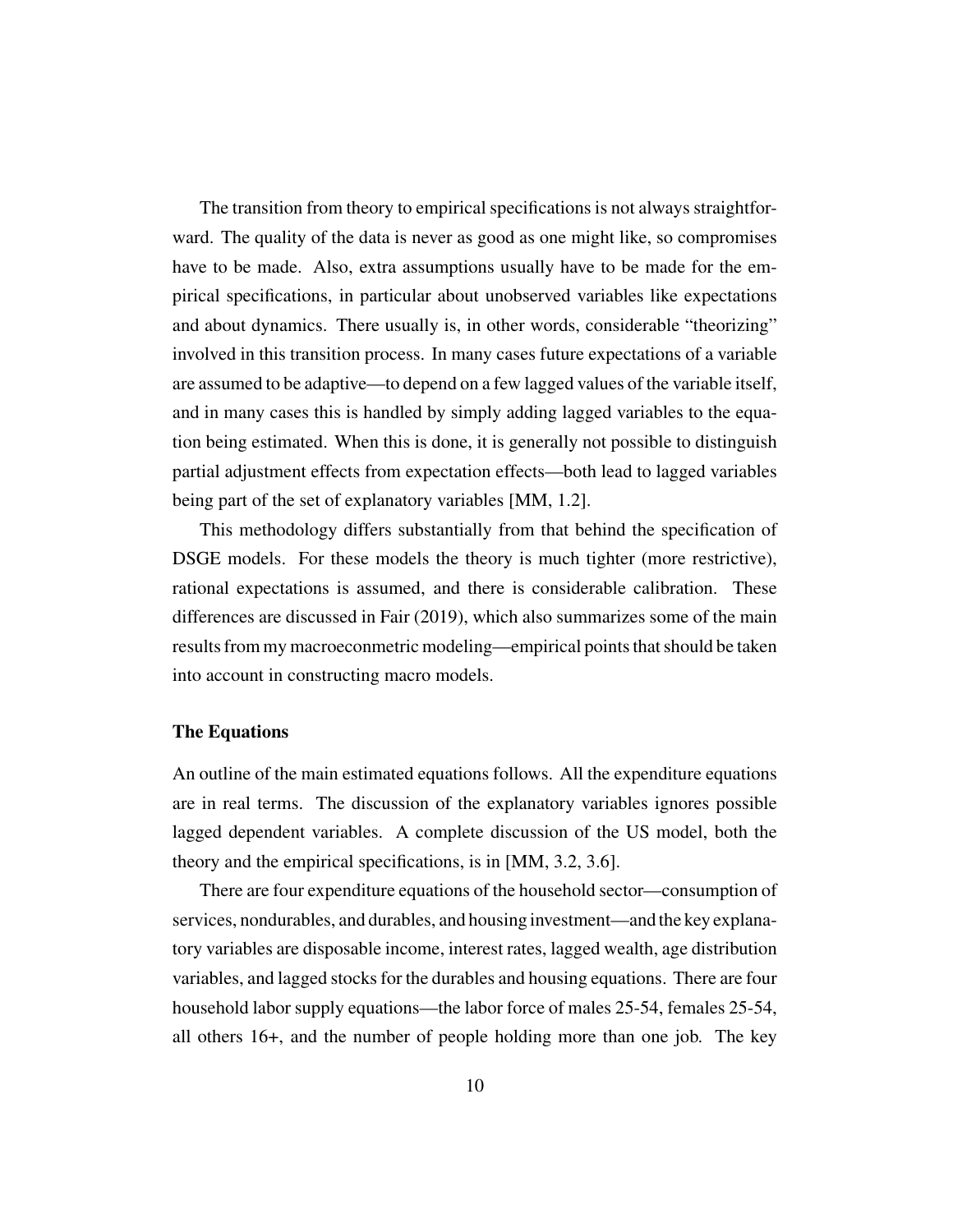explanatory variables are the real wage rate, lagged wealth, and the unemployment rate. Lagged wealth has a negative effect on labor supply—a negative income effect. The unemployment rate has a negative effect and is picking up discouraged worker effects.

There are six important stochastic equations of the firm sector. Plant and equipment investment depends on output, lagged excess capital, and interest rates. Production depends on sales and the lagged stock of inventories. The demand for jobs and hours per job depend on output and lagged excess labor. In the two price and wage rate equations the price level depends on the wage rate, the import price deflator, and the unemployment rate. The wage rate and import price deflator are cost variables, and the unemployment rate is the demand variable. The wage rate depends on productivity and the price level. As discussed in the Introduction, the fact that the import price deflator is an explanatory variable in the domestic price equation—the equation determining the price level of the firm sector—is important for the present analysis. The deflator has a positive and highly significant coefficient estimate in the price equation [MM, 3.6.4]. This result is consistent with the idea that when import prices rise firms raise their prices in response to less import competition. Also, prices of inputs that are imported may be higher, which may lead to higher domestic output prices.

As noted in the Introduction, there is an estimated interest rate rule of the Fed. The short term interest rate depends on inflation and the unemployment rate. The Fed is estimated to "lean against the wind." This equation is only estimated through 2008.3, before the zero lower bound. There are two long term interest rates in the model, a bond rate and a mortgage rate. They are affected by the short term rate through estimated term structure equations.

There is an estimated import demand equation, where the level of imports depends on disposable income, lagged wealth, and the domestic price level relative to the import price deflator.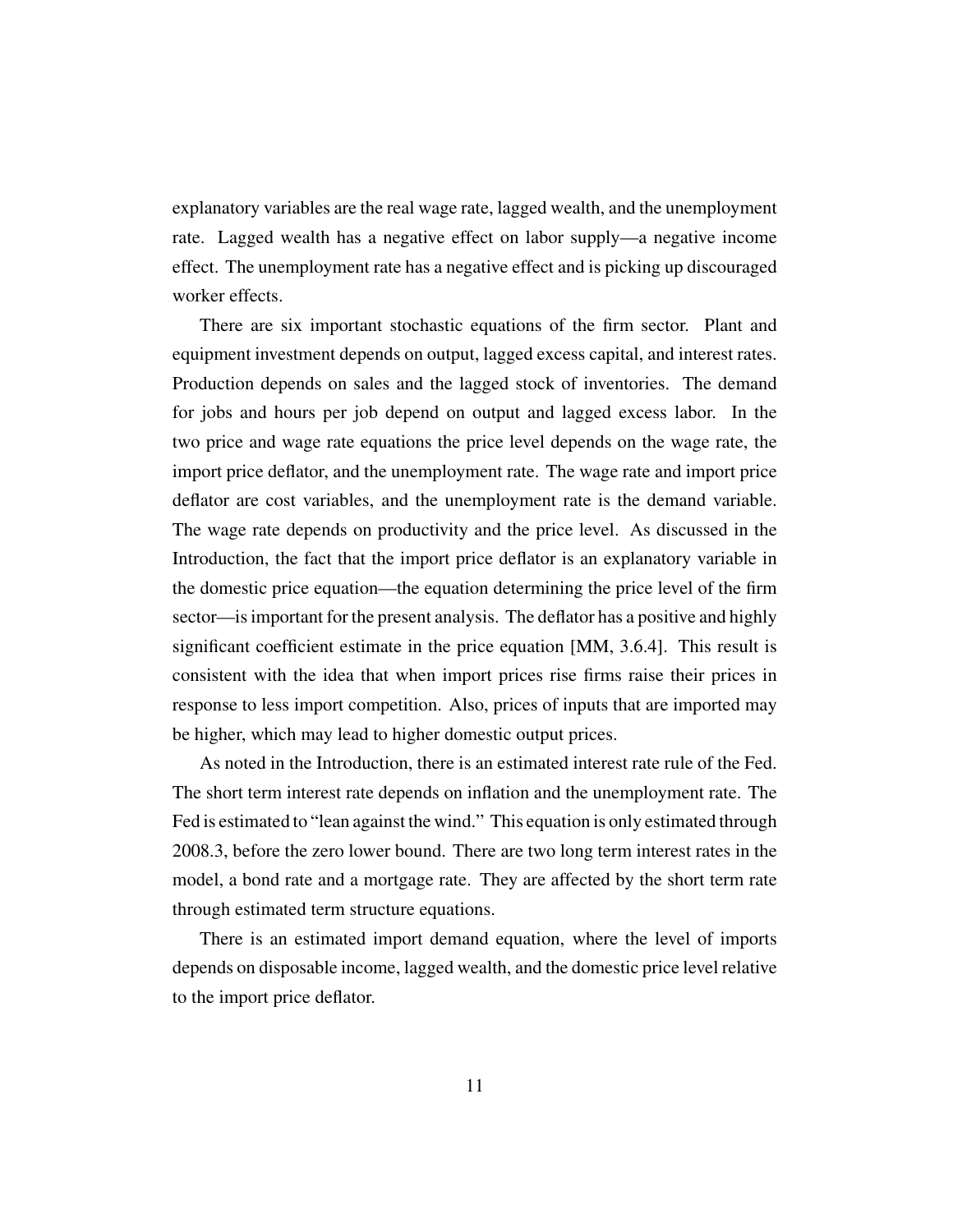#### The Wealth Variable

As noted above, lagged wealth appears as an explanatory variable in the household expenditure equations, the labor force equations, and the import equation. The real value of net household wealth, denoted  $AA$ , is the sum of household financial wealth and housing wealth:

$$
AA = \frac{AH + MH}{PH} + \frac{PKH \cdot KH}{PH} = AA1 + AA2 \tag{1}
$$

where  $AH$  is the nominal value of net financial assets of the household sector excluding demand deposits and currency,  $MH$  is the nominal value of demand deposits and currency held by the household sector,  $KH$  is the real stock of housing,  $PKH$  is the market price of  $KH$ , and  $PH$  is a price deflator relevant to household spending.  $(AH + MH)/PH$ , denoted AA1, is thus real financial wealth, and  $(PKH \cdot KH)/PH$ , denoted AA2, is real housing wealth.

Data from the national income and product accunts (NIPA) and the flow of funds accounts (FFA) have been linked in the US model. One of the linking equations is the identity [MM, identity 66, Table A.3 in Appendix A]:

$$
AH = AH_{-1} + SH - \Delta MH + CG - DISH \tag{2}
$$

where  $SH$  is the financial saving of the household sector,  $CG$  is the value of capital gains (+) or losses (-) on the financial assets held by the household sector, and DISH is a discrepancy term. If either SH or CG is positive, this increases  $AH +MH$ , other things being equal. SH is endogenous in the model, determined by an identity, and thus so are  $AH$  and  $AA$ <sup>3</sup>.

 $CG$ , which is constructed from FFA data, is highly correlated with the change in the S&P 500 stock price index. Stock prices thus affect  $AH$  through  $CG$ .  $CG$  is

<sup>&</sup>lt;sup>3</sup>Prior to 2008 there was a demand for money equation explaining  $MH$  in the model. This relationship broke down in 2008, and  $MH$  is now an erratic variable. The equation has been dropped, and  $MH$  is taken to be exogenous. MH is a small fraction of AH. In 2019.4 its value was \$1.4 trillion, which compares to \$75.1 trillion for AH.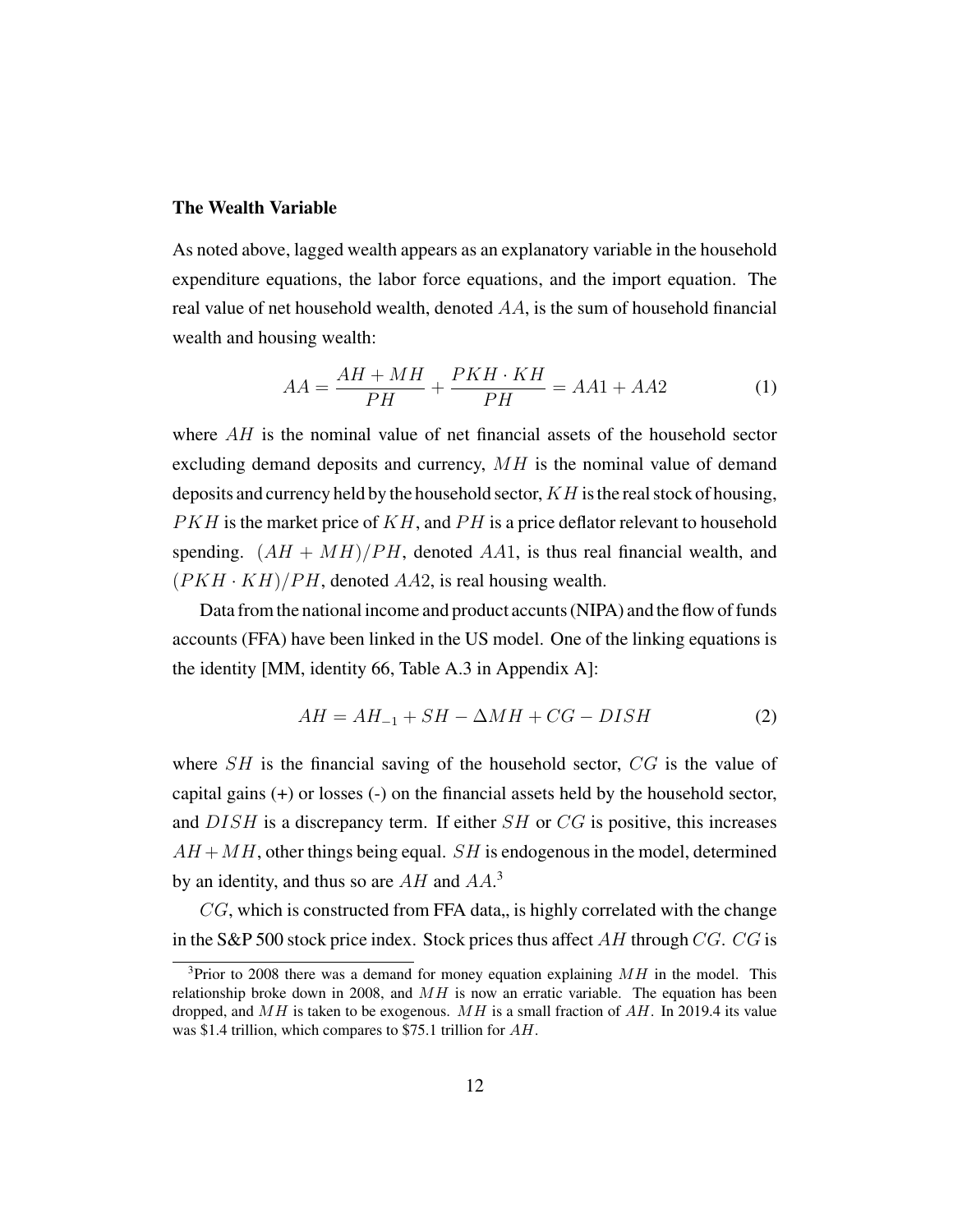much more volatile than is  $SH$ , and most of the variation in  $AH$  is due to variation in  $CG$ . In some uses of the US model there is an equation explaining  $CG$ , although, not surprisingly, very little of the variance of  $CG$  is explained. The left hand side variable of this equation is  $CG/(PX_{-1}YS_{-1})$ , where YS is a measure of real potential output and  $PX$  is a price index. The right hand sider variables are the change in an interest rate and the change in profits. Neither is significant, and the  $R<sup>2</sup>$  is 0.016. For the results here this equation was not used, and  $CG$  was taken to be exogenous. The average of  $CG/(PX_{-1}YS_{-1})$  over the 1954.1–2019:4 period is 0.124. For some of the simulations in Tables 4 and 5,  $CG/(PX_{-1}YS_{-1})$  was taken to be 0.124 for each quarter rather than its actual value. This case will be called "SP normal."

The relationship between  $PKH$ , the market price of housing, and the deflator for domestic sales in the model,  $PD$ , is taken to be exogenous.<sup>4</sup> In other words, the change in relative housing prices is not explained. More will be said about this when the variable is plotted below.

Household wealth is quantitatively important in the model. A sustained one dollar increase in real financial wealth leads to an increase in real GDP of about 4 cents after two years and about 6 cents after 5 years, other things being equal. The numbers for a sustained one dollar increase in real housing wealth are 6.5 cents after two years and 7.5 cents after 5 years [MM, 5.7.4].<sup>5</sup>

#### The Import Price Deflator

Regarding Hamilton's (1983) results discussed above, although oil prices are not in the model they do affect the import price deflator,  $PIM$ . A property of the model is

 $4PKH$  is constructed from nominal housing stock data in the FFA and real housing stock data from the NIPA [MM, Appendix A].

 $5$ Only housing wealth appears in the housing investment equation, which is why its effect is larger. I have tested (Fair (2017)) whether financial wealth and housing wealth have different effects in the consumer expenditure equations. The evidence is somewhat mixed, but generally supports just aggregating the two variables. In the housing investment equation only housing wealth is significant.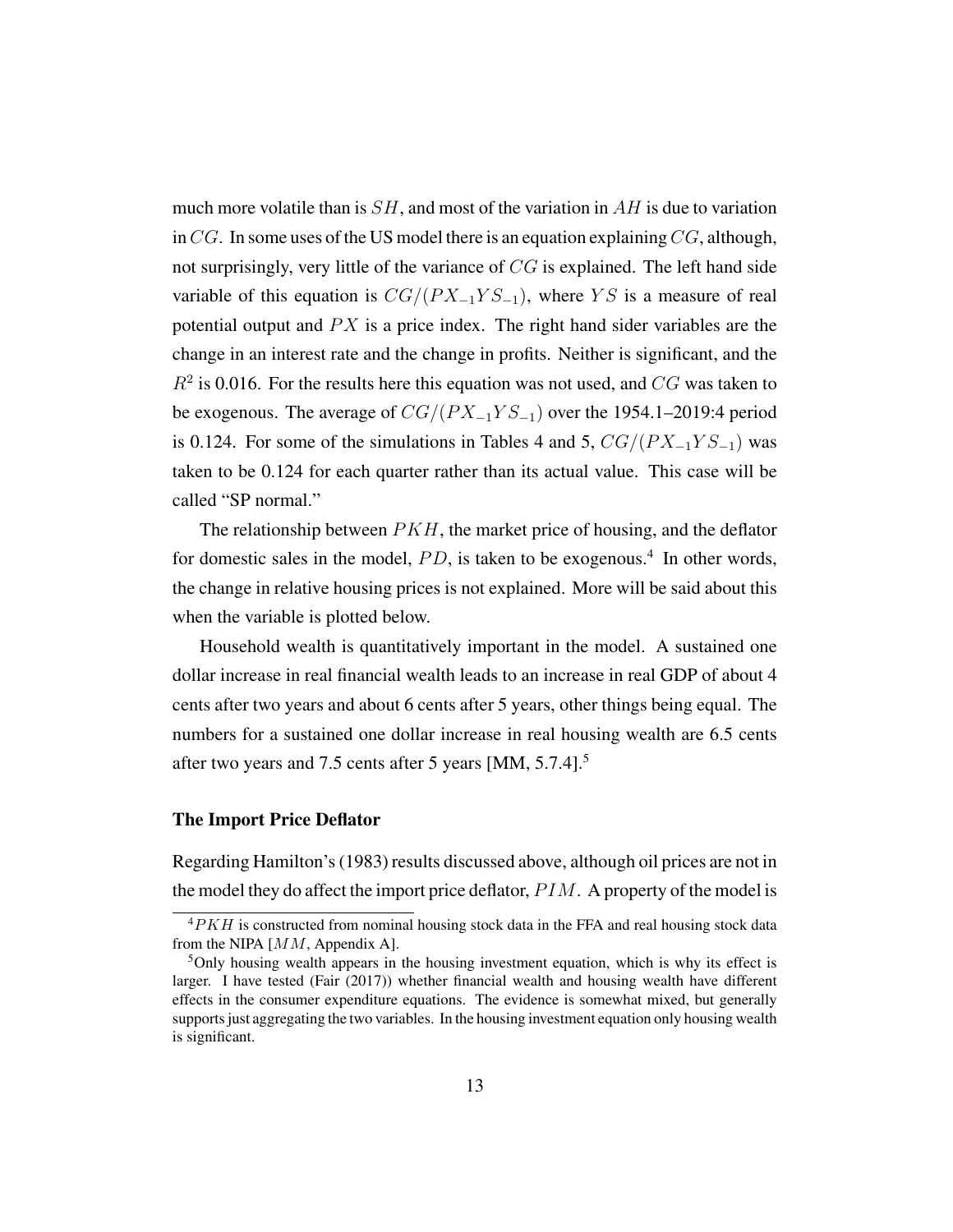that when  $P I M$ , say, increases, this is contractionary. To see this, let  $P F$  denote the price level for the firm sector, which is explained by a stochastic equation.  $PIM$  is an explanatory variable in this equation, with a positive coefficient estimate. This price equation plus an estimated nominal wage rate equation have the property than an increase in  $PF$  does not result in as large an increase in the nominal wage rate (the nominal wage rate lags the price level), and so the real wage rate falls. This leads to a decrease in real disposable income, which has a negative effect on household expenditures. In addition, the rise in  $PF$  leads to a fall in real wealth, which also has a negative effect on household expenditures. There is thus a negative effect on aggregate demand. In the estimated Fed rule the Fed responds positively to the increased inflation but negatively to the drop in aggregate demand (and thus an increase in the unemployment rate). The interest rate could thus go either way depending on the size of the coefficient estimates. An example will be given below.

### 3 Large Errors in the Stochastic Equations

Before presenting the prediction results, it will be useful to examine the quarters in which there were large residuals in the estimated equations. As noted in the previous section, there are seven aggregate demand equations—three consumption, housing investment, plant and equipment investment, inventory investment, and imports. These equations are estimated for the 1954:1–2019:4 period, 246 observations. For each observation there is an estimated residual. To examine large residuals, the following was done. For each equation and quarter the predicted value of the level of the variable was computed, which was then subtracted from the actual value. This is the estimated residual in levels (some of the equations are in logs). For each quarter there are seven residuals. Summing the first six residuals and subtracting the import residual gives the error in predicting GDP. (The other variables in the GDP identity are exogenous and so have zero residuals.) If the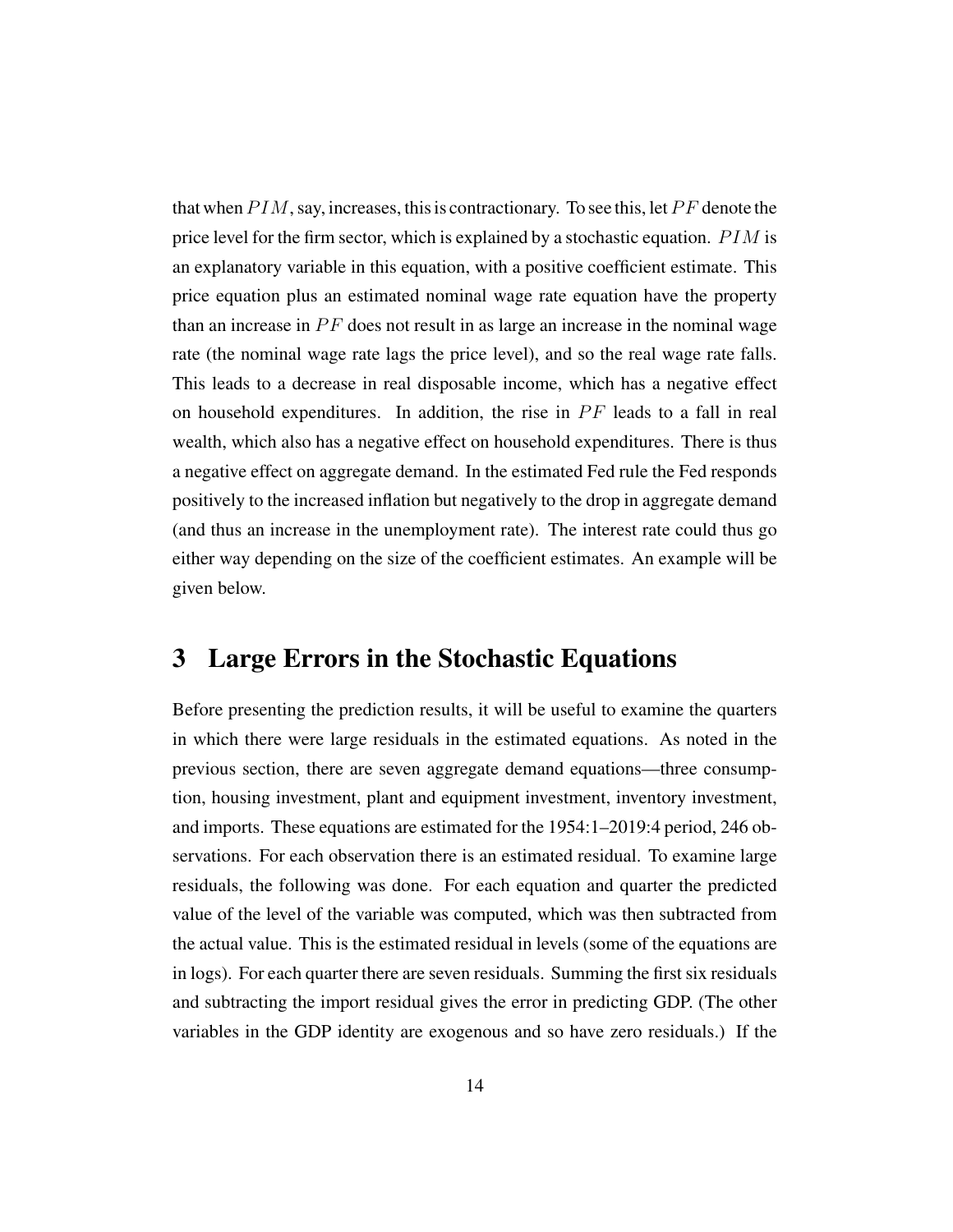absolute value of the GDP error was greater than 1 percent of the actual value of GDP for the quarter, the quarter was flagged.

Table 1 presents values for the flagged quarters. For each component of GDP the level residual divided by the actual value of GDP is presented. Also presented is the GDP error divided by the actual value of GDP. There are 27 quarters out of 246 that are flagged. The largest GDP error in absolute value is in 1958.1, followed by 1978.2, 1965.1, and 1980.2. 11 of the 27 errors are positive, which means that GDP was larger than predicted. Most of the quarters are before 1990. There are only 8 quarters from 1990 on. This table will be used in the discussion of the predictions.

### 4 The Exogenous Variables

Five exogenous variables are of interest to examine before discussing the predictions. These are plotted in Figures 4–8. For all but Figures 6a and 7 the values are deviations from trend, as in Figure 1 for the log of real per capita GDP. The variable in Figure 4 is the log of real government purchases of goods and services per capita, federal and state and local combined. The variation in this variable is large. The variable rises to a peak in the late 1960's, falls to a trough in the late 1970's, rises to the mid 1980's, stays relatively flat until 2010, and then falls sharply after that. The sum of federal and state and local real government purchases of goods and services will be denoted  $G$  below. The variable in Figure 5 is the log of the exogenous component of real government transfer payments per capita (unemployment insurance benefits excluded), federal and state and local combined. The spikes are special one time transfers. The variable trended up until the mid 1970's and then has fallen gradually except for increases in the 2008–2009 recession. The sum of real federal and state and local government transfer payments will be denoted  $TR$ below.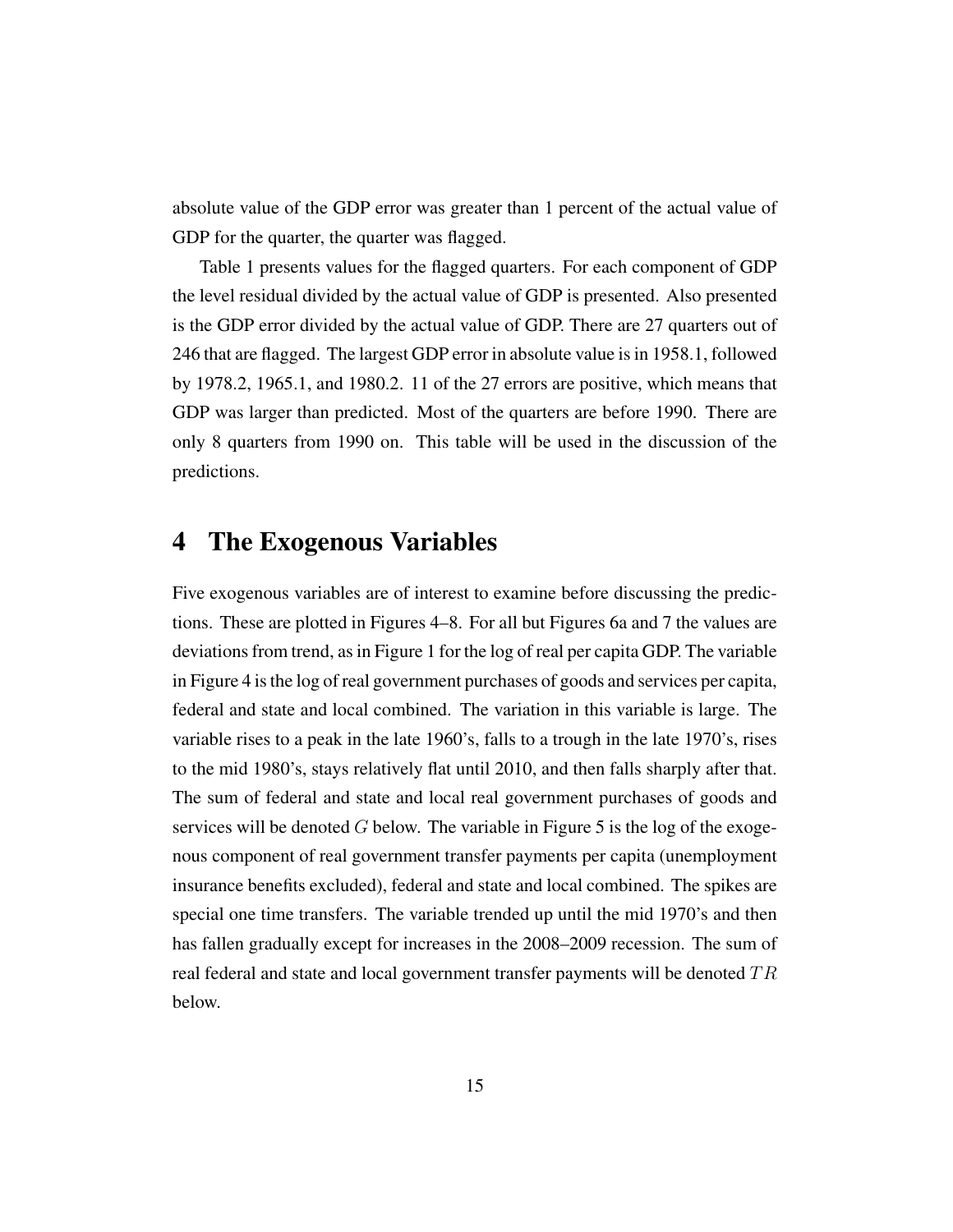|        | ELIOIS AS A FEICEIN OI <b>N</b> eal GDI |         |         |            |            |         |         |             |
|--------|-----------------------------------------|---------|---------|------------|------------|---------|---------|-------------|
| Qtr.   | CS                                      | CN      | CD      | <b>IHH</b> | <b>IKF</b> | IVF     | IM      | <i>GDPR</i> |
| 1957.2 | 0.00                                    | $-0.04$ | $-0.06$ | $-0.07$    | $-0.33$    | $-0.53$ | 0.04    | $-1.07$     |
| 1958.1 | $-0.47$                                 | $-0.33$ | $-0.16$ | $-0.37$    | $-0.92$    | $-1.54$ | 0.06    | $-3.84$     |
| 1958.2 | 0.21                                    | 0.03    | $-0.06$ | 0.15       | 0.15       | 0.70    | 0.16    | 1.01        |
| 1958.3 | 0.08                                    | 0.22    | $-0.02$ | 0.19       | 0.62       | 0.24    | $-0.06$ | 1.39        |
| 1960.2 | 0.10                                    | 0.11    | 0.03    | $-0.53$    | $-0.45$    | $-0.51$ | 0.03    | $-1.29$     |
| 1963.4 | 0.03                                    | $-0.29$ | $-0.03$ | 0.11       | $-0.53$    | $-0.46$ | $-0.14$ | $-1.03$     |
| 1965.1 | 0.00                                    | $-0.02$ | 0.14    | 0.11       | 0.80       | 0.92    | $-0.32$ | 2.28        |
| 1970.3 | 0.17                                    | 0.13    | $-0.02$ | 0.15       | 0.44       | 0.13    | $-0.06$ | 1.05        |
| 1970.4 | $-0.22$                                 | 0.19    | $-0.25$ | 0.19       | $-0.74$    | $-0.34$ | 0.04    | $-1.20$     |
| 1974.1 | $-0.45$                                 | $-0.40$ | $-0.14$ | $-0.13$    | $-0.07$    | $-0.36$ | $-0.19$ | $-1.37$     |
| 1978.2 | 0.18                                    | 0.04    | 0.24    | 0.27       | 0.67       | 1.07    | 0.03    | 2.44        |
| 1978.3 | $-0.12$                                 | 0.03    | $-0.04$ | $-0.04$    | $-0.20$    | $-0.59$ | 0.08    | $-1.03$     |
| 1980.2 | $-0.55$                                 | $-0.29$ | $-0.31$ | $-0.46$    | $-0.24$    | $-0.58$ | $-0.39$ | $-2.05$     |
| 1980.3 | 0.20                                    | $-0.17$ | 0.11    | 0.54       | $-0.43$    | 0.67    | $-0.46$ | 1.38        |
| 1980.4 | 0.47                                    | $-0.05$ | 0.10    | 0.17       | 0.50       | 0.90    | 0.15    | 1.94        |
| 1981.3 | $-0.14$                                 | $-0.02$ | 0.16    | $-0.17$    | 0.62       | 0.60    | $-0.17$ | 1.22        |
| 1982.1 | 0.04                                    | $-0.02$ | 0.15    | 0.11       | $-0.71$    | $-0.80$ | $-0.23$ | $-1.01$     |
| 1982.2 | 0.00                                    | $-0.10$ | 0.05    | $-0.02$    | 0.28       | 0.68    | $-0.21$ | 1.11        |
| 1984.2 | 0.11                                    | 0.35    | 0.08    | 0.00       | 0.49       | 0.30    | 0.26    | 1.08        |
| 1990.4 | $-0.42$                                 | $-0.25$ | $-0.13$ | $-0.06$    | $-0.55$    | $-0.06$ | $-0.38$ | $-1.09$     |
| 1997.2 | 0.07                                    | $-0.08$ | $-0.07$ | 0.05       | 0.89       | 0.37    | 0.20    | 1.03        |
| 2000.1 | 0.53                                    | $-0.17$ | 0.18    | $-0.04$    | $-0.62$    | $-0.46$ | 0.52    | $-1.10$     |
| 2001.1 | $-0.05$                                 | $-0.18$ | $-0.02$ | $-0.05$    | $-0.83$    | $-0.48$ | $-0.21$ | $-1.40$     |
| 2004.1 | $-0.03$                                 | 0.06    | 0.07    | $-0.01$    | $-0.18$    | $-0.75$ | 0.19    | $-1.04$     |
| 2008.1 | $-0.02$                                 | $-0.18$ | $-0.25$ | $-0.10$    | $-0.43$    | $-0.28$ | $-0.04$ | $-1.22$     |
| 2008.4 | $-0.05$                                 | $-0.16$ | $-0.46$ | $-0.14$    | $-0.71$    | $-0.69$ | $-0.65$ | $-1.56$     |
| 2014.1 | $-0.15$                                 | $-0.08$ | $-0.03$ | $-0.02$    | $-0.30$    | $-0.46$ | 0.13    | $-1.18$     |

Table 1 Quarters With Large Residuals Errors as a Percent of Real GDP

 $CS$  = service consumption,  $CN$  = nondurable consumption,

 $CD =$  durable consumption,  $IHH =$  housing investment,

 $IKF =$  plant and equipment investment,  $IVF =$  inventory investment,

 $IM =$  imports,  $GDPR =$  real GDP,

all in 2012 dollars.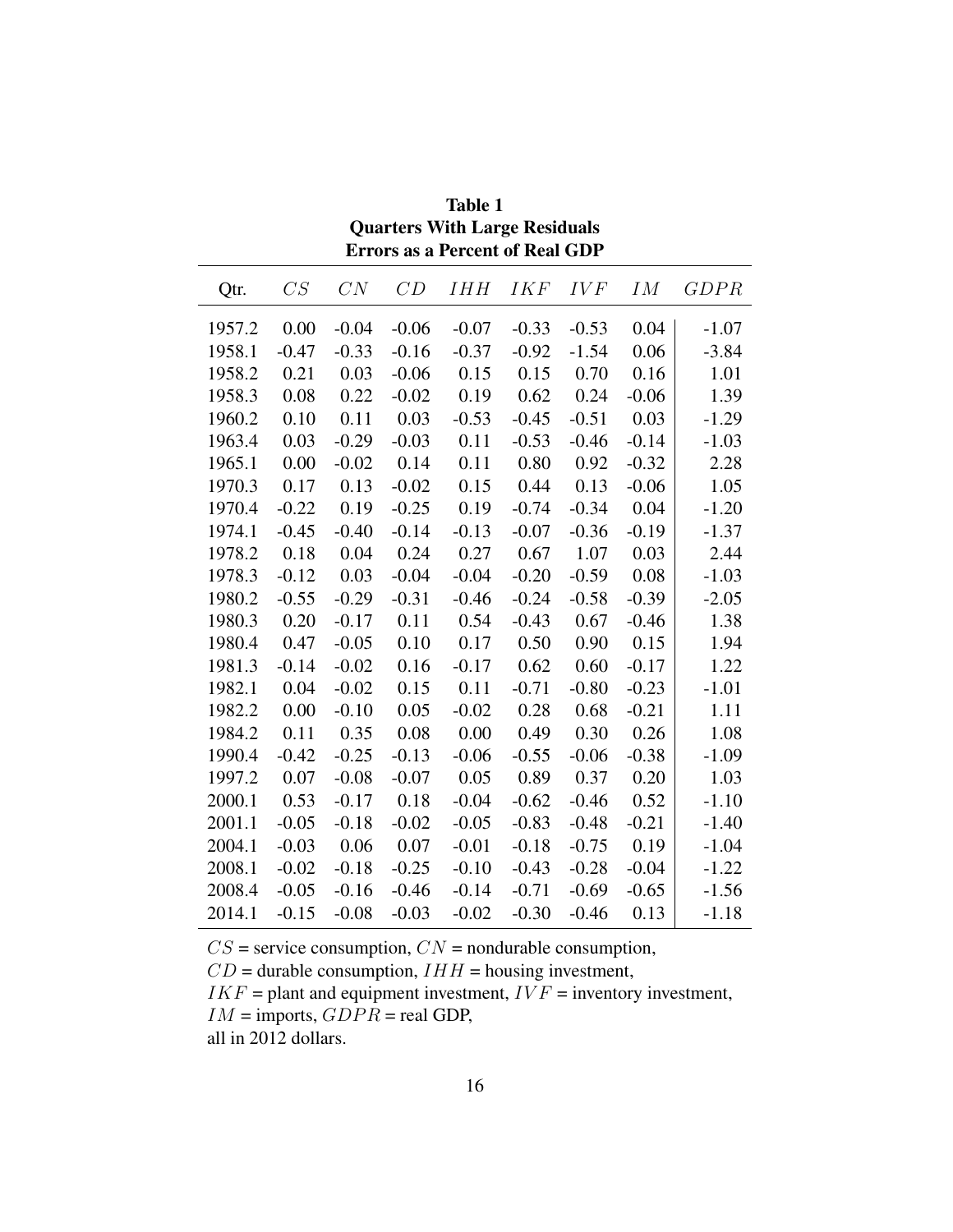

The variable in Figure 6 is the log of the real value of household wealth per capita, which in the notation in Section 2 if the log of AA per capita. Remember that  $AA$  is the sum of financial wealth and housing wealth. Fluctuations in housing wealth are dominated by fluctuations in the market price of housing, denoted  $PKH$ in Section 2. Figure 6a plots the ratio of this price to the price deflator for domestic sales, PD. From this figure one can see that housing prices became important beginning in the mid 1990's, rising rapidly to 2006, falling rapidly to 2012, and then rising rapidly again. This means that most of the fluctuations in total wealth in Figure 6 are due to fluctuations in financial wealth prior to 1995. After that,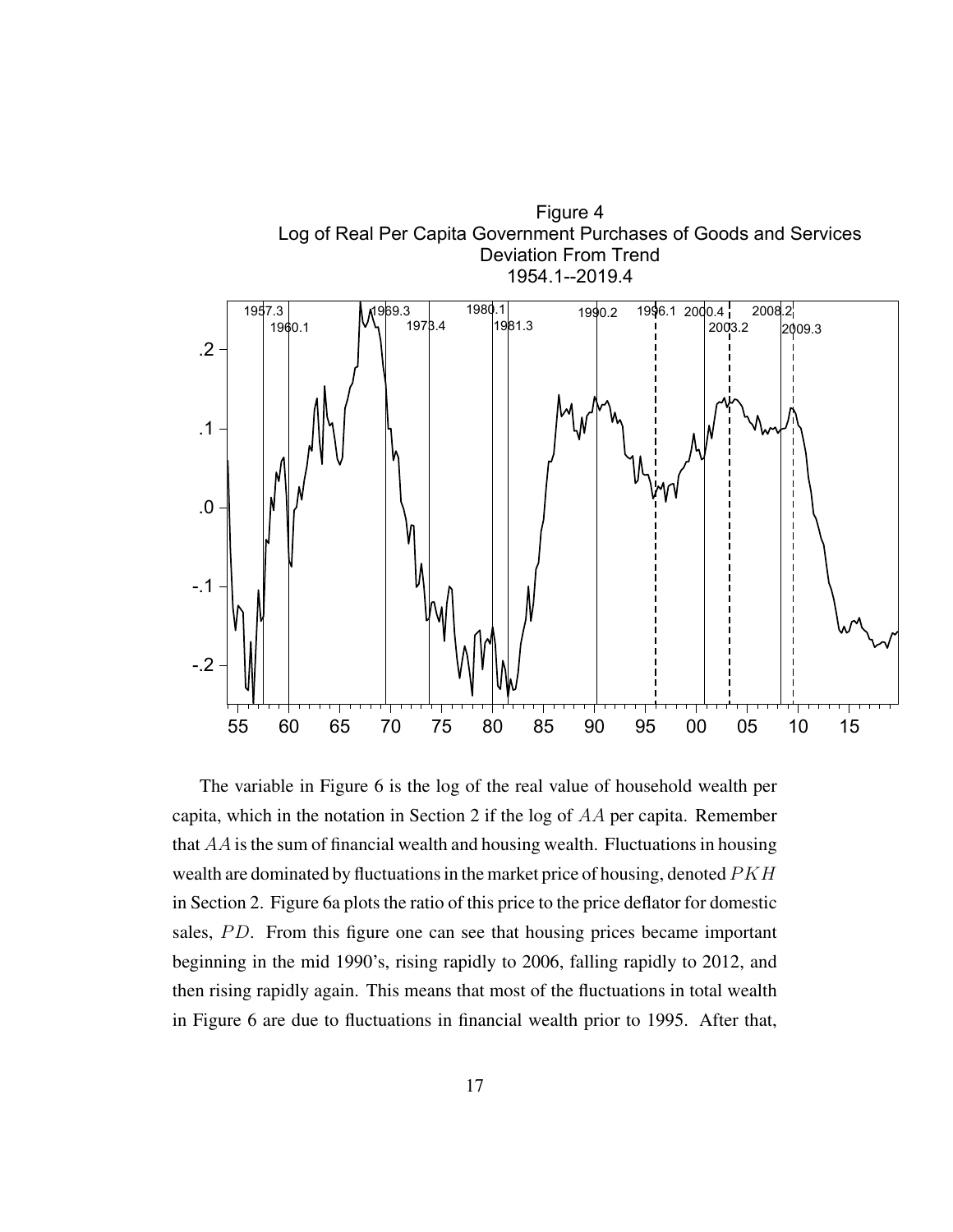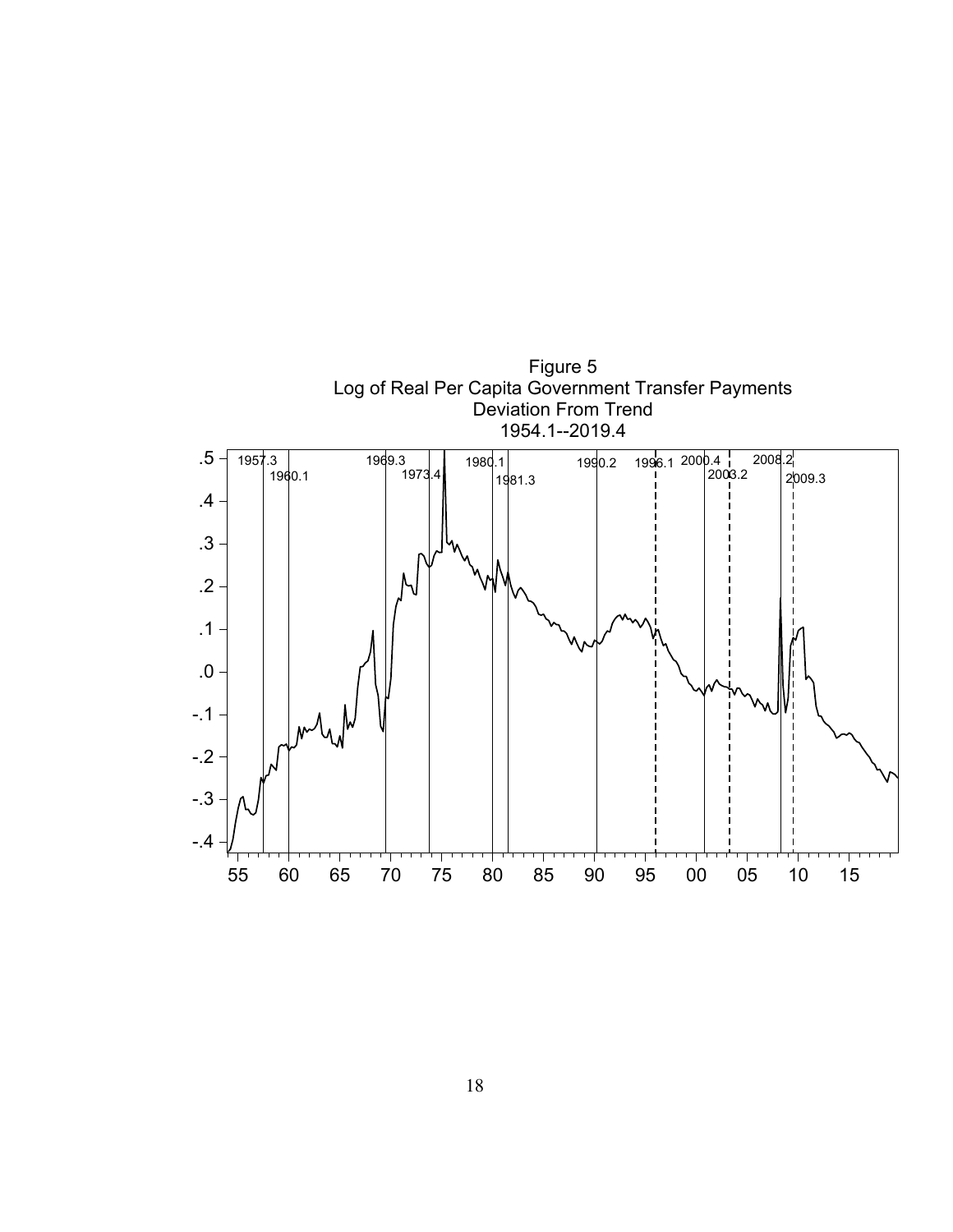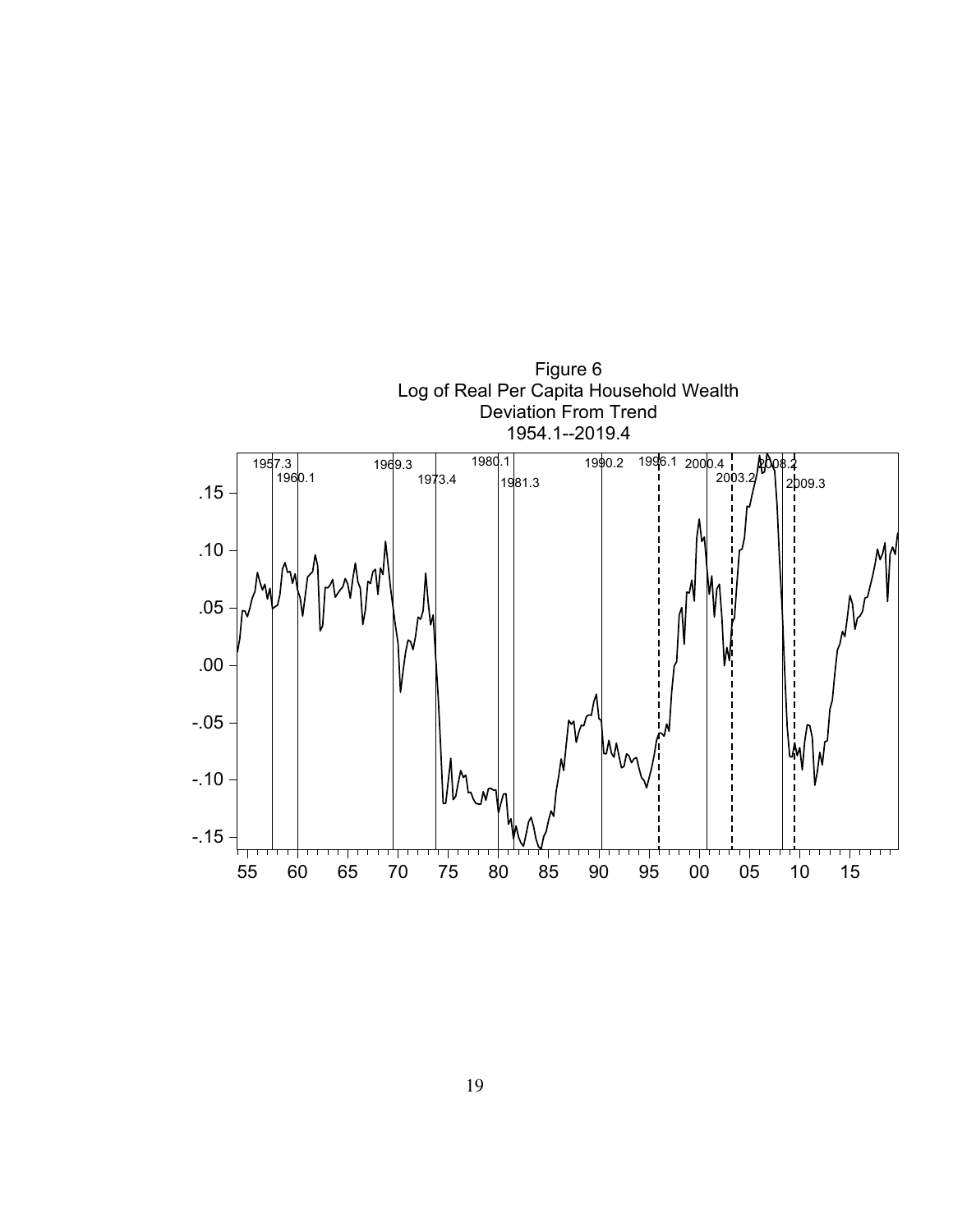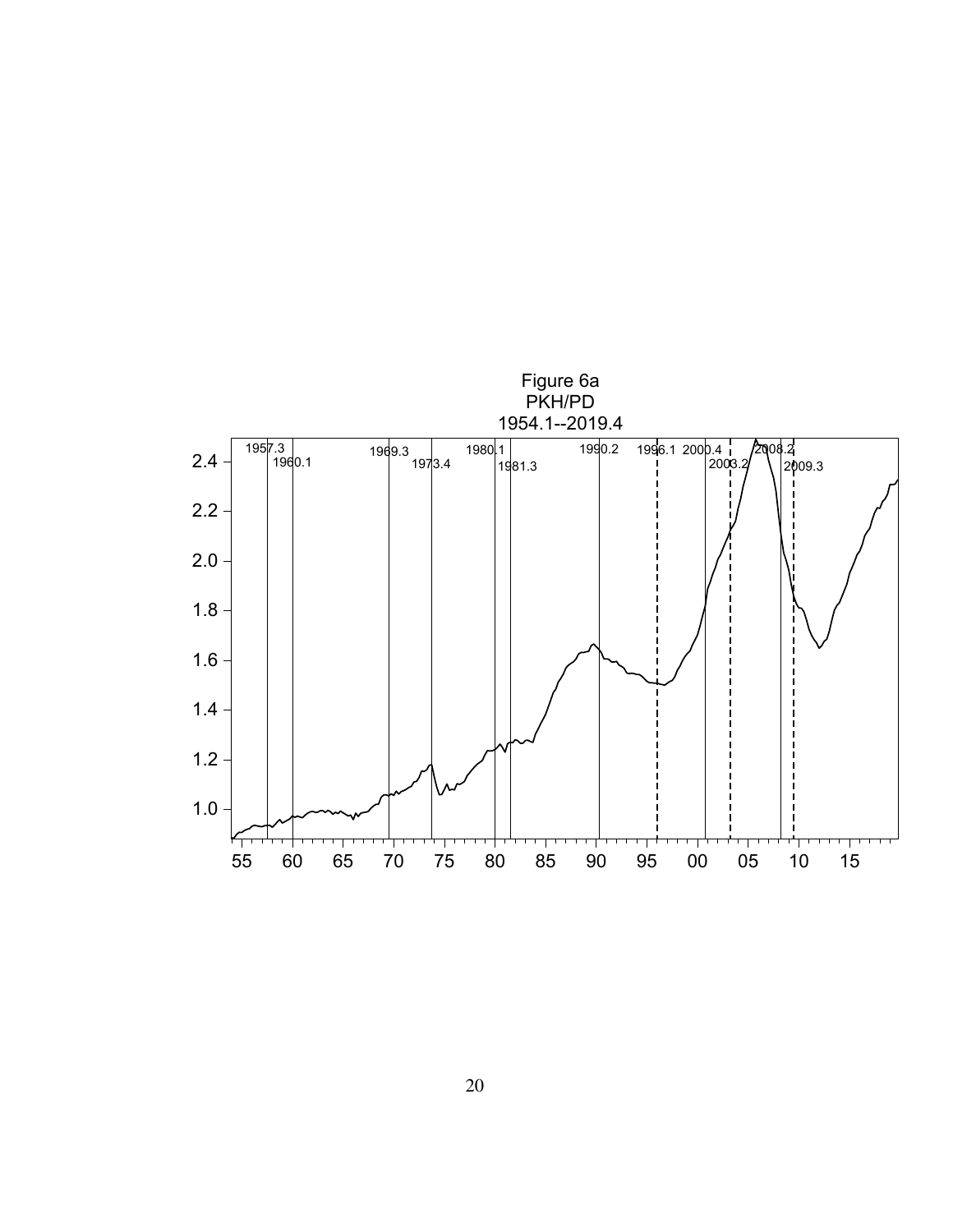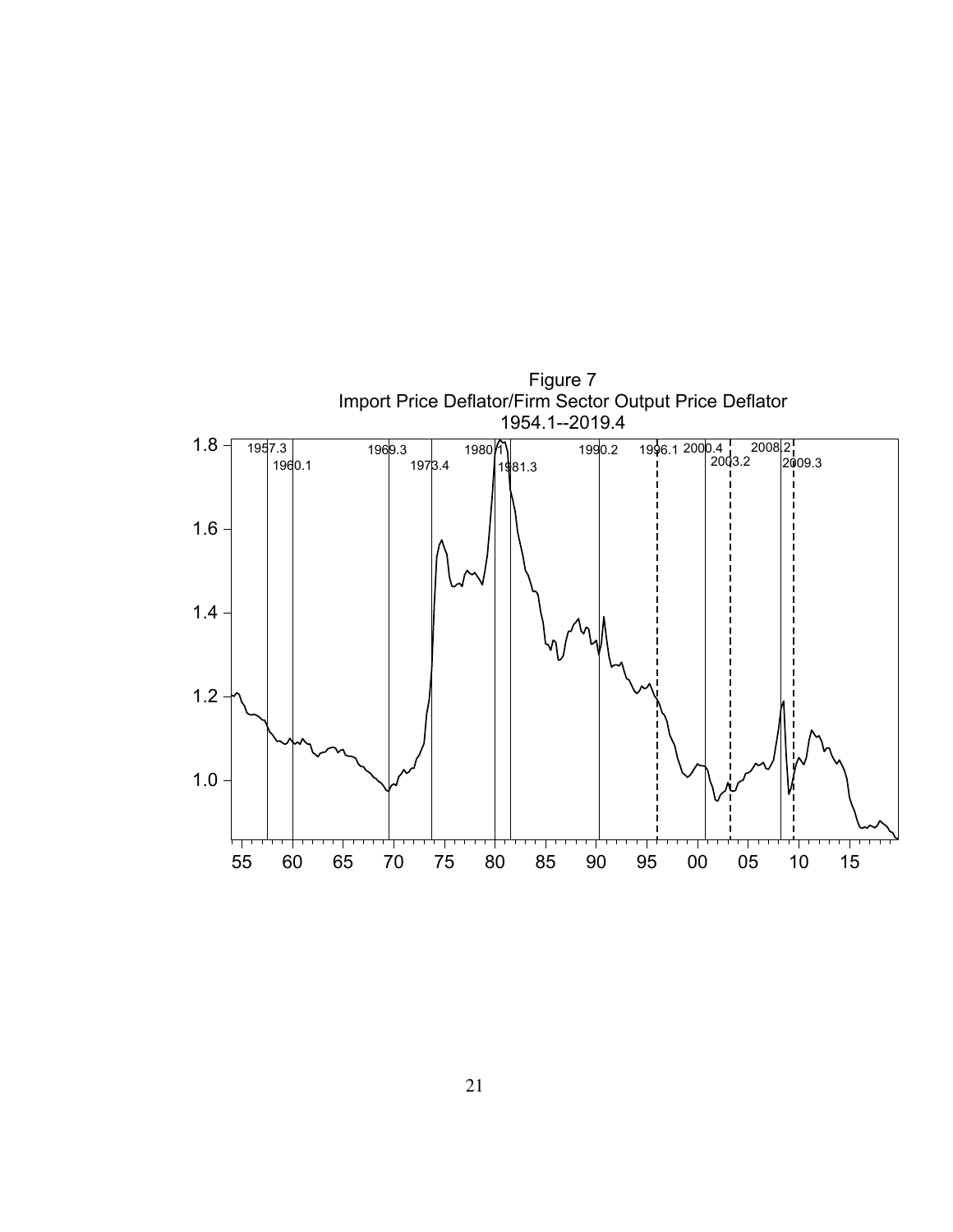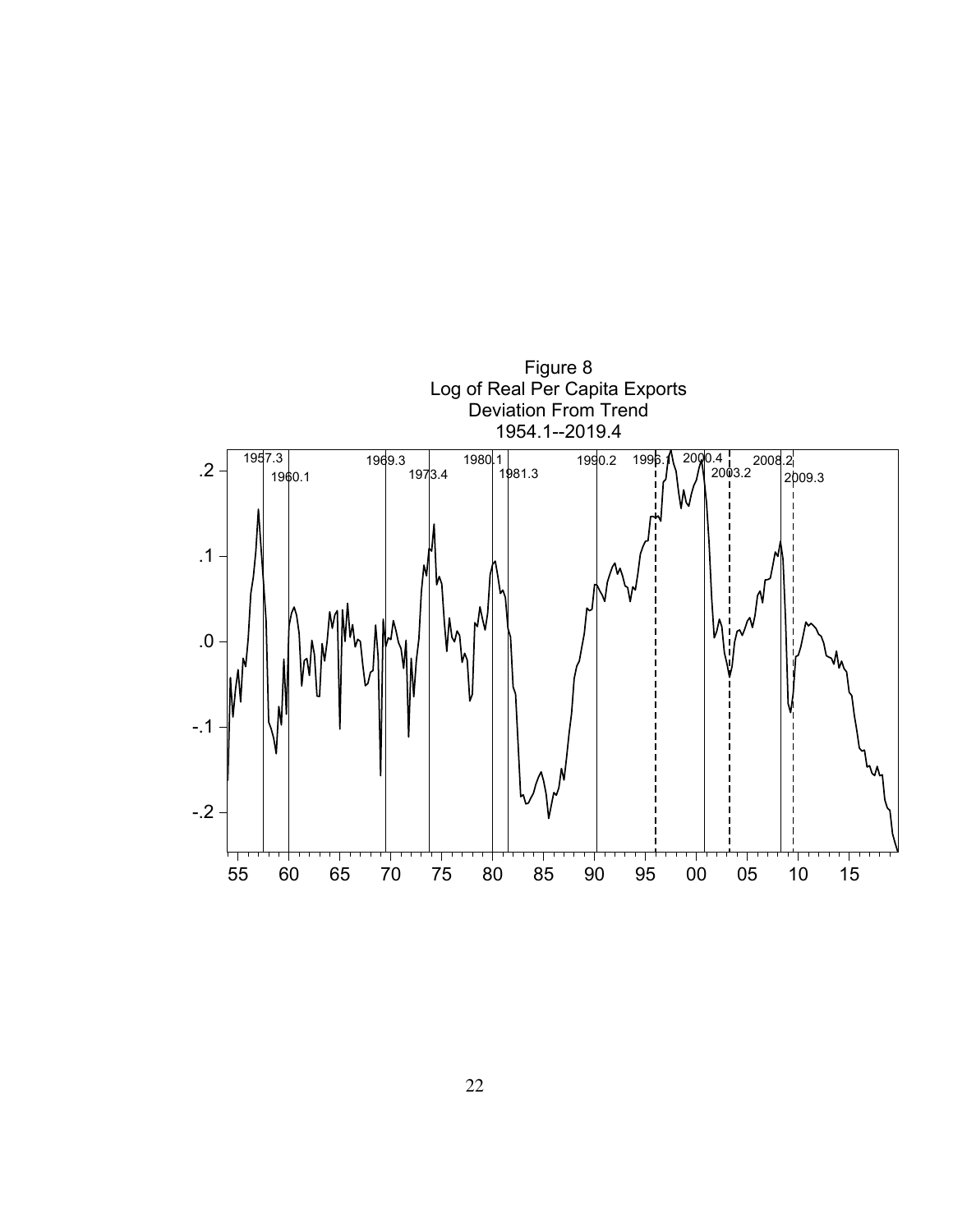housing wealth fluctuations substantially contribute. In 2019.4, AA1, real financial wealth, was \$62.8 trillion and AA2, real housing wealth, was \$27.3 trillion, both in 2012 dollars.

As discussed above,  $PKH/PD$  is taken to be exogenous. It is essentially an asset price, and changes in it are largely unpredictable. Looking at Figure 6a, it seems unlikely that a model could be developed that would explain the change in  $PKH/PD$  over the 1954.1–2019.4 period. While the ratio is exogenous,  $PKH$ is endogenous because  $PD$  is. Also, in the definition of  $AA2$  both  $KH$  and  $PH$ are endogenous, and so  $AA2$  is endogenous. What is taken as exogenous in the experiments is just the ratio  $PKH/PD$ . Likewise AA1 is endogenous since AH and  $PH$  are. What is taken as exogenous in the experiments is  $CG$  in the definition of AH. The log of AA per capita in Figure 6 is thus endogenous. It is plotted here just for reference purposes. Remember, however, that most of its fluctuations are due to fluctuations in  $CG$  and  $PKH/PD$ , in other words, to unpredictable changes in asset prices. .

The variable in Figure 7 is the import price deflator divided by the price deflator for the firm sector. The plot shows the large increase in import prices, driven by oil prices, in the 1970's, the stagflation years. Since 1980 import prices have mostly fallen relative to the output price deflator. As will be seen,  $PIM$  is important in helping to explain R1974, R1980, and R1981. Finally, the variable in Figure 8 is the log of real exports per capita. Exports fell substantially in the early 1980's, rose in the late 1980's to a peak in the late 1990's, and have essentially fallen since then (all this relative to trend).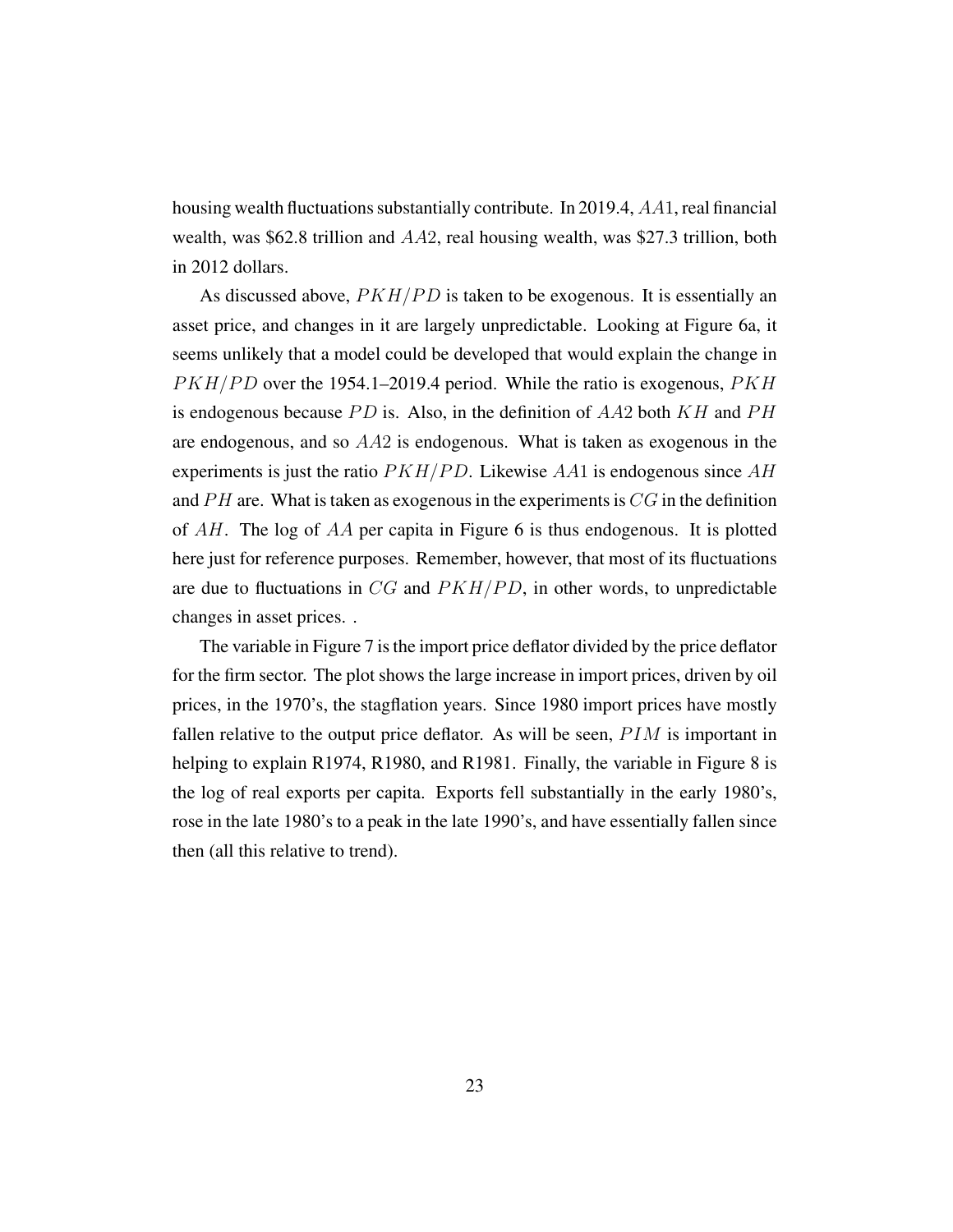### 5 Predicting the Twelve Episodes

#### **Recessions**

Results for the nine recessions are in Table 2, and results for the three expansions are in Table 3. For each episode the errors in the stochastic equations were set to zero and the model was solved for the relevant period. This is a dynamic simulation. Differences between the actual values and the predicted values are errors. Results for real GDP (in 2012 dollars),  $GDPR$ , the unemployment rate, UR, and the three month Treasury bill rate, RS, are presented in the tables.

Consider the first recession, R1957. The prediction was for three quarters, beginning in 1957.4. Actual values of all variables were used for 1957.3 and back, and actual values of the exogenous variables were used for the three quarters. Table 2 shows that the predicted value of  $GDPR$  was \$3,014 billion for 1957.4, which is 1.0 percent higher than the actual value of \$2,984 billion. For  $UR$  the predicted value was 4.4 percent, which is 0.5 percentage points lower than the actual value of 4.9 percent. For  $RS$  the predicted value was 3.3 percent, which is equal to the actual value. For the other two quarters the  $GDPR$  errors were both 3.8 percent, the UR errors were  $-1.8$  and  $-3.1$  percentage points respectively, and the RS errors were 1.6 and 2.8 percentage points respectively. The last row of numbers for this recession contains the changes from the quarter before the recession started, 1957.3, and the last quarter of the recession, 1958.2. For  $GDPR$ the actual change was -3.0 percent and the predicted change was 0.8 percent. For UR the actual change was 3.2 percentage points and the predicted change was  $0.0$ . For RS the actual change was -2.4 percentage points and the predicted change was 0.4. The same format holds for all the other episodes in Tables 2 and 3. The following discussion will focus on the totals.

For R1957 the period was predicted to be one of sluggish growth, 0.8 percent, but the actual growth was much lower at  $-3.0$  percent. UR rose, and it was predicted not to. Given that the actual values of the exogenous variables were used, this says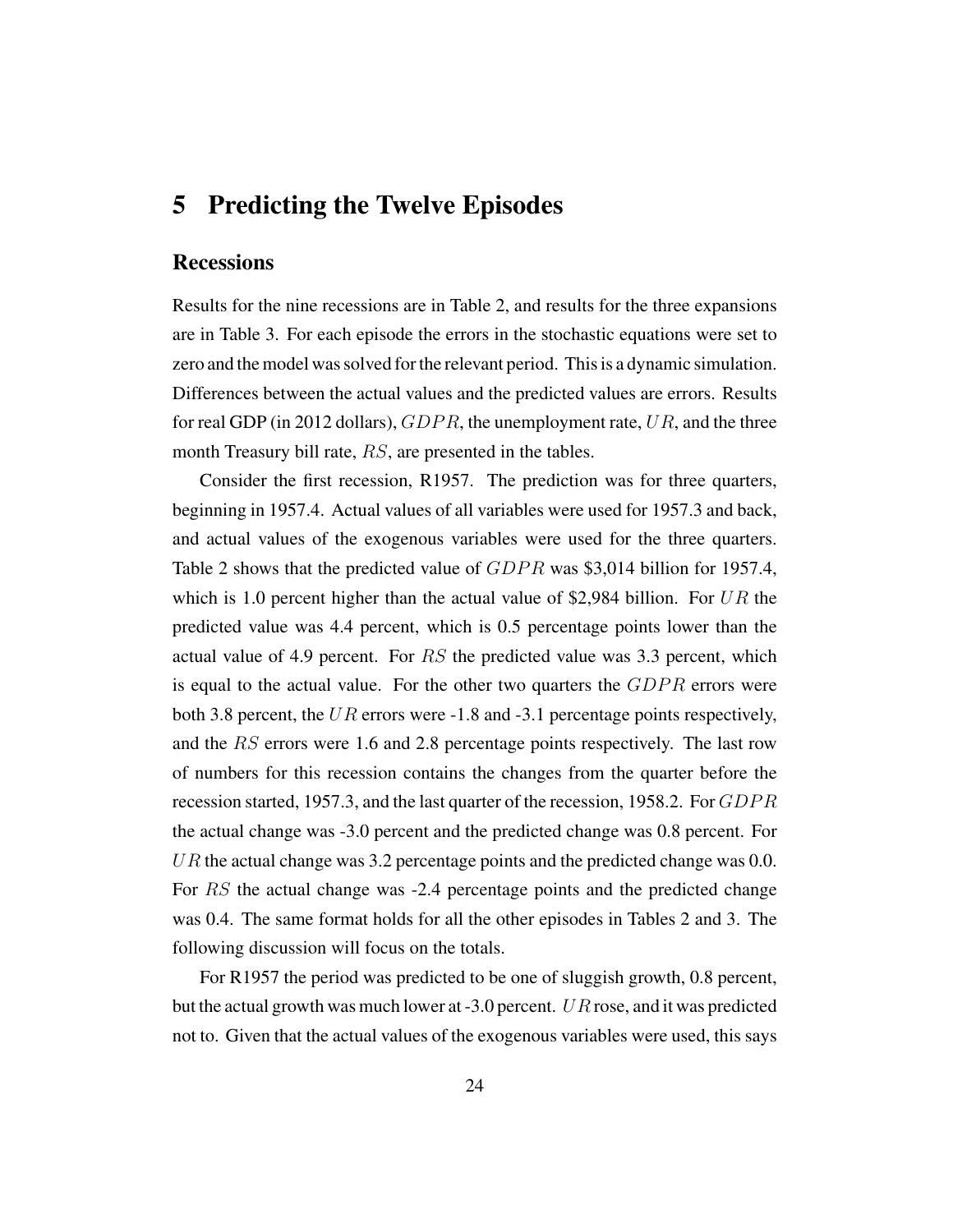| <b>Predictions of the Nine Recessions</b> |             |        |        |      |       |        |        |        |        |
|-------------------------------------------|-------------|--------|--------|------|-------|--------|--------|--------|--------|
|                                           | <b>GDPR</b> |        |        | UR   |       |        | RS     |        |        |
| Qtr.                                      | Act.        | Pred.  | %Err.  | Act. | Pred. | Err.   | Act.   | Pred.  | Err.   |
| R <sub>1957</sub>                         |             |        |        |      |       |        |        |        |        |
| 1957.3                                    | 3015.       |        |        | 4.2  |       |        | 3.4    |        |        |
| 1957.4                                    | 2984.       | 3014.  | 1.0    | 4.9  | 4.4   | $-0.5$ | 3.3    | 3.3    | $-0.0$ |
| 1958.1                                    | 2906.       | 3016.  | 3.8    | 6.3  | 4.4   | $-1.8$ | 1.8    | 3.4    | 1.6    |
| 1958.2                                    | 2925.       | 3038.  | 3.8    | 7.4  | 4.2   | $-3.1$ | 1.0    | 3.8    | 2.8    |
| Total                                     | $-3.0$      | 0.8    |        | 3.2  | 0.0   |        | $-2.4$ | 0.4    |        |
|                                           |             |        |        |      |       |        |        |        |        |
| R <sub>1960</sub>                         |             |        |        |      |       |        |        |        |        |
| 1960.1                                    | 3276.       |        |        | 5.2  |       |        | 3.9    |        |        |
| 1960.2                                    | 3258.       | 3281.  | 0.7    | 5.2  | 5.2   | 0.0    | 3.1    | 3.5    | 0.4    |
| 1960.3                                    | 3274.       | 3304.  | 0.9    | 5.5  | 5.2   | $-0.3$ | 2.4    | 3.5    | 1.1    |
| 1960.4                                    | 3232.       | 3308.  | 2.4    | 6.3  | 5.2   | $-1.0$ | 2.4    | 3.7    | 1.3    |
| 1961.1                                    | 3254.       | 3326.  | 2.2    | 6.8  | 5.2   | $-1.6$ | 2.4    | 3.7    | 1.4    |
| Total                                     | $-0.7$      | 1.5    |        | 1.6  | 0.0   |        | $-1.6$ | $-0.2$ |        |
|                                           |             |        |        |      |       |        |        |        |        |
| R1969                                     |             |        |        |      |       |        |        |        |        |
| 1969.3                                    | 4968.       |        |        | 3.6  |       |        | 7.0    |        |        |
| 1969.4                                    | 4944.       | 4943.  | 0.0    | 3.6  | 4.1   | 0.5    | 7.3    | 6.9    | $-0.4$ |
| 1970.1                                    | 4936.       | 4940.  | 0.1    | 4.2  | 4.7   | 0.5    | 7.3    | 6.1    | $-1.2$ |
| 1970.2                                    | 4944.       | 4956.  | 0.2    | 4.7  | 5.1   | 0.4    | 6.8    | 5.6    | $-1.2$ |
| 1970.3                                    | 4989.       | 4972.  | $-0.4$ | 5.2  | 5.6   | 0.4    | 6.4    | 5.3    | $-1.1$ |
| 1970.4                                    | 4936.       | 4963.  | 0.6    | 5.8  | 5.8   | 0.0    | 5.4    | 5.3    | $-0.1$ |
| Total                                     | $-0.7$      | $-0.1$ |        | 2.2  | 2.2   |        | $-1.7$ | $-1.8$ |        |
|                                           |             |        |        |      |       |        |        |        |        |
| R <sub>1974</sub>                         |             |        |        |      |       |        |        |        |        |
| 1973.4                                    | 5728.       |        |        | 4.8  |       |        | 7.5    |        |        |
| 1974.1                                    | 5679.       | 5751.  | 1.3    | 5.1  | 5.0   | 0.0    | 7.6    | 6.8    | $-0.8$ |
| 1974.2                                    | 5692.       | 5787.  | 1.7    | 5.2  | 5.3   | 0.1    | 8.3    | 7.2    | $-1.1$ |
| 1974.3                                    | 5638.       | 5774.  | 2.4    | 5.6  | 5.7   | 0.1    | 8.3    | 7.7    | $-0.6$ |
| 1974.4                                    | 5616.       | 5749.  | 2.4    | 6.6  | 6.2   | $-0.3$ | 7.3    | 7.3    | 0.0    |
| 1975.1                                    | 5548.       | 5754.  | 3.7    | 8.2  | 6.6   | $-1.6$ | 5.9    | 6.9    | 1.1    |
| 1975.2                                    | 5588.       | 5776.  | 3.4    | 8.8  | 6.9   | $-1.9$ | 5.4    | 6.8    | 1.4    |
| Total                                     | $-2.4$      | 0.8    |        | 4.1  | 2.2   |        | $-2.1$ | $-0.7$ |        |

Table 2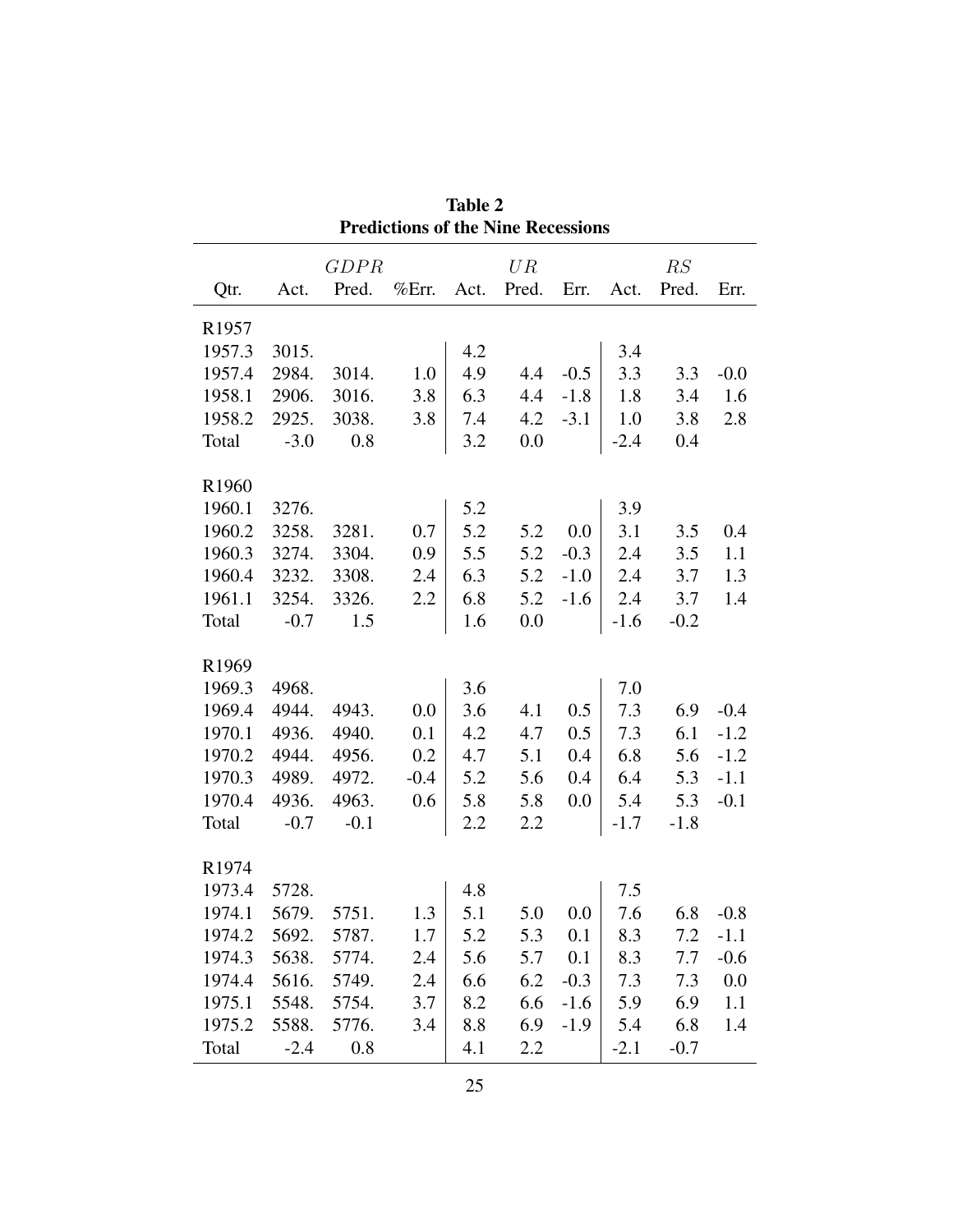| <b>Predictions of the Nine Recessions</b> |               |        |        |      |                |         |        |           |        |
|-------------------------------------------|---------------|--------|--------|------|----------------|---------|--------|-----------|--------|
|                                           |               | GDPR   |        |      | UR             |         |        | RS        |        |
| Qtr.                                      | Act.          | Pred.  | %Err.  | Act. | Pred.          | Err.    | Act.   | Pred.     | Err.   |
| R1980                                     |               |        |        |      |                |         |        |           |        |
| 1980.1                                    | 6838.         |        |        | 6.3  |                |         | 13.5   |           |        |
| 1980.2                                    | 6697.         | 6783.  | 1.3    | 7.3  | 6.7            | $-0.6$  | 10.0   | 12.3      | 2.3    |
| 1980.3                                    | 6689.         | 6743.  | 0.8    | 7.7  | 7.6            | $-0.1$  | 9.2    | 11.7      | 2.5    |
| Total                                     | $-2.2$        | $-1.4$ |        | 1.4  | 1.3            |         | $-4.2$ | $-1.7$    |        |
| R1981                                     |               |        |        |      |                |         |        |           |        |
| 1981.3                                    | 6978.         |        |        | 7.4  |                |         | 15.1   |           |        |
| 1981.4                                    | 6902.         | 6894.  | $-0.1$ | 8.2  | 8.0            | $-0.3$  | 12.0   | 14.1      | 2.1    |
| 1982.1                                    | 6795.         | 6820.  | 0.4    | 8.8  | 8.7            | $-0.1$  | 12.9   | 16.0      | 3.1    |
| 1982.2                                    | 6826.         | 6771.  | $-0.8$ | 9.4  | 9.5            | 0.1     | 12.4   | 14.8      | 2.4    |
| 1982.3                                    | 6800.         | 6693.  | $-1.6$ | 9.9  | 10.4           | 0.4     | 9.7    | 11.2      | 1.5    |
| 1982.4                                    | 6802.         | 6659.  | $-2.1$ | 10.7 | 10.9           | 0.3     | 7.9    | 9.2       | 1.3    |
| Total                                     | $-2.5$        | $-4.6$ |        | 3.3  | 3.5            |         | $-7.2$ | $-5.9$    |        |
| R1990                                     |               |        |        |      |                |         |        |           |        |
| 1990.2                                    | 9392.         |        |        | 5.3  |                |         | 7.8    |           |        |
| 1990.3                                    | 9398.         | 9401.  | 0.0    | 5.7  | 5.7            | 0.0     | 7.5    | 7.3       | $-0.2$ |
| 1990.4                                    | 9313.         | 9402.  | 1.0    | 6.1  | 6.1            | $0.0\,$ | 7.0    | 6.8       | $-0.3$ |
| 1991.1                                    | 9269.         | 9433.  | 1.8    | 6.6  | 6.3            | $-0.3$  | 6.1    | 6.1       | 0.1    |
| Total                                     | $-1.3$        | 0.4    |        | 1.2  | 1.0            |         | $-1.7$ | $-1.6$    |        |
| R2001                                     |               |        |        |      |                |         |        |           |        |
| 2000.4                                    | 13260.        |        |        | 3.9  |                |         | 6.0    |           |        |
| 2001.1                                    | 13223.        | 13395. | 1.3    | 4.2  | 3.9            | $-0.3$  | 4.8    | 5.9       | 1.1    |
| 2001.2                                    | 13300.        | 13385. | 0.6    | 4.4  | 4.0            | $-0.4$  | 3.7    | 6.0       | 2.4    |
| 2001.3                                    | 13245.        | 13312. | 0.5    | 4.8  | 4.3            | $-0.5$  | 3.2    | 5.7       | 2.6    |
|                                           | 2001.4 13281. | 13254. | $-0.2$ |      | $5.5$ 4.8 -0.7 |         |        | $1.9$ 5.2 | 3.3    |
| Total                                     | 0.2           | $-0.1$ |        | 1.6  | 0.9            |         | $-4.1$ | $-0.8$    |        |
| R2008                                     |               |        |        |      |                |         |        |           |        |
| 2008.2                                    | 15752.        |        |        | 5.3  |                |         | 1.6    |           |        |
| 2008.3                                    | 15667.        | 15740. | 0.5    | 6.0  | 5.7            | $-0.3$  | 1.5    | 2.0       | 0.6    |
| 2008.4                                    | 15328.        | 15505. | 1.2    | 6.9  | 6.4            | $-0.5$  | 0.3    | 1.8       | 1.5    |
| 2009.1                                    | 15156.        | 15213. | 0.4    | 26.3 | 7.3            | $-1.0$  | 0.2    | 1.2       | 1.0    |
| 2009.2                                    | 15134.        | 15089. | $-0.3$ | 9.3  | 8.1            | $-1.2$  | 0.2    | 0.2       | 0.1    |
| Total                                     | $-3.9$        | $-4.2$ |        | 4.0  | 2.8            |         | $-1.5$ | $-1.4$    |        |

Table 2 (continued)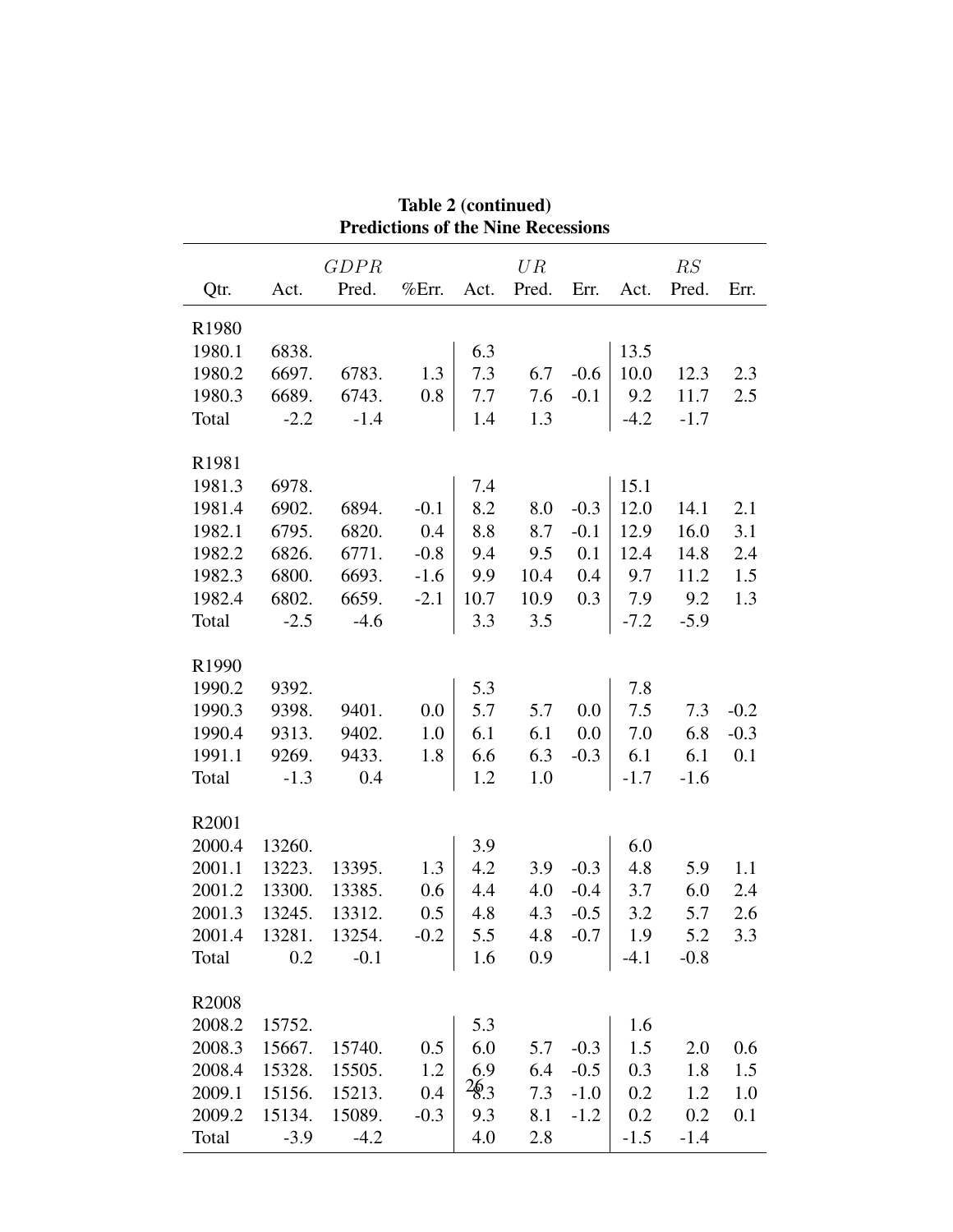| <b>Predictions of the Three Expansions</b> |        |        |        |           |        |        |      |         |        |
|--------------------------------------------|--------|--------|--------|-----------|--------|--------|------|---------|--------|
|                                            |        | GDPR   |        |           | UR     |        |      | RS      |        |
| Qtr.                                       | Act.   | Pred.  | %Err.  | Act.      | Pred.  | Err.   | Act. | Pred.   | Err.   |
| E1996                                      |        |        |        |           |        |        |      |         |        |
| 1996.1                                     | 10818. |        |        | 5.5       |        |        | 5.0  |         |        |
| 1996.2                                     | 10998. | 10969. | $-0.3$ | 5.5       | 5.3    | $-0.1$ | 5.0  | 4.8     | $-0.2$ |
| 1996.3                                     | 11097. | 11069. | $-0.3$ | 5.3       | 5.3    | 0.0    | 5.1  | 4.8     | $-0.4$ |
| 1996.4                                     | 11212. | 11214. | 0.0    | 5.3       | 5.2    | $-0.2$ | 5.0  | 4.8     | $-0.2$ |
| 1997.1                                     | 11285. | 11358. | 0.6    | 5.2       | 5.2    | 0.0    | 5.1  | 4.5     | $-0.6$ |
| 1997.2                                     | 11472. | 11465. | $-0.1$ | 5.0       | 5.1    | 0.1    | 5.1  | 4.3     | $-0.8$ |
| 1997.3                                     | 11616. | 11612. | 0.0    | 4.9       | 4.9    | 0.0    | 5.1  | 4.4     | $-0.6$ |
| 1997.4                                     | 11716. | 11710. | $-0.1$ | 4.7       | 4.8    | 0.1    | 5.1  | 4.4     | $-0.7$ |
| 1998.1                                     | 11833. | 11790. | $-0.4$ | 4.6       | 4.7    | 0.1    | 5.1  | 4.3     | $-0.7$ |
| 1998.2                                     | 11942. | 11932. | $-0.1$ | 4.4       | 4.6    | 0.2    | 5.0  | 4.3     | $-0.7$ |
| 1998.3                                     | 12092. | 12034. | $-0.5$ | 4.5       | 4.5    | 0.0    | 4.8  | 4.3     | $-0.5$ |
| 1998.4                                     | 12287. | 12182. | $-0.9$ | 4.4       | 4.5    | 0.1    | 4.3  | 4.3     | 0.1    |
| 1999.1                                     | 12403. | 12296. | $-0.9$ | 4.3       | 4.3    | 0.0    | 4.4  | 4.5     | 0.1    |
| 1999.2                                     | 12499. | 12424. | $-0.6$ | 4.2       | 4.2    | 0.0    | 4.5  | 4.7     | 0.2    |
| 1999.3                                     | 12662. | 12556. | $-0.8$ | 4.2       | 4.1    | $-0.1$ | 4.7  | 4.7     | 0.0    |
| 1999.4                                     | 12878. | 12677. | $-1.6$ | 4.1       | 4.0    | 0.0    | 5.0  | 4.7     | $-0.3$ |
| 2000.1                                     | 12924. | 12798. | $-1.0$ | 4.0       | 3.4    | $-0.6$ | 5.5  | 5.5     | 0.0    |
| 2000.2                                     | 13161. | 12897. | $-2.0$ | 3.9       | 3.3    | $-0.6$ | 5.7  | 5.8     | 0.0    |
| Total                                      | 21.7   | 19.2   |        | $-1.6$    | $-2.2$ |        | 0.8  | 0.8     |        |
| Total, ar                                  | (4.7)  | (4.2)  |        |           |        |        |      |         |        |
| E2003                                      |        |        |        |           |        |        |      |         |        |
| 2003.2                                     | 13752. |        |        | 6.2       |        |        | 1.0  |         |        |
| 2003.3                                     | 13985. | 13900. | $-0.6$ | 6.1       | 6.1    | 0.0    | 0.9  | 1.3     | 0.4    |
| 2003.4                                     | 14146. | 14036. | $-0.8$ | 5.8       | 5.9    | 0.1    | 0.9  | 1.7     | 0.8    |
| 2004.1                                     | 14221. | 14186. | $-0.2$ | 5.7       | 5.5    | $-0.2$ | 0.9  | $2.2\,$ | 1.3    |
| 2004.2                                     | 14330. | 14318. | $-0.1$ | 5.6       | 5.1    | $-0.5$ | 1.1  | 2.6     | 1.5    |
| 2004.3                                     | 14465. | 14413. | $-0.4$ | 5.4       | 4.9    | $-0.5$ | 1.5  | 2.8     | 1.3    |
| 2004.4                                     | 14610. | 14492. | $-0.8$ | 5.4       | 4.8    | $-0.6$ | 2.0  | 3.1     | 1.1    |
| 2005.1                                     | 14772. | 14638. | $-0.9$ | 5.3       | 4.5    | $-0.8$ | 2.5  | 3.6     | 1.1    |
| 2005.2                                     | 14840. | 14779. | $-0.4$ | 5.1       | 4.3    | $-0.8$ | 2.9  | 4.0     | 1.1    |
| 2005.3                                     | 14972. | 14872. | $-0.7$ | 5.0       | 4.1    | $-0.8$ | 3.4  | 4.2     | 0.9    |
| 2005.4                                     | 15067. | 14943. | $-0.8$ | 5.0       | 4.1    | $-0.8$ | 3.8  | 4.3     | 0.5    |
| 2006.1                                     | 15267. | 15064. | $-1.3$ | $^{2}4.7$ | 3.9    | $-0.8$ | 4.4  | 4.4     | 0.0    |
| Total                                      | 11.0   | 9.5    |        | $-1.4$    | $-2.2$ |        | 3.4  | 3.4     |        |
| Total, ar                                  | (3.9)  | (3.4)  |        |           |        |        |      |         |        |

Table 3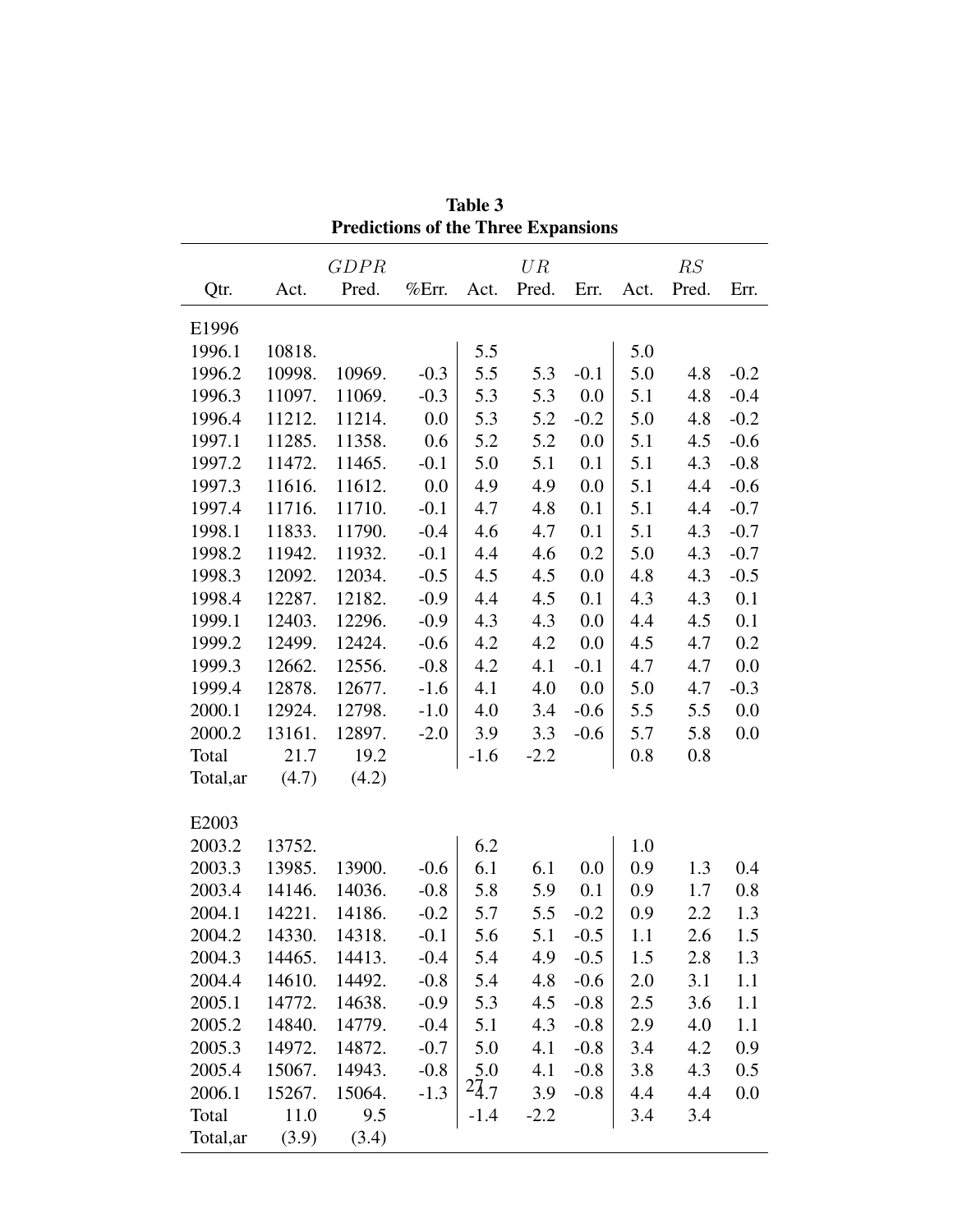|           |        | GDPR   |        |        | $U{\cal R}$ |        |        | RS    |        |
|-----------|--------|--------|--------|--------|-------------|--------|--------|-------|--------|
| Qtr.      | Act.   | Pred.  | %Err.  | Act.   | Pred.       | Err.   | Act.   | Pred. | Err.   |
| E2009     |        |        |        |        |             |        |        |       |        |
| 2009.3    | 15189. |        |        | 9.6    |             |        | 0.2    |       |        |
| 2009.4    | 15356. | 15340. | $-0.1$ | 9.9    | 9.6         | $-0.3$ | 0.1    | 0.0   | $-0.1$ |
| 2010.1    | 15415. | 15378. | $-0.2$ | 9.9    | 9.5         | $-0.4$ | 0.1    | 0.0   | $-0.1$ |
| 2010.2    | 15557. | 15435. | $-0.8$ | 9.7    | 9.2         | $-0.5$ | 0.1    | 0.0   | $-0.1$ |
| 2010.3    | 15672. | 15466. | $-1.3$ | 9.5    | 9.3         | $-0.2$ | 0.2    | 0.0   | $-0.2$ |
| 2010.4    | 15751. | 15526. | $-1.4$ | 9.5    | 9.3         | $-0.3$ | 0.1    | 0.0   | $-0.1$ |
| 2011.1    | 15713. | 15561. | $-1.0$ | 9.1    | 9.1         | 0.0    | 0.1    | 0.4   | 0.3    |
| 2011.2    | 15825. | 15596. | $-1.5$ | 9.1    | 9.1         | 0.0    | 0.0    | 0.8   | 0.7    |
| 2011.3    | 15821. | 15616. | $-1.3$ | 9.0    | 9.1         | 0.1    | 0.0    | 0.5   | 0.5    |
| 2011.4    | 16004. | 15656. | $-2.2$ | 8.7    | 9.2         | 0.5    | 0.0    | 0.6   | 0.5    |
| 2012.1    | 16130. | 15733. | $-2.5$ | 8.3    | 9.1         | 0.8    | 0.1    | 0.7   | 0.6    |
| 2012.2    | 16199. | 15786. | $-2.5$ | 8.2    | 9.1         | 0.9    | 0.1    | 0.5   | 0.5    |
| 2012.3    | 16221. | 15830. | $-2.4$ | 8.0    | 9.0         | 1.0    | 0.1    | 0.1   | 0.0    |
| 2012.4    | 16239. | 15866. | $-2.3$ | 7.8    | 9.0         | 1.2    | 0.1    | 0.0   | 0.0    |
| 2013.1    | 16383. | 15898. | $-3.0$ | 7.8    | 9.0         | 1.3    | 0.1    | 0.3   | 0.2    |
| 2013.2    | 16403. | 15950. | $-2.8$ | 7.5    | 9.0         | 1.5    | 0.1    | 0.2   | 0.1    |
| 2013.3    | 16532. | 16012. | $-3.1$ | 7.3    | 9.0         | 1.8    | 0.0    | 0.0   | 0.0    |
| 2013.4    | 16664. | 16153. | $-3.1$ | 7.0    | 8.9         | 1.9    | 0.1    | 0.1   | 0.1    |
| 2014.1    | 16616. | 16299. | $-1.9$ | 6.6    | 8.6         | 2.0    | 0.0    | 0.5   | 0.4    |
| 2014.2    | 16842. | 16495. | $-2.1$ | 6.2    | 8.2         | 2.0    | 0.0    | 0.6   | 0.6    |
| 2014.3    | 17047. | 16696. | $-2.1$ | 6.1    | 7.9         | 1.8    | 0.0    | 0.8   | 0.8    |
| 2014.4    | 17143. | 16876. | $-1.6$ | 5.7    | 7.5         | 1.7    | 0.0    | 1.1   | 1.1    |
| 2015.1    | 17278. | 17042. | $-1.4$ | 5.5    | 7.1         | 1.6    | 0.0    | 1.1   | 1.1    |
| 2015.2    | 17406. | 17236. | $-1.0$ | 5.4    | 6.7         | 1.3    | 0.0    | 1.3   | 1.2    |
| 2015.3    | 17463. | 17374. | $-0.5$ | 5.1    | 6.5         | 1.4    | 0.0    | 1.5   | 1.5    |
| 2015.4    | 17469. | 17463. | 0.0    | 5.0    | 6.4         | 1.4    | 0.1    | 1.4   | 1.3    |
| Total     | 15.0   | 15.0   |        | $-4.6$ | $-3.2$      |        | $-0.1$ | 1.2   |        |
| Total, ar | (2.3)  | (2.3)  |        |        |             |        |        |       |        |

Table 3 (continued) Predictions of the Three Expansions

ar = annual rate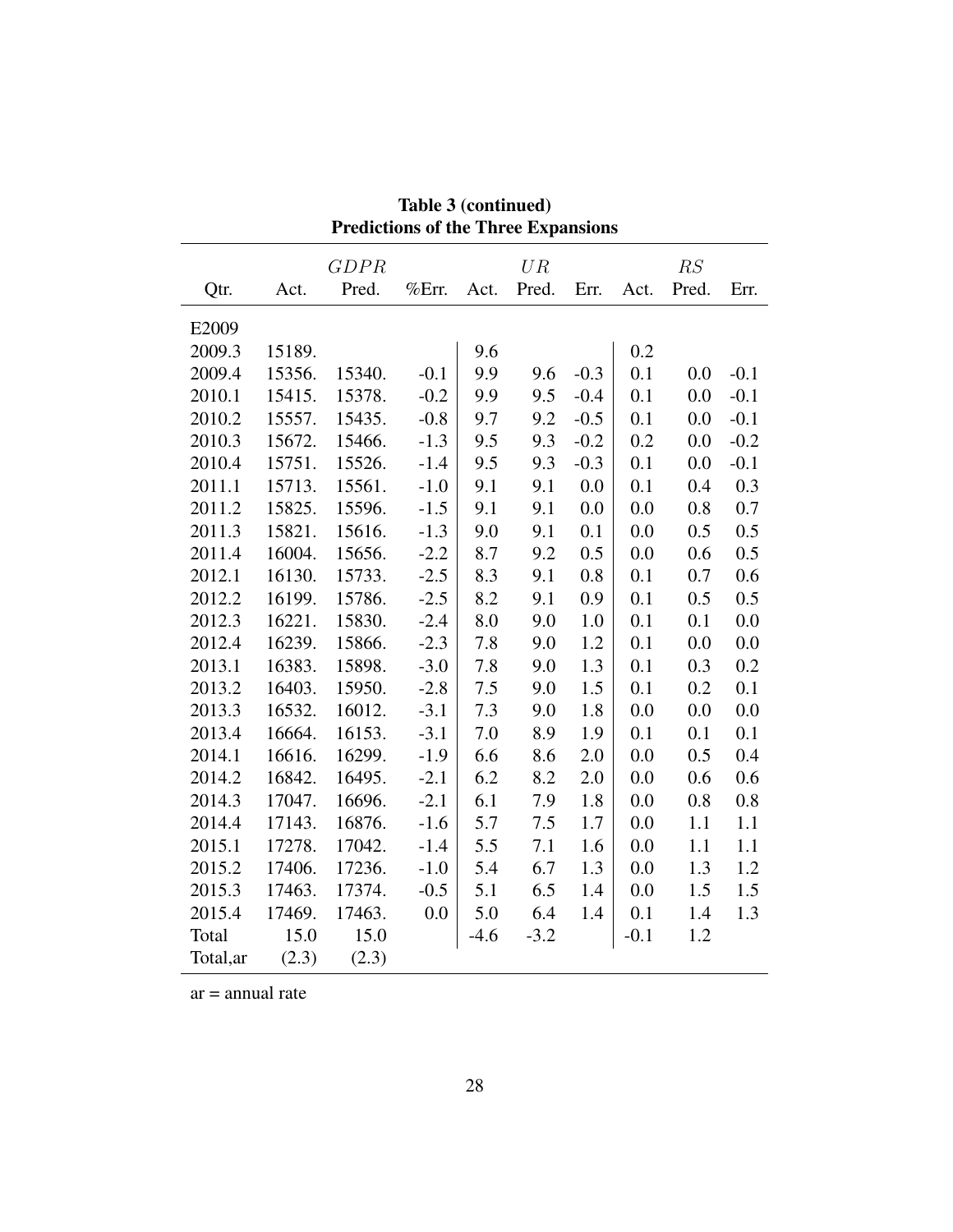that the information in the exogenous variables (as filtered through the model) do not suggest negative growth. The recession is thus primarily due to shocks to the stochastic equations, which are unexplained. Table 1 shows that the main shocks were in 1958.1. There were negative and fairly large shocks to the seven consumption and investment equations (and essentially a zero shock to the import equation). If the actual errors are used in the stochastic equations for 1958.1, but zero errors otherwise, the predictions are much better. GDPR is predicted to fall by 2.1 percent over the period (versus -3.0 actual), and  $UR$  is predicted to fall by 3.5 percentage points (versus 3.2 actual). Because of the more sluggish economy, the Fed is predicted to lower RS by 2.2 percentage points, compared to the actual lowering of 2.4 percentage points. This is thus an accurate prediction, and so it can be said that much of the recession was due to unexplained aggregate demand shocks in 1958.1.

R1960 was a fairly mild recession, and the predictions are not as far off as they are for R1957. The four quarters were predicted to be sluggish, 1.5 percent growth, and the actual growth was -0.7 percent. Regarding shocks to the stochastic equations, Table 1 shows negative shocks to the three investment equations in 1960.2. If the actual errors are used for this quarter, but zero errors otherwise,  $GDPR$  is predicted to rise by only 0.4 percent rather than 1.5 percent without these errors, and  $UR$  is predicted to rise by 0.5 percentage points rather than not at all. Both of these are closer to the actual values. So some of this (mild) recession was due to unexplained investment shocks in 1960.2.

The next recession, R1969, was also mild, and it was predicted well. When a recession is predicted well, one can ask whether there are large fluctuations in any of the key exogenous variables that contributed to the contraction. From Figure 4 G noticeably fell, and from Figure 6  $AA$  fell. To examine the effects of this, a simulation was run in which for the five quarters the capital gains ratio discussed in Section 2,  $CG/(PX_{-1}YS_{-1})$ , was taken to be its historical average of 0.124 and government purchases of goods and services, G, was taken to be equal to its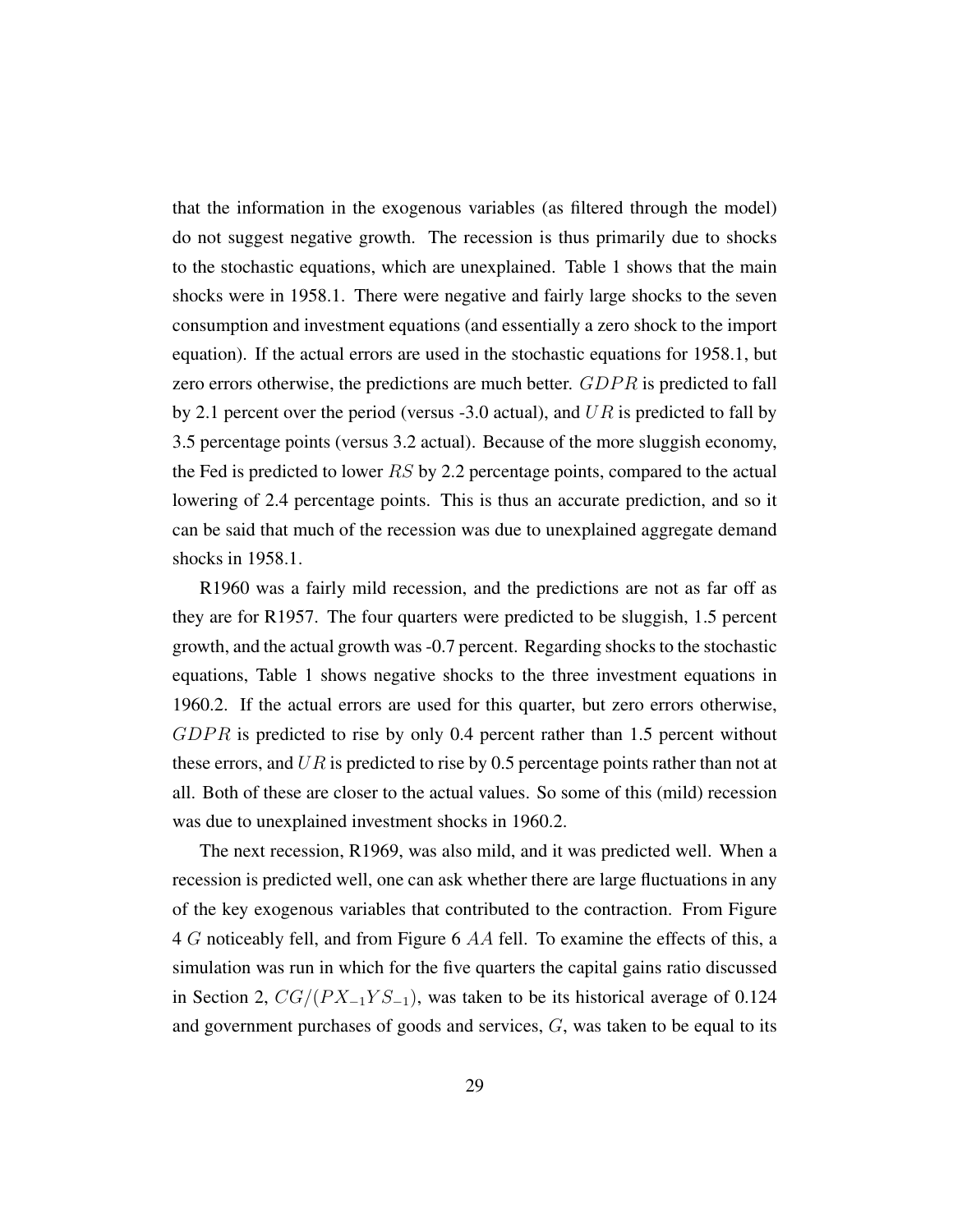value in 1969.3. In other words, no G decreases and no stock price decreases (SP normal). For this simulation the actual values of the residuals were added to the stochastic equations and taken to be exogenous. This means that if a prediction is made using actual values of all the exogenous variables, a perfect tracking solution results. The two exogenous variable changes were made and the model was solved. The difference between the predicted value and the actual value for a particular variable and quarter is the estimated effect of the changes on the variable.

Results are presented in Table 4 for *GDPR*, UR, and RS for all five quarters. For  $GDPR$  the values are percent changes from the actual values, and for  $UR$ and RS the values are percentage point changes. Also presented are the average changes over the five quarters. For example,  $GDPR$  is on average 1.1 percent higher. If one sums the absolute changes in GDPR over the five quarters and divides this by the sum of the five levels of  $GDPR$ , this would be roughly 1.1 percent because the five levels are fairly similar. So the 1.1 percent is a good metric to use to measure the overall effect of the exogenous variable changes. The result is thus that had  $G$  not fallen and had stock prices been normal rather than falling,  $GDPR$  would have been on average 1.1 percent higher. The average unemployment rate would have been 0.4 percentage points lower, and the average bill rate would have been 0.5 percentage points higher. This mild recession is thus at least partly due to falling stock price and and falling government purchases of goods and services.<sup>6</sup>

R1974 is a stagflation recession. Table 2 shows that over the six quarters  $GDPR$  fell by 2.4 percent. The model predicted a sluggish period with  $GDPR$ rising only 0.8 percent. UR rose 4.1 percentage points and was predicted to rise by 2.2 points. Some of this recession was thus predicted, but not all. Figure 7 shows that the import price deflator,  $PIM$ , was high during this period, which in the model, as discussed above, is inflationary and contractionary. Although

<sup>&</sup>lt;sup>6</sup>For this experiment  $PKH/PD$  was not changed. As can be seen in Figure 6a, this variable only becomes important in the mid 1990's.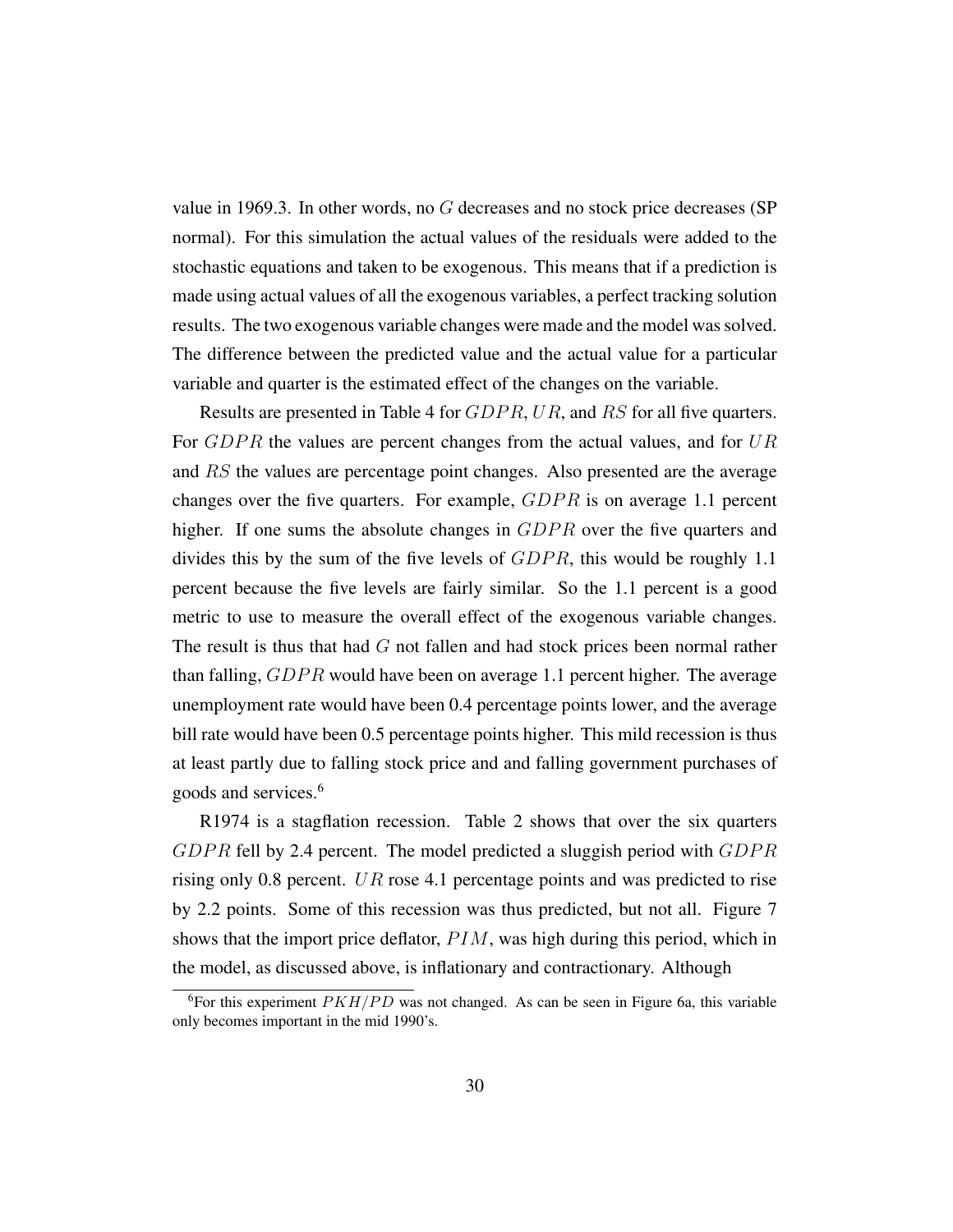| Table 4<br><b>Estimated Exogenous Variable</b><br><b>Contributions to the Recessions</b> |                                  |        |        |  |  |  |  |  |  |
|------------------------------------------------------------------------------------------|----------------------------------|--------|--------|--|--|--|--|--|--|
|                                                                                          | GDPR                             | $UR^-$ | RS     |  |  |  |  |  |  |
|                                                                                          | new/act.<br>new-act.<br>new-act. |        |        |  |  |  |  |  |  |
|                                                                                          | R1969: SP normal $& G$ flat      |        |        |  |  |  |  |  |  |
| 1969.4                                                                                   | 0.5                              | $-0.1$ | 0.1    |  |  |  |  |  |  |
| 1970.1                                                                                   | 0.8                              | $-0.2$ | 0.3    |  |  |  |  |  |  |
| 1970.2                                                                                   | 1.1                              | $-0.4$ | 0.5    |  |  |  |  |  |  |
| 1970.3                                                                                   | 1.4                              | $-0.6$ | 0.7    |  |  |  |  |  |  |
| 1970.2                                                                                   | 1.6                              | $-0.8$ | 0.9    |  |  |  |  |  |  |
| $\sum/5$                                                                                 | 1.1                              | $-0.4$ | 0.5    |  |  |  |  |  |  |
|                                                                                          | R1974: SP normal & PIM flat      |        |        |  |  |  |  |  |  |
| 1974.1                                                                                   | 0.1                              | $-0.0$ | $-0.6$ |  |  |  |  |  |  |
| 1974.2                                                                                   | $0.4\,$                          | $-0.1$ | $-1.3$ |  |  |  |  |  |  |
| 1974.3                                                                                   | 0.9                              | $-0.3$ | $-1.5$ |  |  |  |  |  |  |
| 1974.4                                                                                   | 1.6                              | $-0.6$ | $-1.3$ |  |  |  |  |  |  |
| 1975.1                                                                                   | 2.4                              | $-1.0$ | $-1.0$ |  |  |  |  |  |  |
| 1975.2                                                                                   | 3.0                              | $-1.3$ | $-0.7$ |  |  |  |  |  |  |
| $\sum/6$                                                                                 | 1.4                              | $-0.6$ | $-1.1$ |  |  |  |  |  |  |
|                                                                                          | R2001: SP normal $& EX$ flat     |        |        |  |  |  |  |  |  |
| 2001.1                                                                                   | 0.1                              | $-0.0$ | 0.0    |  |  |  |  |  |  |
| 2001.2                                                                                   | 0.6                              | $-0.2$ | 0.2    |  |  |  |  |  |  |
| 2001.3                                                                                   | 1.4                              | $-0.5$ | 0.4    |  |  |  |  |  |  |
| 2001.4                                                                                   | 2.1                              | $-0.8$ | 0.8    |  |  |  |  |  |  |
| $\sum$ /4                                                                                | 1.1                              | $-0.4$ | 0.4    |  |  |  |  |  |  |
| R2008: SP normal & $PKH/PD$ flat<br>$&$ EX flat                                          |                                  |        |        |  |  |  |  |  |  |
| 2008.3                                                                                   | 0.0                              | $-0.0$ | $-0.0$ |  |  |  |  |  |  |
| 2008.4                                                                                   | 1.2                              | $-0.4$ | 0.3    |  |  |  |  |  |  |
| 2009.1                                                                                   | 3.2                              | $-1.1$ | 1.1    |  |  |  |  |  |  |
| 2009.2                                                                                   | 4.7                              | $-1.9$ | 1.8    |  |  |  |  |  |  |
| $\sum$ /4                                                                                | 2.3                              | $-0.9$ | 0.8    |  |  |  |  |  |  |
|                                                                                          | 31                               |        |        |  |  |  |  |  |  |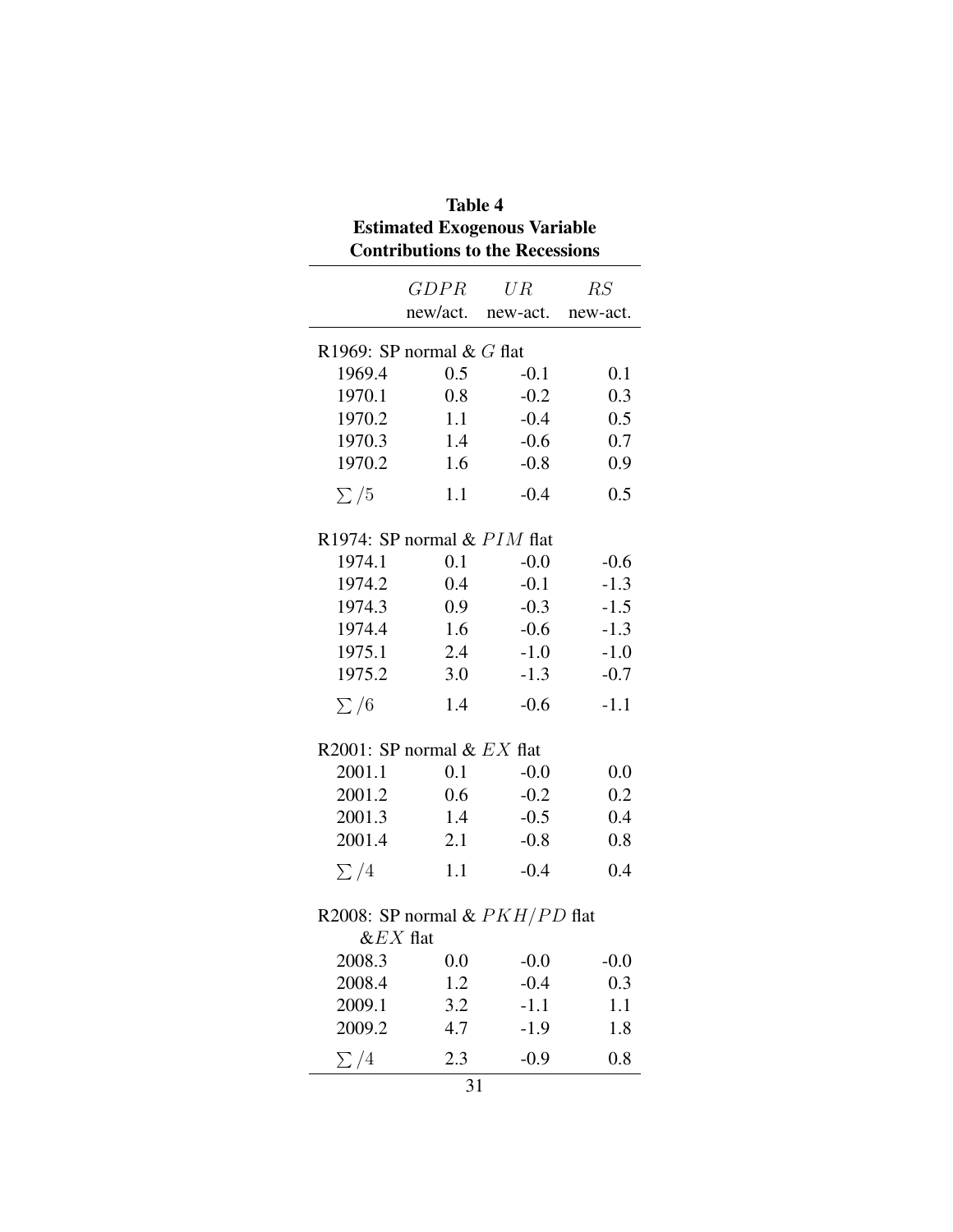not shown in the table, the actual percentage change in the GDP deflator over the six quarters was 14.7 percent. The prediction from the model was close at 15.6 percent, driven by the high values of  $PIM$ . Figure 6 shows that there was a fall in AA during this period. This is partly from a fall in nominal stock prices and partly from the increase in the price level. This fall in AA contributed to the contraction. Regarding interest rates, in this case of high inflation and rising unemployment the Fed's response could go either way. Table 2 shows that the Fed initially increased the interest rate (through 1974.3) and then began lowering it. The predicted values from the estimated Fed rule captured this pattern. The Fed thus initially contributed to the contraction. So part of this recession is explained by the high values of  $PIM$ and the fall in AA. Regarding unexplained shocks, Table 1 shows that there was one quarter of large negative shocks, 1974.1. If the actual errors are used for this quarter, but zero errors otherwise, the predicted GDP growth is -0.2 percent versus 0.8 percent with zero errors. UR rises by 2.7 points rather than 2.2 points. Part of this recession is thus also due to unexplained negative errors in 1974.1.

It is interesting to see how much of the R1974 recession is due to the rise in  $PIM$ and the fall in wealth. In a manner similar to that done for R1969, a simulation was run in which P IM was taken to be its value in 1973.4 and  $CG/(PX_{-1}YS_{-1})$ was taken to be 0.124. In other words, no import price increases and no stock price decreases. The results are presented in Table 4.  $GDPR$  is on average 1.4 percent higher,  $UR$  is on average 0.6 points lower, and  $RS$  is on average 1.1 points lower. Not shown in the table but the predicted percentage change in the GDP deflator over the 6 quarters is 9.4 percent, which compares to the actual value of 14.7 percent. This reflects the effects of not having  $PIM$  rise. The lower inflation led to lower predictions of RS through the estimated Fed rule.

The remaining five recessions are predicted fairly well, including R2008, sometimes called the Great Recession. One does not have to rely on unexplained shocks to explain them. For the most part the recessions are explained by the exogenous variables as filtered through the model.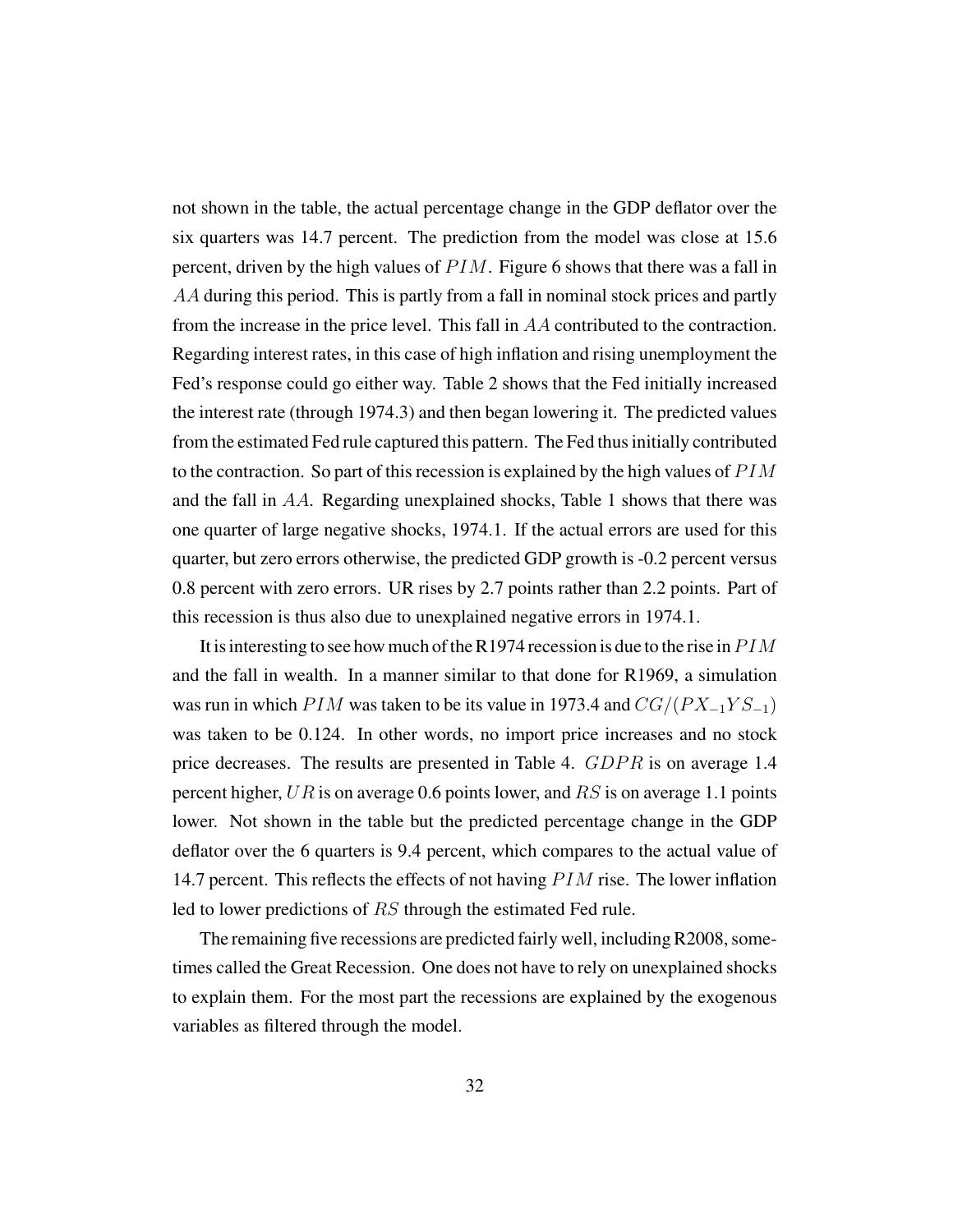For R1980 the main culprit is the high values of  $PIM$  (Figure 7), which are contractionary. For R1981 the values of  $PIM$  are also high, although falling, which led to high inflation values and high values of  $RS$  (the Fed's reaction), both actual and predicted.<sup>7</sup> Exports also fell during the period (Figure 8), which contributed to the contraction.

R1990 was a mild recession. There are no large changes in the exogenous variables in this period, although AA did fall somewhat (Figure 6). In this recession there are thus no one or two exogenous variables that stand out as the main causes.

R2001 was also mild. In this case there is a fall in  $AA$  (Figure 6) and a large fall in exports (Figure 8). The fall in  $AA$  is only financial wealth since relative housing prices rose (Figure 6a). For this recession it is interesting to see how much of the recession is due to the fall in exports and stock prices. A simulation was run in which for all four quarters  $EX$  was taken to be its value in 2000.4 and  $CG/(PX_{-1}YS_{-1})$  was taken to be 0.124. In other words, no export decline and no stock price decreases. The results are presented in Table 4. GDPR is on average 1.1 percent higher, UR is on average 0.4 points lower, and RS is on average 0.4 points higher. This recession is thus at least partly due to falling exports and falling stock prices. This conclusion is the same as that in Fair (2005) using the entire MC model, namely that wealth effects and export effects dominate this period.

R2008, sometimes called the "Great Recession," is predicted well. The two exogenous variables that stand out in this period are  $AA$  (Figure 6) and  $EX$  (Figure 8), both falling substantially. In this case the fall in  $AA$  is partly due to a fall in relative housing prices (Figure 6a). To see the effects of falling  $AA$  and  $EX$ , a simulation was run in which for all four quarters  $EX$  was taken to be its value in 2008.2,  $CG/(PX_{-1}YS_{-1})$  was taken to be 0.124, and  $PKH/PD$  was taken to be its value in 2008.2. In other words, no export decline, no stock price decreases, and no housing price decreases. The results are presented in Table 4, and they are

<sup>&</sup>lt;sup>7</sup>The actual percentage change in the GDP deflator over the 6 quarters is 7.1 percent, and the predicted change is 6.1 percent.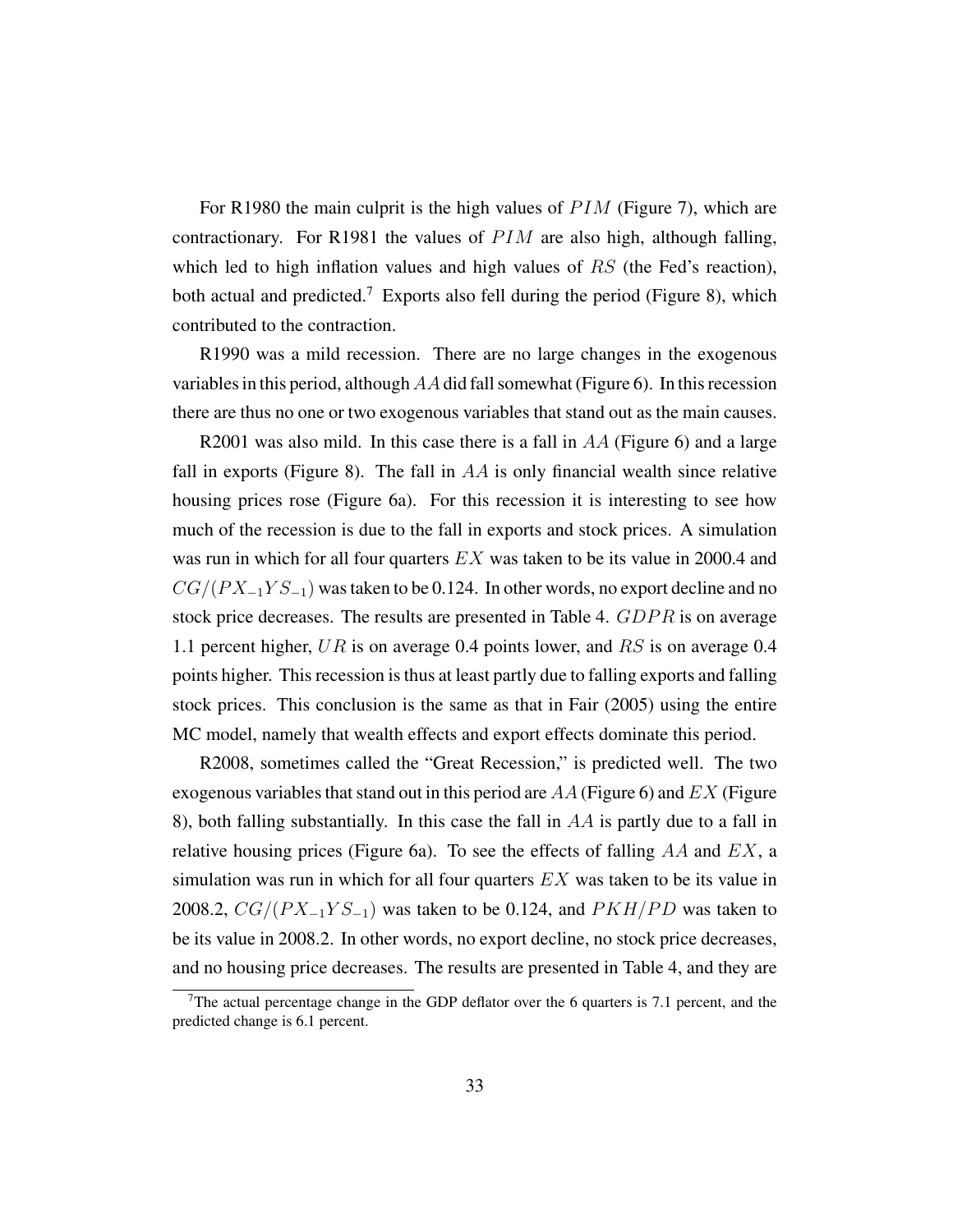large. GDPR is on average 2.4 percent higher, UR is on average 0.9 points lower, and  $RS$  is on average 0.8 points higher. In 2009.2 the predicted value of  $GDPR$  is 4.7 percent higher, and the predicted value of  $UR$  is 1.9 points lower. As was the case for R2001, R2008 is at least partly due to falling exports and falling wealth, in this case both financial and housing wealth. This conclusion is the same as that in Fair (2017) using the entire MC model, namely that wealth effects and export effects dominate this period.

Note that in predicting R2008 no use has been made of credit constraint variables and the like. In Fair (2017) I have added the corporate AAA/BBB spread and the 10-year government/corporate AAA spread to the four household expenditure equations, and none of the spreads tried were significant. I also tried two variables from Carroll, Slacalek, and Sommer (2013), one measuring credit constraints and one measuring labor income uncertainty, and these were not significant. I also tried the excess bond premium (EBP) variable from Gilchrist and Zakrajšek (2012). This variable has a large spike in the 2008–2009 recession. It is not significant when the estimation period ends in 2007.4, but it is for the period ending in 2010.3. The evidence for EBP is thus mixed, depending on how much weight one puts on possible data mining, since it was created after the recession was known. In general there appears to be little independent information in spreads and other measures of financial difficulties not in the wealth variable AA.

#### Expansions

The predictions for the three expansions are presented in Table 3. All three are predicted well. The growth rate at an annual rate over each period is presented. For E1996 it is 4.7 percent actual and 4.2 percent predicted. For E2003 it is 3.9 percent actual and 3.4 percent predicted. For E2009 it is 2.3 percent actual and 2.3 percent predicted.

For E1996 and E2003 the story is mostly asset price increases. In Figure 6 AA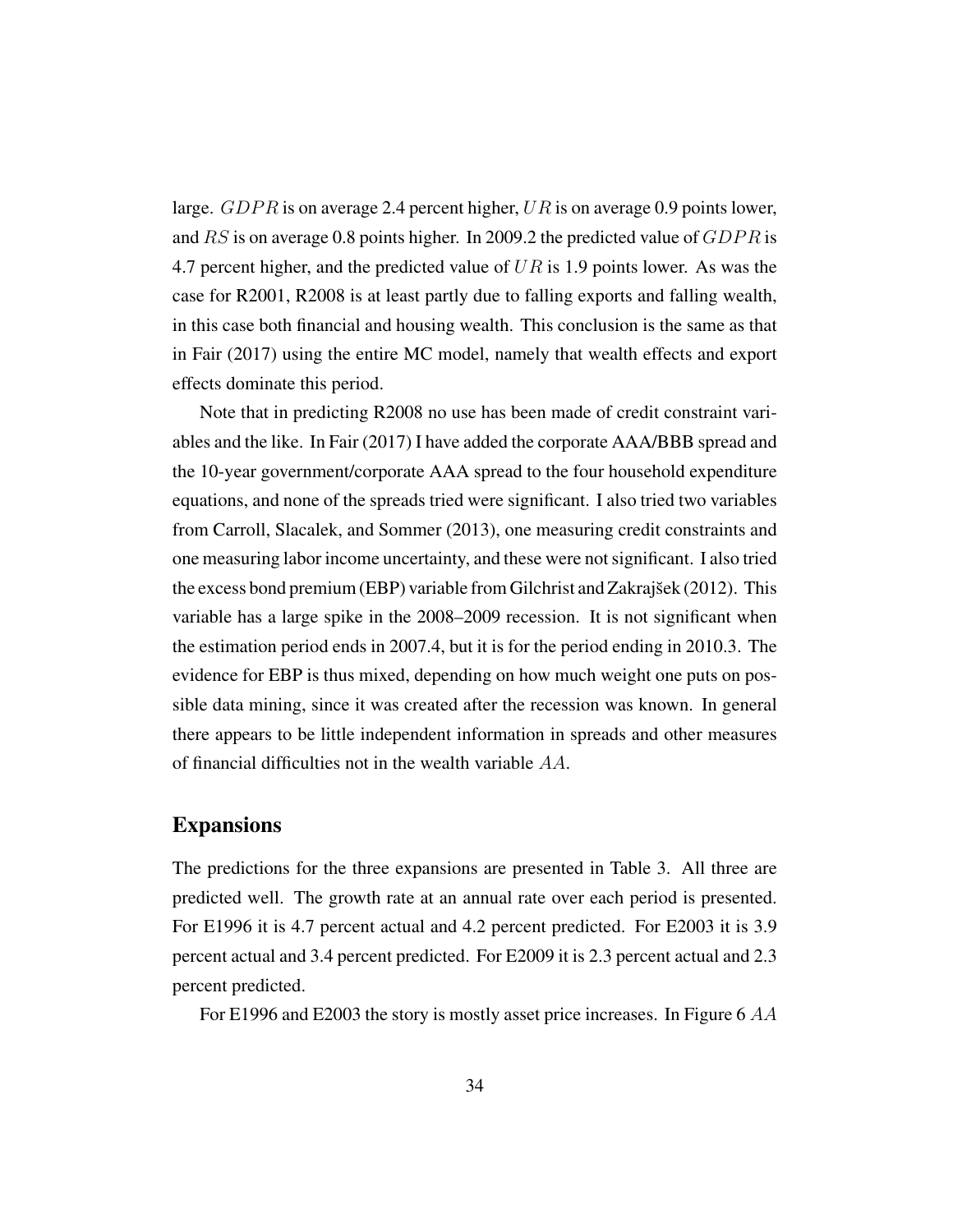rose substantially in both cases, and Figure 6a shows that housing wealth increases contributed. To examine wealth effects for E1996 a simulation was run in which for all 18 quarters  $CG/(PX_{-1}YS_{-1})$  was taken to be 0.124 and  $PKH/PD$  was taken to be its value in 1996.1. In other words, no unusual stock price increases and no relative housing price increases. The results are presented in Table 5. GDPR is on average 1.1 percent lower,  $UR$  is on average 0.6 points higher, and  $RS$  is on average 0.7 points lower. For 2002.2 the predicted value of  $GDPR$  is 2.8 percent lower and the predicted value of  $UR$  is 1.5 points higher. This expansion was thus driven by wealth increases. This conclusion is the same as that in Fair (2004) using the entire MC model, namely that wealth effects dominate this period.

A similar experiment was run for E2003. A simulation was run in which for all 11 quarters  $CG/(PX_{-1}YS_{-1})$  was taken to be 0.124 and  $PKH/PD$  was taken to be its value in 2003.2. In other words, no unusual stock price increases and no relative housing price increases. The results are presented in Table 5, and they are large.  $GDPR$  is on average 3.4 percent lower, UR is on average 1.9 points higher, and  $RS$  is on average 1.9 points lower. In 2006.1 the predicted value of  $GDPR$ is 5.4 percent lower and the predicted value of  $UR$  is 3.2 points higher. Again, an expansion driven by wealth increases.

The expansion E2009 has been consider a puzzle in having fairly low growth rates. The economy did not come rapidly out of the recession. In this case it is not due to AA declines because it rose, including housing wealth (Figures 6 and 6a). It is the case, however, that both G in Figure 4 and  $TR$  in Figure 5 noticeably fell. According to the model, these declines offset some of the stimulus from the increase in wealth. To examine this, a simulation was run in which for all 25 quarters G was taken to be its value in 2009.3 and  $TR$  was taken to be its value in 2009.3. In other words, no decline in these variables, although no increases either. The results are presented in Table 5.  $GDPR$  is on average 1.1 percent higher, UR is on average 0.4 points lower, and  $RS$  is on average 0.6 points higher. The sluggish expansion is thus due in part to sluggish values of government spending,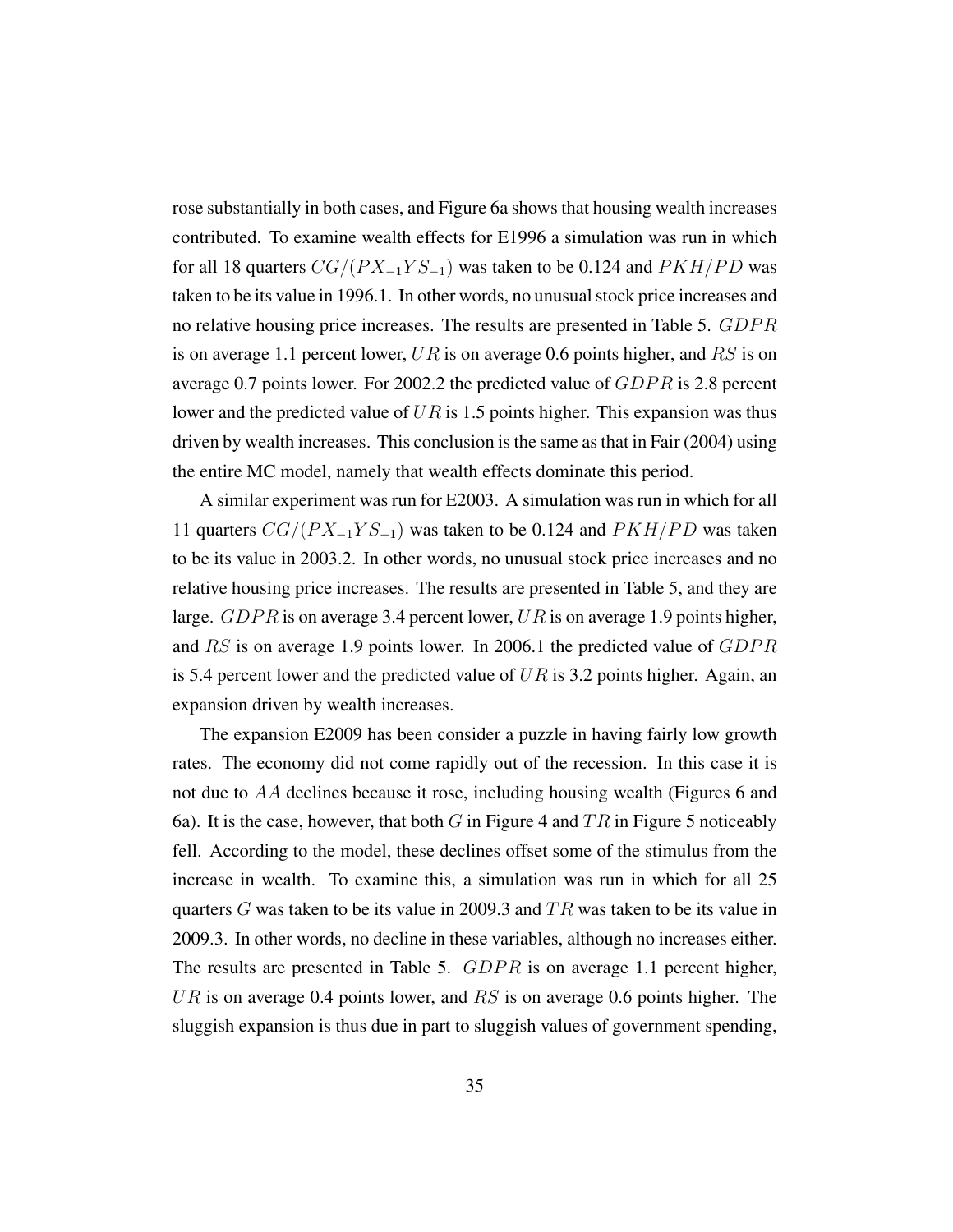|            | <b>Table 5</b><br><b>Estimated Exogenous Variable</b><br><b>Contributions to the Expansions</b> |          |          |  |  |  |
|------------|-------------------------------------------------------------------------------------------------|----------|----------|--|--|--|
|            | <b>GDPR</b>                                                                                     | UR       | RS       |  |  |  |
|            | new/act.                                                                                        | new-act. | new-act. |  |  |  |
|            | E1996: SP normal & $PKH/PD$ flat                                                                |          |          |  |  |  |
| 1996.2     | 0.0                                                                                             | 0.0      | 0.0      |  |  |  |
| 1996.3     | 0.0                                                                                             | 0.0      | 0.0      |  |  |  |
| 1996.4     | 0.0                                                                                             | 0.0      | 0.0      |  |  |  |
| 1997.1     | 0.0                                                                                             | 0.0      | 0.0      |  |  |  |
| 1997.2     | 0.0                                                                                             | 0.0      | 0.0      |  |  |  |
| 1997.3     | $-0.2$                                                                                          | 0.1      | $-0.1$   |  |  |  |
| 1997.4     | $-0.4$                                                                                          | 0.2      | $-0.2$   |  |  |  |
| 1998.1     | $-0.7$                                                                                          | 0.4      | $-0.4$   |  |  |  |
| 1998.2     | $-1.1$                                                                                          | 0.6      | $-0.6$   |  |  |  |
| 1998.3     | $-1.5$                                                                                          | 0.8      | $-0.8$   |  |  |  |
| 1998.4     | $-1.7$                                                                                          | 0.9      | $-1.0$   |  |  |  |
| 1999.1     | $-1.9$                                                                                          | 1.1      | $-1.2$   |  |  |  |
| 1999.2     | $-2.0$                                                                                          | 1.2      | $-1.3$   |  |  |  |
| 1999.3     | $-2.1$                                                                                          | 1.2      | $-1.4$   |  |  |  |
| 1999.4     | $-2.3$                                                                                          | 1.3      | $-1.5$   |  |  |  |
| 2000.1     | $-2.5$                                                                                          | 1.4      | $-1.7$   |  |  |  |
| 2000.2     | $-2.8$                                                                                          | 1.5      | $-1.9$   |  |  |  |
| $\sum$ /17 | $-1.1$                                                                                          | 0.6      | $-0.7$   |  |  |  |
|            | E2003: SP normal & $PKH/PD$ flat                                                                |          |          |  |  |  |
| 2003.3     | 0.0                                                                                             | 0.0      | 0.0      |  |  |  |
| 2003.4     | $-0.7$                                                                                          | 0.3      | $-0.2$   |  |  |  |
| 2004.1     | $-1.6$                                                                                          | 0.7      | $-0.7$   |  |  |  |
| 2004.2     | $-2.5$                                                                                          | 1.2      | $-1.1$   |  |  |  |
| 2004.3     | $-3.4$                                                                                          | 1.7      | $-1.5$   |  |  |  |
| 2004.4     | $-4.0$                                                                                          | 2.1      | $-2.0$   |  |  |  |
| 2005.1     | $-4.5$                                                                                          | 2.5      | $-2.5$   |  |  |  |
| 2005.2     | $-4.8$                                                                                          | 2.8      | $-2.9$   |  |  |  |
| 2005.3     | $-5.1$                                                                                          | 3.0      | $-3.2$   |  |  |  |
| 2005.4     | $-5.3$                                                                                          | 3.1      | $-3.4$   |  |  |  |
| 2006.1     | $-5.4$                                                                                          | 3.2      | $-3.6$   |  |  |  |
| $\sum$ /11 | $-3.436$                                                                                        | 1.9      | $-1.9$   |  |  |  |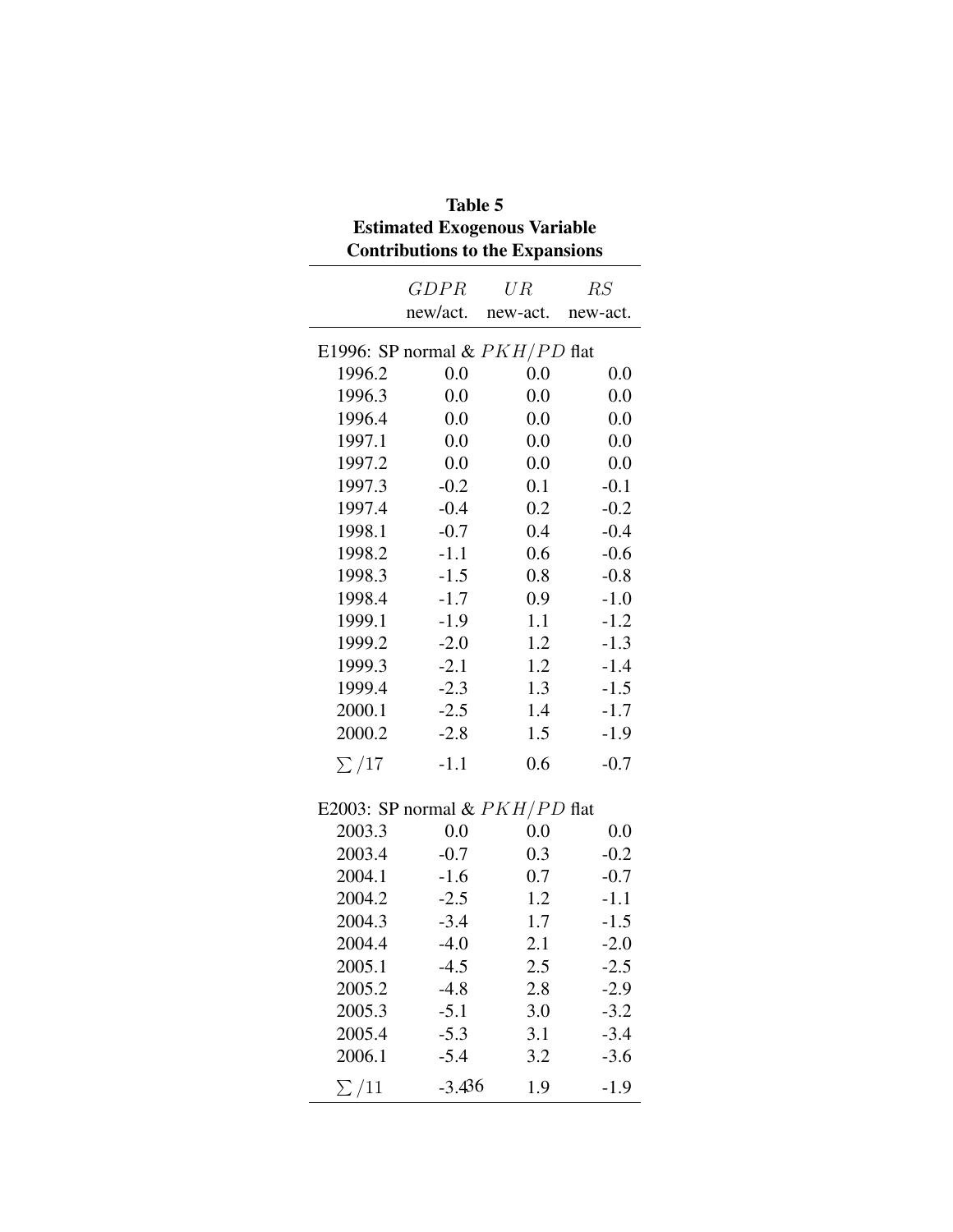| Table 5 (continued)<br><b>Estimated Exogenous Variable</b><br><b>Contributions to the Expansions</b> |                             |          |          |  |  |
|------------------------------------------------------------------------------------------------------|-----------------------------|----------|----------|--|--|
|                                                                                                      | <i>GDPR</i>                 | U R      | RS       |  |  |
|                                                                                                      | new/act.                    | new-act. | new-act. |  |  |
|                                                                                                      | E2009: $G$ flat & $TR$ flat |          |          |  |  |
| 2009.4                                                                                               | 0.0                         | 0.0      | 0.0      |  |  |
| 2010.1                                                                                               | 0.0                         | 0.0      | 0.0      |  |  |
| 2010.2                                                                                               | $-0.2$                      | 0.0      | 0.0      |  |  |
| 2010.3                                                                                               | $-0.2$                      | 0.1      | $-0.1$   |  |  |
| 2010.4                                                                                               | 0.1                         | 0.0      | 0.0      |  |  |
| 2011.1                                                                                               | 0.5                         | $-0.1$   | 0.1      |  |  |
| 2011.2                                                                                               | 0.9                         | $-0.3$   | 0.3      |  |  |
| 2011.3                                                                                               | 1.2                         | $-0.4$   | 0.4      |  |  |
| 2011.4                                                                                               | 1.3                         | $-0.5$   | 0.5      |  |  |
| 2012.1                                                                                               | 1.4                         | $-0.6$   | 0.6      |  |  |
| 2012.2                                                                                               | 1.5                         | $-0.6$   | 0.7      |  |  |
| 2012.3                                                                                               | 1.5                         | $-0.7$   | 0.7      |  |  |
| 2012.4                                                                                               | 1.6                         | $-0.7$   | 0.8      |  |  |
| 2013.1                                                                                               | 1.8                         | $-0.7$   | 0.9      |  |  |
| 2013.2                                                                                               | 1.8                         | $-0.8$   | 0.9      |  |  |
| 2013.3                                                                                               | 1.8                         | $-0.8$   | 0.9      |  |  |
| 2013.4                                                                                               | 1.9                         | $-0.7$   | 0.9      |  |  |
| 2014.1                                                                                               | 2.0                         | $-0.8$   | 1.0      |  |  |
| 2014.2                                                                                               | 1.9                         | $-0.8$   | 1.0      |  |  |
| 2014.3                                                                                               | 1.7                         | $-0.7$   | 1.0      |  |  |
| 2014.4                                                                                               | 1.5                         | $-0.6$   | 0.9      |  |  |
| 2015.1                                                                                               | 1.3                         | $-0.5$   | 0.8      |  |  |
| 2015.2                                                                                               | 1.1                         | $-0.4$   | 0.7      |  |  |
| 2015.3                                                                                               | 0.9                         | $-0.3$   | 0.6      |  |  |
| 2015.4                                                                                               | 0.8                         | $-0.2$   | 0.5      |  |  |
| $\sum$ /11                                                                                           | 1.1                         | $-0.4$   | 0.6      |  |  |

government transfer payments, and exports. This conclusion about government spending and transfer payments is the same as that in Fair (2018a).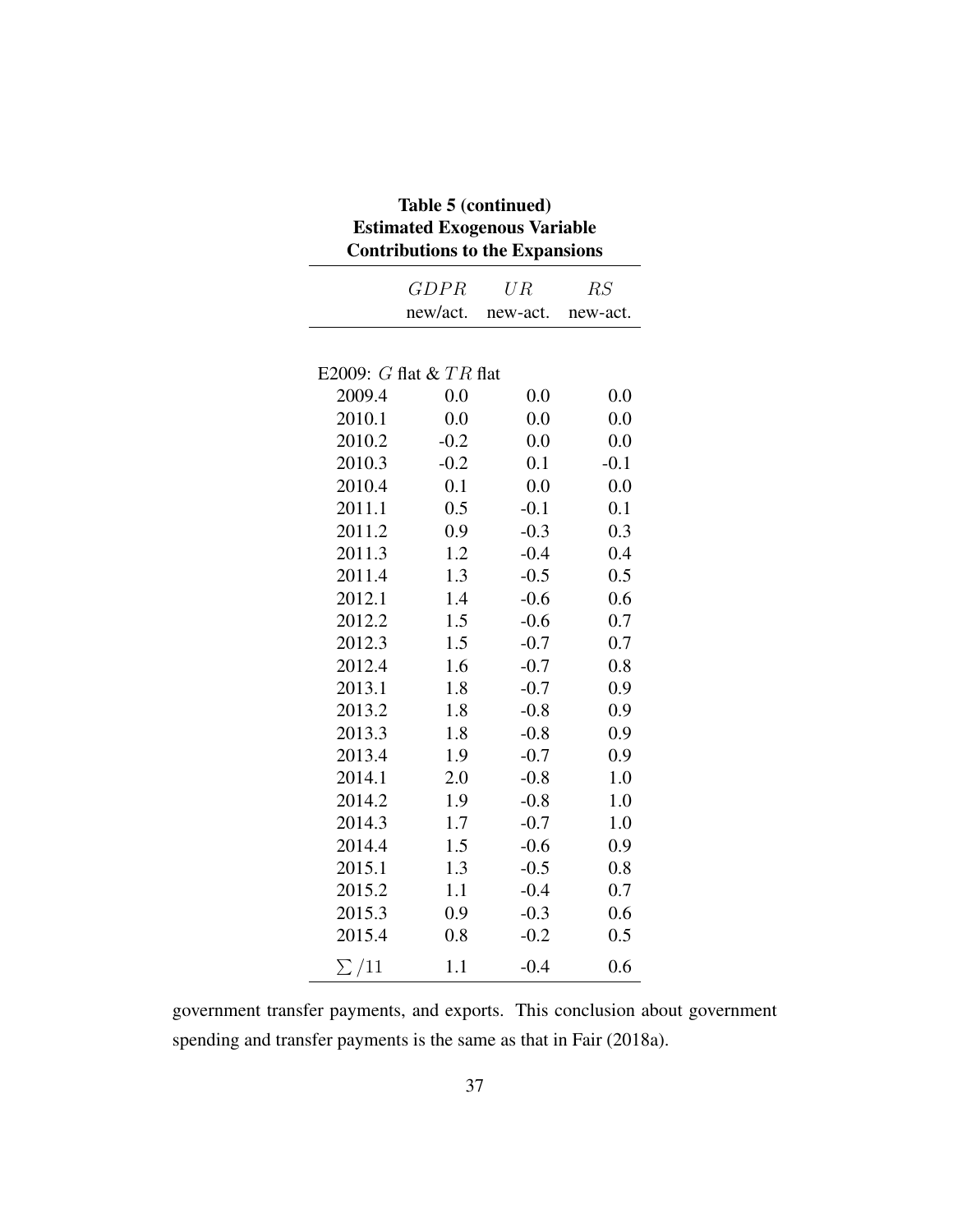### 6 Conclusion

The following is a summary of the 12 episodes. All are well predicted by the US model conditional on the exogenous variables except for R1957, R1960, and part of R1974. SP denotes stock prices, which accounts for most of the fluctuations in financial wealth.  $PKH/PD$  is the relative price of housing, which accounts for most of the fluctuations in housing wealth.  $PIM$  is the import price deflator, which is influenced by oil prices. G is total government purchases of goods and services,  $TR$  is the exogenous component of total government transfer payments, and EX is exports.

- 1. R1957: Unexplained demand shocks in 1958.1.
- 2. R1960: Mild. Unexplained investment shocks in 1960.2.
- 3. R1969: Mild. Falling  $SP$  and  $G$ .
- 4. R1974: Partly unexplained demand shocks in 1974.1. Partly high values of  $PIM$  and falling  $SP$ .
- 5. R1980: High values of  $PIM$ .
- 6. R1981: High values of  $PIM$  and falling  $EX$ .
- 7. R1990: Mild. No salient exogenous variables.
- 8. E1996: Rising  $SP$  and  $PKH/PD$ .
- 9. R2001: Mild. Falling  $SP$  and  $EX$ .
- 10. E2003: Rising  $SP$  and  $PKH/PD$ .
- 11. R2008: Falling  $SP, PKH/PD$ , and  $EX.$ .
- 12. E2009: Sluggish expansion. Falling  $G$  and  $TR$ .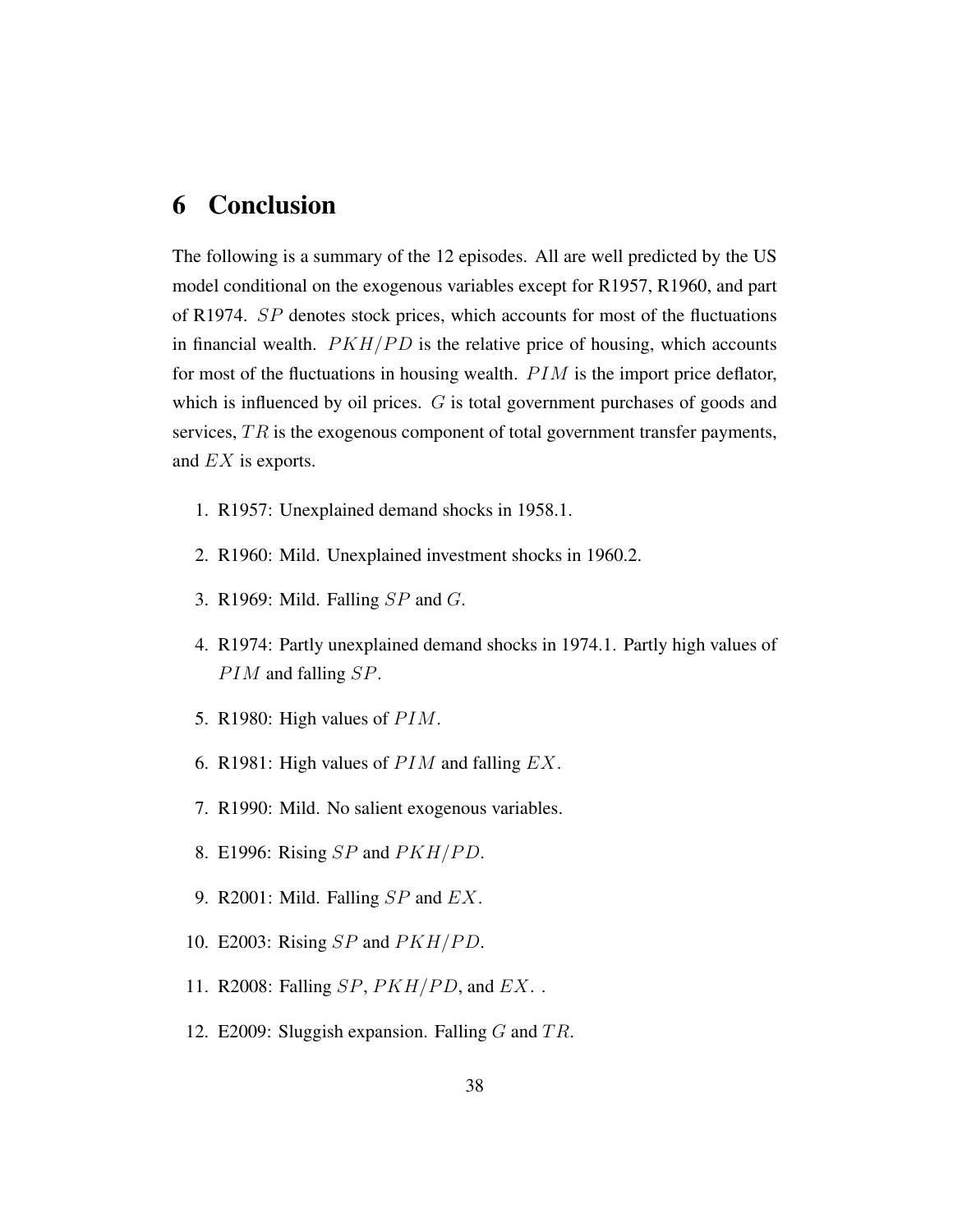It is clear that one of the main driving forces is the change in asset prices, stock prices before 1995 and both stock prices and housing prices since. Import prices played an important role in the 1970's and early 1980's. Export declines were also important in a number of the recessions.

The effects of the exogenous variables on the economy are filtered through the US model. Misspecifications in the model will affect the accuracy of the effects. The fact that the model does well in predicting most of the episodes is support for it. If it were a poor approximation, one would expect more of a need to explain the fluctuations using the shocks to the stochastic equations. The model has been extensively tested, and in general it does well [MM, 3.6, 3.9, 3.10].

Finally, it is clear that the current pandemic recession is not due to fluctuations in the exogenous variables considered in this paper. There are huge shocks to some of the stochastic equations. For example, consumption of services in the second quarter of 2020 was much less than predicted by the stochastic equation for consumption of services. This is due in part to government mandated closures and in part to behavioral changes caused by health risks. This is a classic example of structural change, at least temporarly, which a macro model like the US model is not equipped to handle. There are no past pandemic observations to use.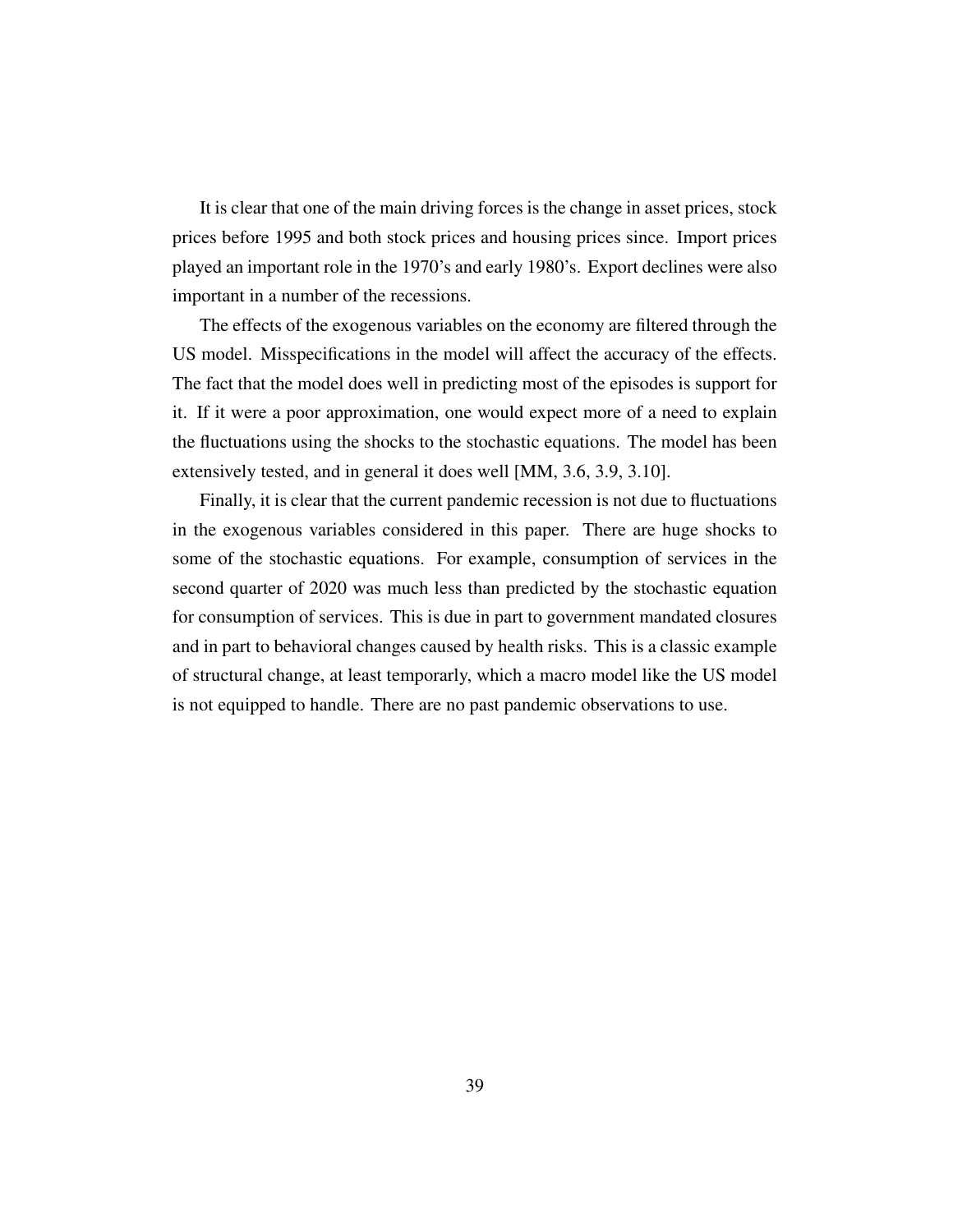### References

- [1] Andrews, Donald W.K., 2003, "End-of-Sample Instability Tests," *Econometrica*, 71, 1661–1694.
- [2] Andrews, Donald W. K., and Werner Ploberger, 1994, "Optimal Tests When a Nuisance Parameter is Present Only Under the Alternative," *Econometrica*, 62, 1383–1414.
- [3] Angeletos, George-Marios, Fabrice Collard, and Harris Dellas, 2020, "Business-Cycle Anatomy," *American Economic Review*, 110, 3030–3070.
- [4] Carroll, Christopher, Jiri Slacalek, and Martin Sommer, 2013, "Dissecting Saving Dynamics: Measuring Wealth, Precautionary, and Credit Effects," February 17.
- [5] Christian, James W., 1968, "A Further Analysis of the Objectives of American Monetary Policy," *Journal of Finance*, 23, 465–477.
- [6] Dewald, William G., and Harry G. Johnson, 1963, "An Objective Analysis of the Objectives of American Monetary Policy, 1952–61," in *Banking and Monetary Studies*, Deane Carson, ed., Homewood, Illinois: Richard D. Irwin, 171–189.
- [7] Fair, Ray C., 1978, "The Sensitivity of Fiscal Policy Effects to Assumptions about the Behavior of the Federal Reserve," *Econometrica*, 46, 1165–1179.
- [8] Fair, Ray C., 2003, "Bootstrapping Macroeconomeric Models," *Studies in Nonlinear Dynamics & Econometrics*, Vol. 7, No. 4, Article 1. http://www.bepress.com/snde/vol7/iss4/art1.
- [9] Fair, Ray C., 2004, "Testing for a New Economy in the 1990s," *Business Economics*, 43–53.
- [10] Fair, Ray C., 2005, "Policy Effects in the Post Boom U.S. Economy," *Topics in Macroeconomics*, Vol. 5: Iss. 1, Article 19.
- [11] Fair, Ray C., 2012, "Analyzing Macroeconomic Forecastability," *Journal of Forecasting*, 99–108.